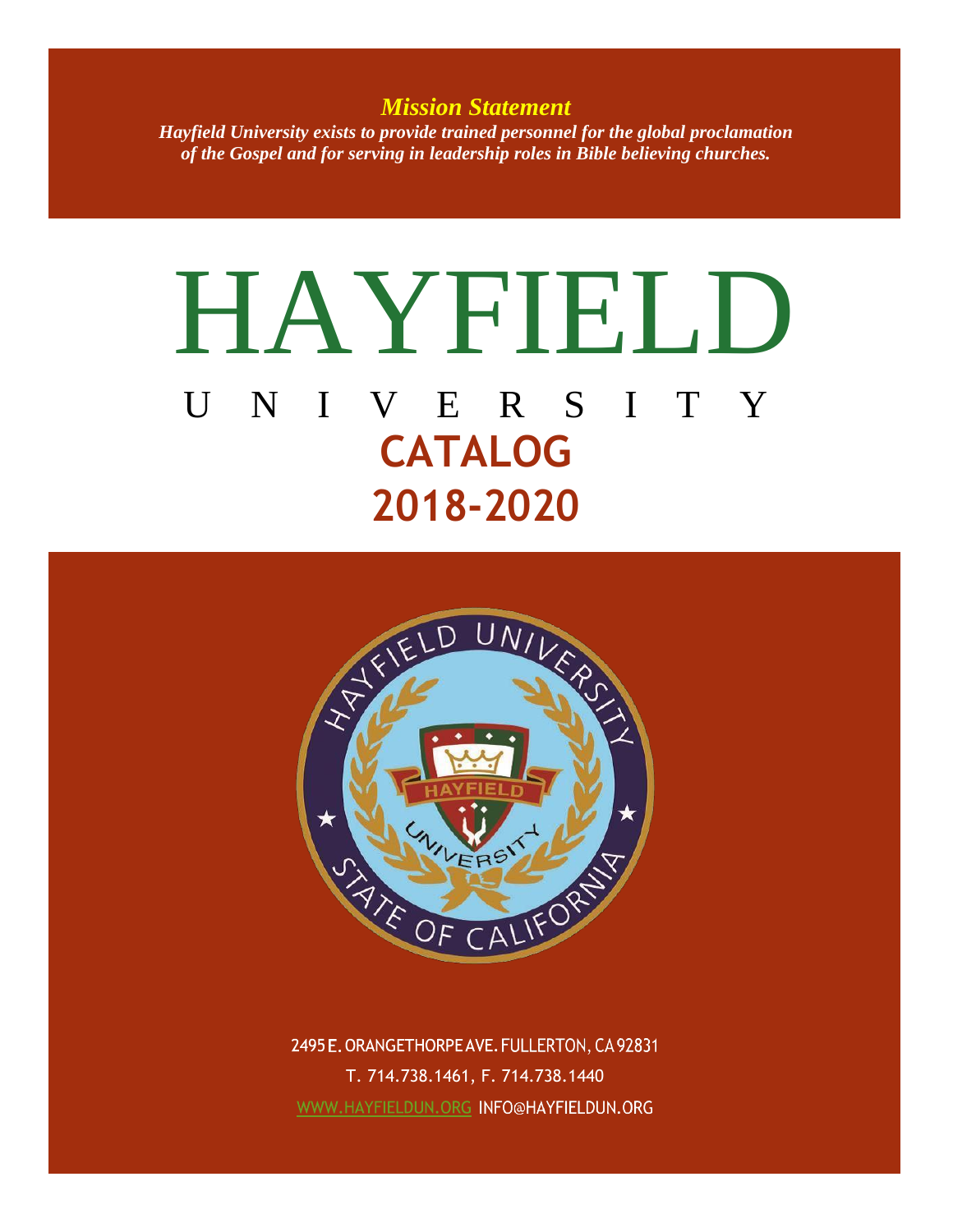# **Table of Contents**

<span id="page-1-0"></span>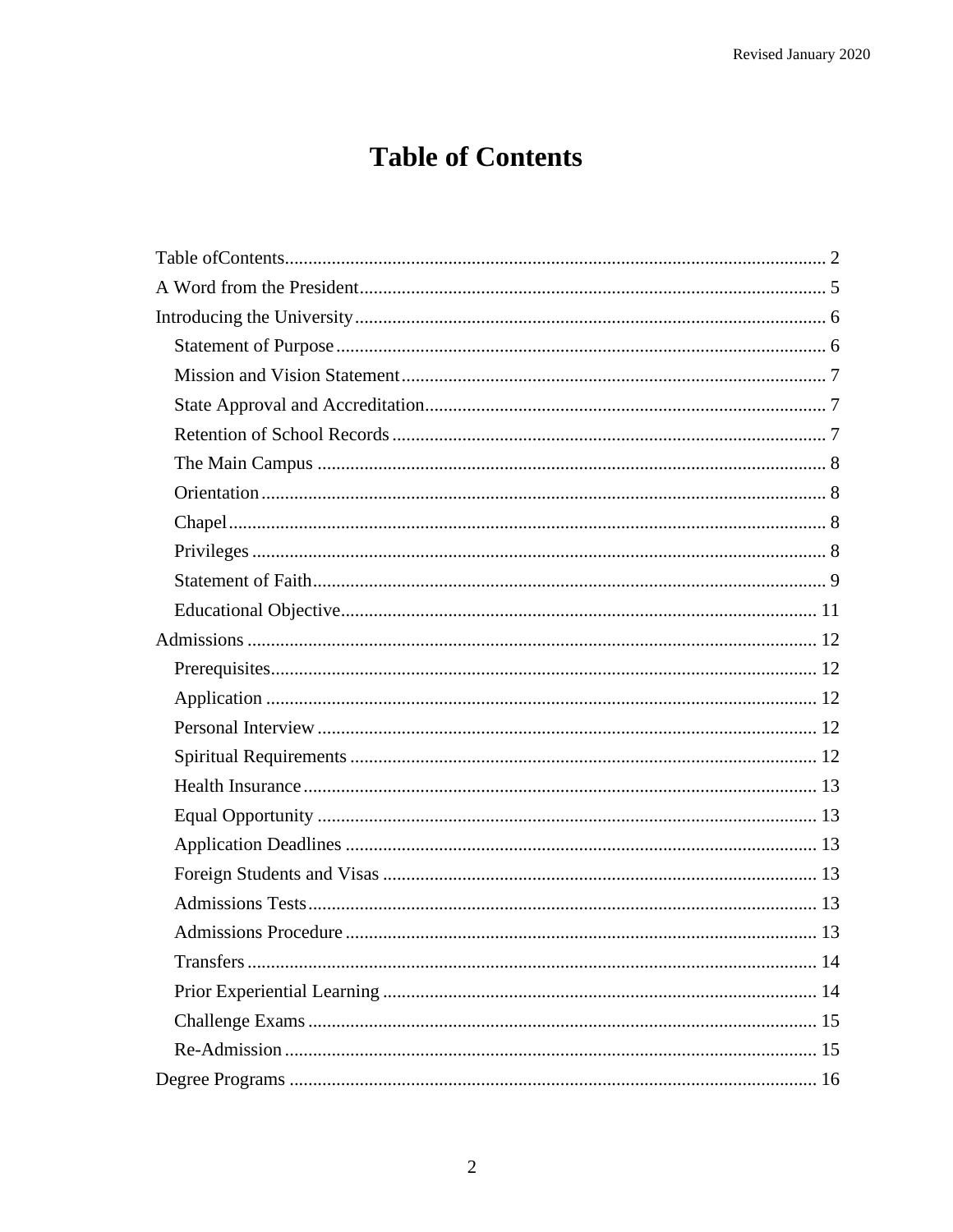| Revised January 2020 |
|----------------------|
|                      |
|                      |
|                      |
|                      |
|                      |
|                      |
|                      |
|                      |
|                      |
|                      |
|                      |
|                      |
|                      |
|                      |
|                      |
|                      |
|                      |
|                      |
|                      |
|                      |
|                      |
|                      |
|                      |
|                      |
|                      |
|                      |
|                      |
|                      |
|                      |
|                      |
|                      |
|                      |
|                      |
|                      |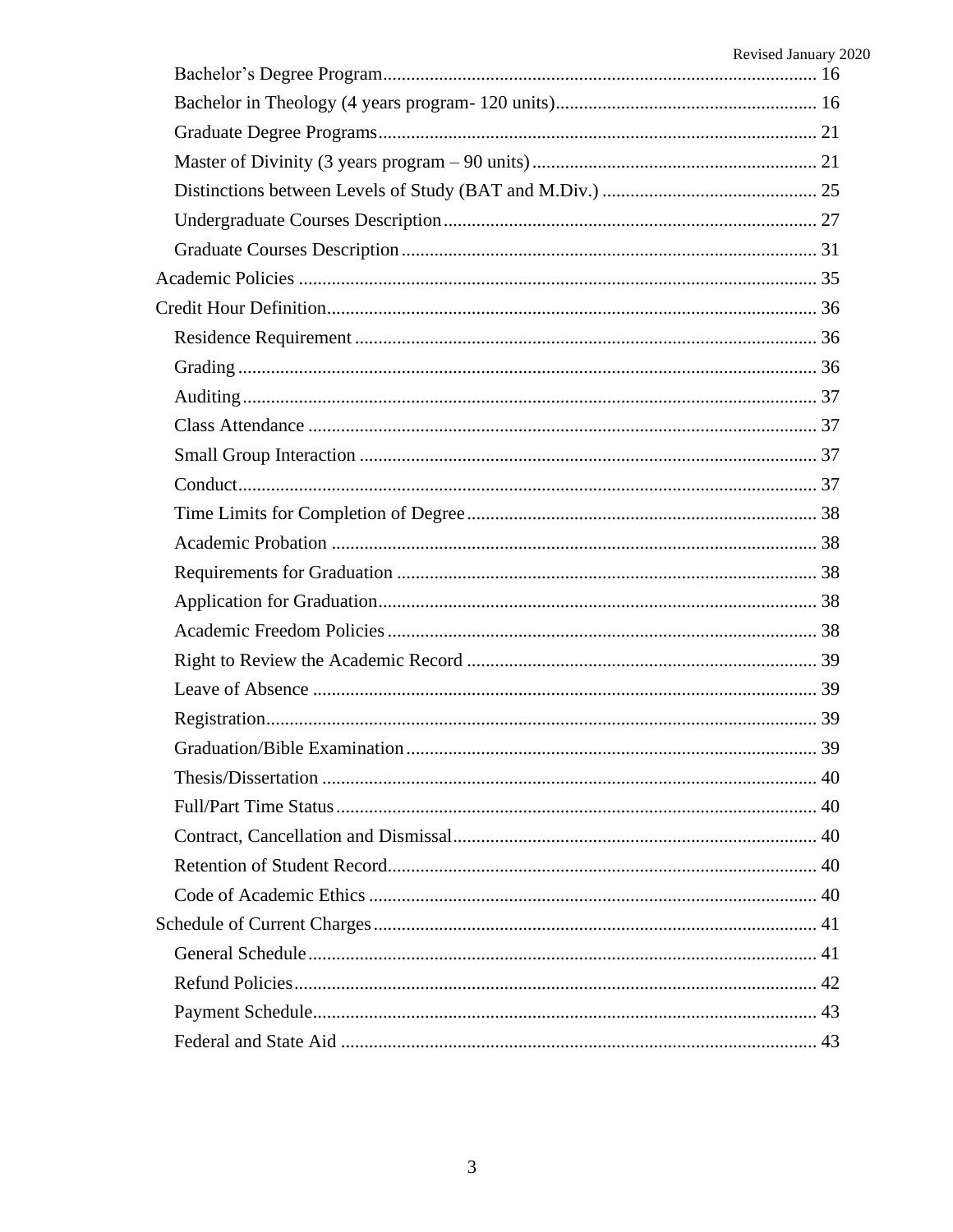| Revised January 2020 |
|----------------------|
|                      |
|                      |
|                      |
|                      |
|                      |
|                      |
|                      |
|                      |
|                      |
|                      |
|                      |
|                      |
|                      |
|                      |
|                      |
|                      |
|                      |
|                      |
|                      |
|                      |
|                      |
|                      |
|                      |
|                      |
|                      |
|                      |
|                      |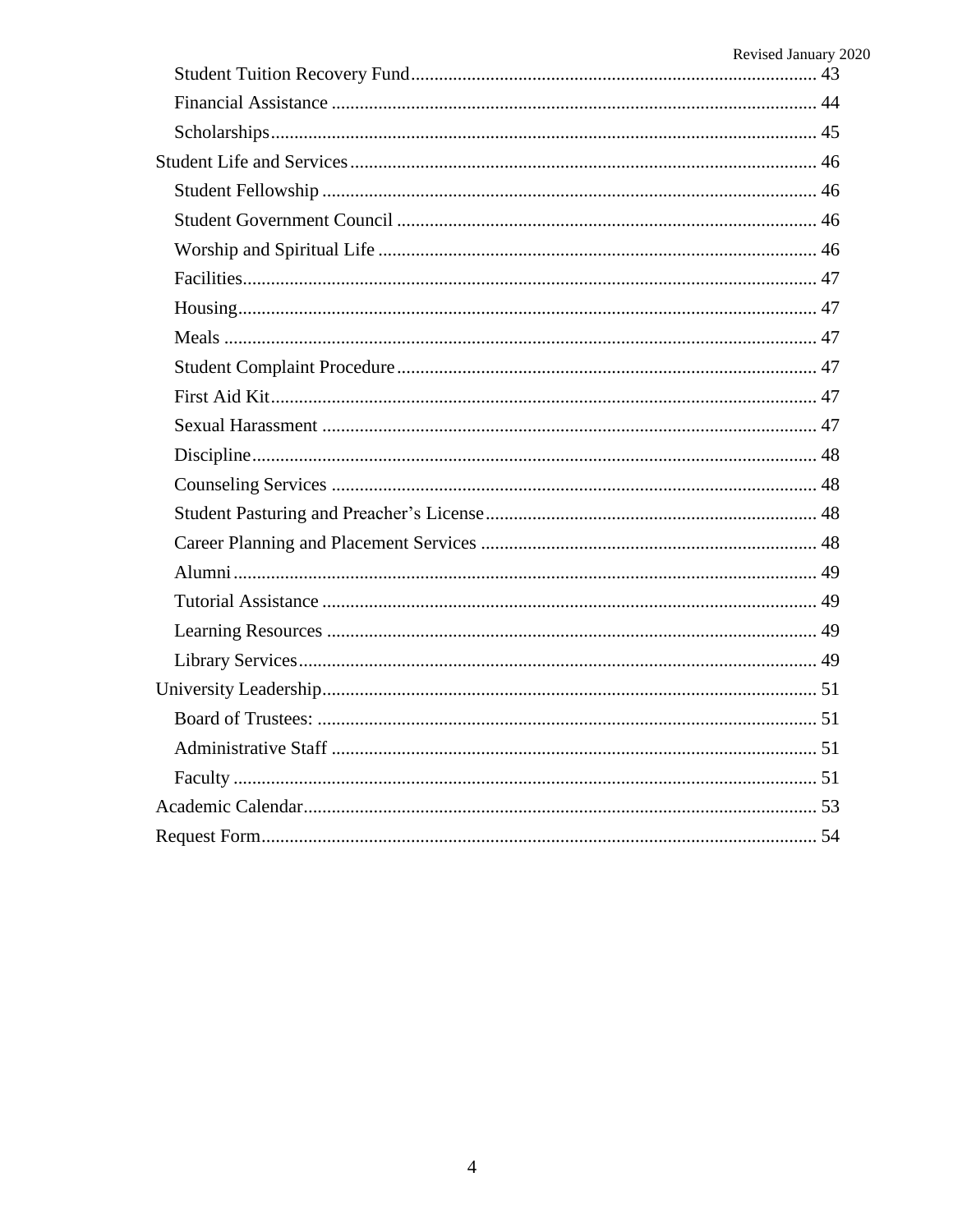### **A Word from the President**

<span id="page-4-0"></span>Welcome to Fullerton, California! This just may be the place for you. We have outstanding faculty who love the Lord and love the church. We have great facilities and a swash-buckling city full of sports, culture, arts, and all sorts of interesting attractions. It's the city of champions! But, of course, you won't want to get distracted by how much fun a town like Californian can be. After all, you will be coming here to study and learn, right? Well, that's sort of true.

You will also be coming to grow your way into this idea of ministry and your place in it. If you do come here, and I hope you do, you will find yourself being spiritually formed by professors, peers, and of course God, into the pastor you will someday become. That can be a little scary, but it's also incredibly exciting and enriching.

I am grateful to each of you for all that you do to help fulfill the mission of Hayfield University as we prepare leaders who proclaim with great joy God's message of good news in both word and deed! Your prayers, words of encouragement, and gifts of financial support provide the "faithful cloud of witnesses" that runs this great race with us. May God's blessings be with you!

If God called you and directed you providentially to apply for Hayfield University, you made a right choice. You have our word that we will surely do our best to assist you to fulfill your mission in Christ.

> Thank you very much. Hayfield University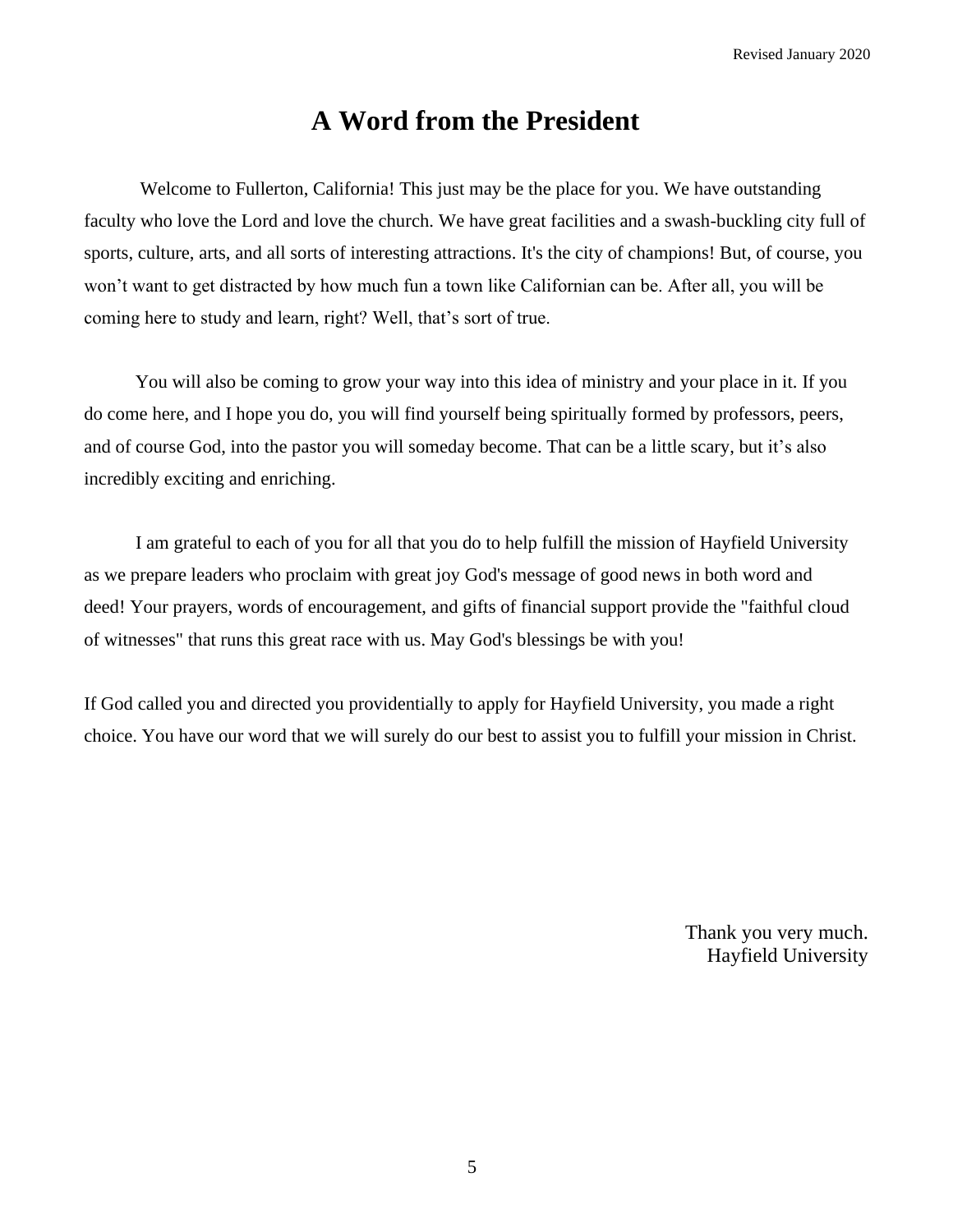# **Introducing the University**

### **Statement of Purpose**

<span id="page-5-1"></span><span id="page-5-0"></span>Hayfield University exists to provide understanding in the content and interpretation of the Word of God, an in-depth biblical philosophy of ministry, and detailed instruction in applied ministry skills. Our degree and certificate programs are designed to meet the needs of the student, balancing academic with flexibility and value.

You can work toward your goals by earning a degree or certificate part time, at the pace that complements your life style. The HU is determined by three great central convictions: First, the Christian, as set forth in the Westminster Confession of Faith on the basis of Holy Scripture, is true; second, the Christian requires and is capable of scholarly exposition and defense; third, the Christian is founded upon Christian doctrine as set forth in the Word of GOD.

Our programs are designed to prepare pastors, church staff members and missionaries to preach and to teach the inerrant word of God and to win people at all cultures to Christ. Teaching is to be true to the great Christian fundamentals, including the pre-millennial return of Christ. The University is to show forth in the lives of its directors, faculty and students an attitude of deep consecration to the things of God; of constant dependence upon prayer, and of unceasing devotion to the task of spreading the knowledge of the saving power of Christ throughout the world.

The university requires confidential references from a Minister and purpose for wanting to attend HU. God's mission through the church also obliges the university to prepare persons for other types of ministry. HU provides specialized training in such areas as youth ministries, missions and evangelism, church education, diaconal ministries, and pastoral care and counseling.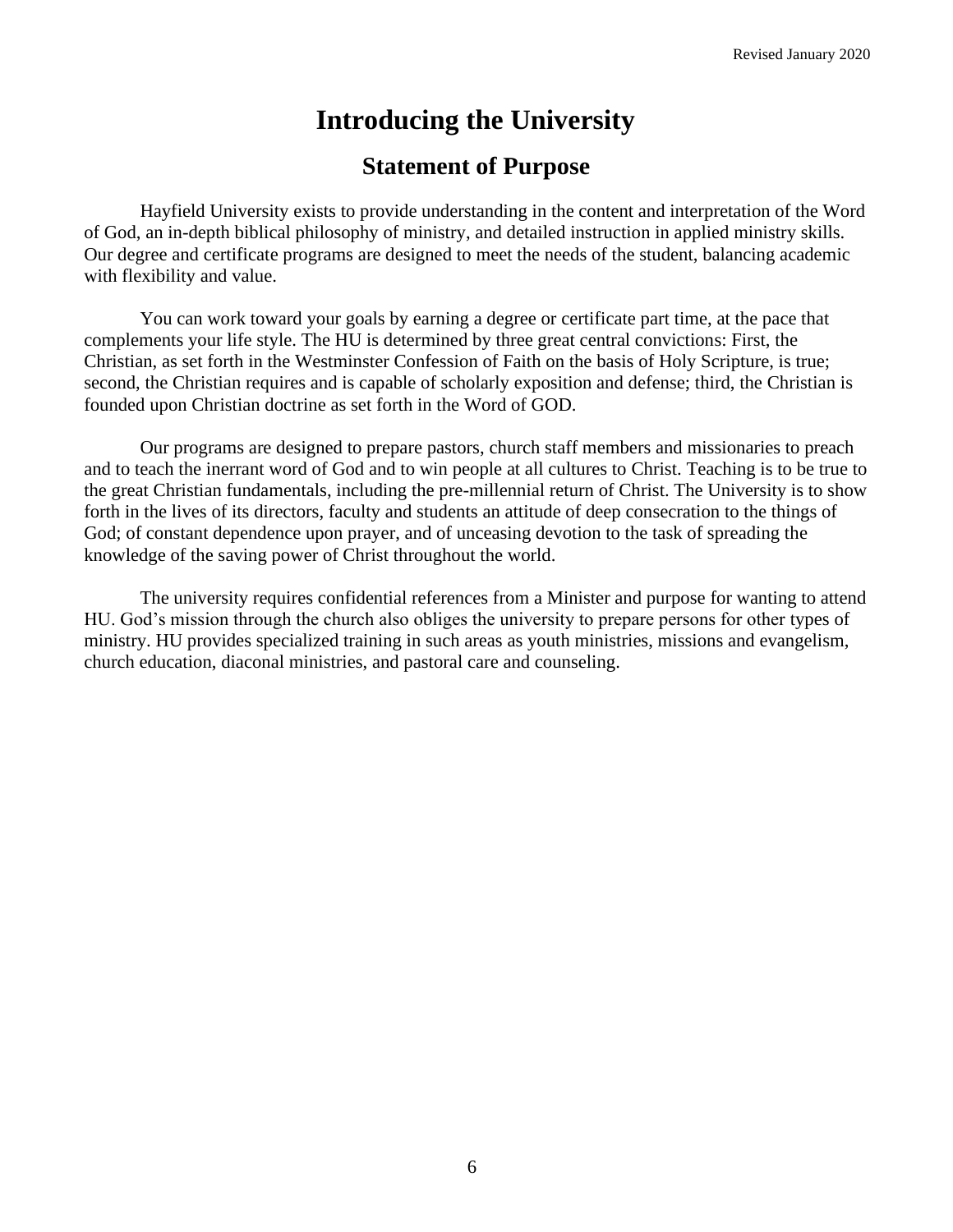### **Mission and Vision Statement**

#### <span id="page-6-0"></span>**1) Mission and Vision Statements**

#### A. Mission

HAYFIELD UNIVERSITY exists to provide trained personnel for the global proclamation of the Gospel and for serving in leadership roles in Bible believing churches.

#### B. Vision

Mission of Hayfield University is accomplished through curricular programs of biblical, general, and professional studies that integrate classroom instruction and practical experiences to foster spiritual, personal, and social development.

#### **2) Institutional Goals**

Based on its Mission Statement, HAYFIELD UNIVERSITY will endeavor:

- Pursue God
- 1. Knowledge of the Word of God: To instruct students in biblical knowledge based on the authoritative, inerrant Word of God.
- 2. Biblical Holiness Perspective: To challenge all students to understand and believe the gospel of Jesus Christ.
- Learn to Learn
- 3. Academic Development: To stimulate within students a spirit of inquiry, investigation and critical thinking so as to equip them to be lifelong learners.
- 4. Skills to minister effectively: To help students integrate biblical principles into the personal, social and professional areas of their lives.
- Prepare to serve
- 5. Contextualize Ministry, Commitment to Serve God: To equip students for various kinds of service in the context of the local church and other Christian ministries.
- <span id="page-6-1"></span>6. God places on their participating, Supplying Leaders: To train students to communicate and serve effectively to impact their world

### **State Approval and Accreditation**

<span id="page-6-2"></span>Degree programs of study offered by Hayfield University have been found exempt from the requirement of licensure by the BPPE for exemption from licensure with respect to religious education.

### **Retention of School Records**

The Board of Trustees of the Hayfield University have adopted a resolution to the effect that all school records of the university shall be retained for a minimum of five years with the exception of individual student records which shall be kept for a period of fifty years. The Audit Committee of the Board of Trustees will from time to time verify that the school administrators are in fact adhering to the requirements of this resolution. All records of the University are located in the main office. The important records, including each student's file, grade reports, and financial records, are stored in a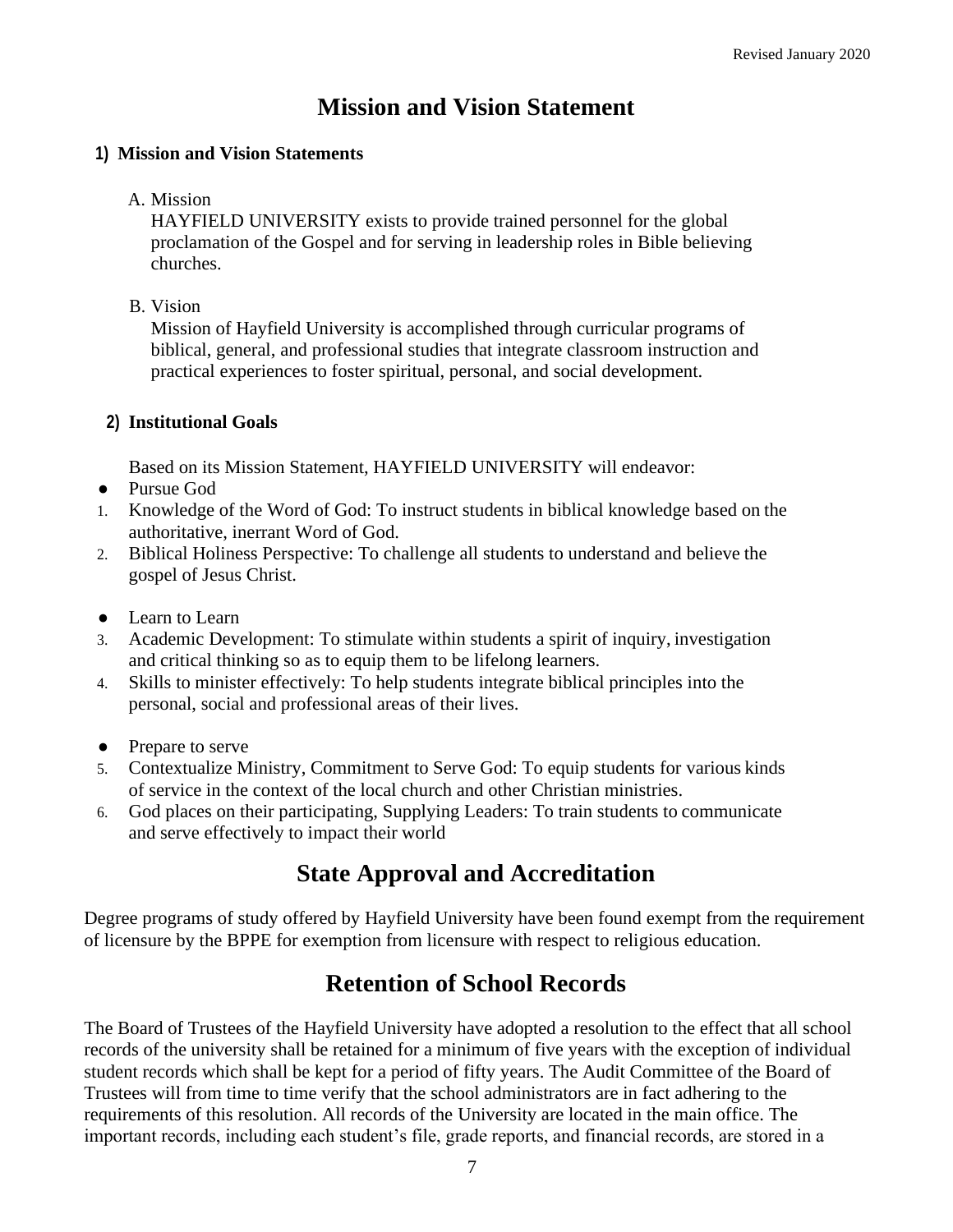Revised January 2020 safety fire-proof cabinet and on computer disks. In case of the closing of the school, the Presbyterian Church will be responsible to retain all documents.

### **The Main Campus**

<span id="page-7-0"></span>Hayfield University 2495 E. Orangethorpe Ave. Fullerton, CA 92831 T. 714.738.1461, F. 714.738.1440

### **Orientation**

<span id="page-7-1"></span>The HU offers academic orientation each semester for all new students and all continuing students. The orientation sessions are designed to introduce new student's school life, policies, regulations, faculty members, administration, and the surrounding community.

### **Chapel**

<span id="page-7-2"></span>Chapel worship service is conducted once a week under the direction of the faculty. All regular students are expected to attend the chapel. Chapel service is designed for the spiritual growth and fellowship of the students.

### **Privileges**

<span id="page-7-3"></span>The school seeks to provide a place and support for the graduates and undergraduates who want to do mission work or ministry. The students must meet all the requirements of becoming Christian ministers in their vocations and show the genuine desire to serve God.

The students who graduate from the seminary with the M.Div. degree can be ordained as church ministers once the students meet the qualifications set by the ordination committee of the denomination concerned.

The HU will do its best to provide scholarships to the students who want to continue their studies at the advanced degree level.

The HU, particularly the seminary, may offer mission field education courses through internship ministry (in places such as South America, South-East Asia).

The HU as long as the college and seminary has a need for it. However, the administration of HU itself is run by the school administrators appointed at the Board of Trustees Meeting.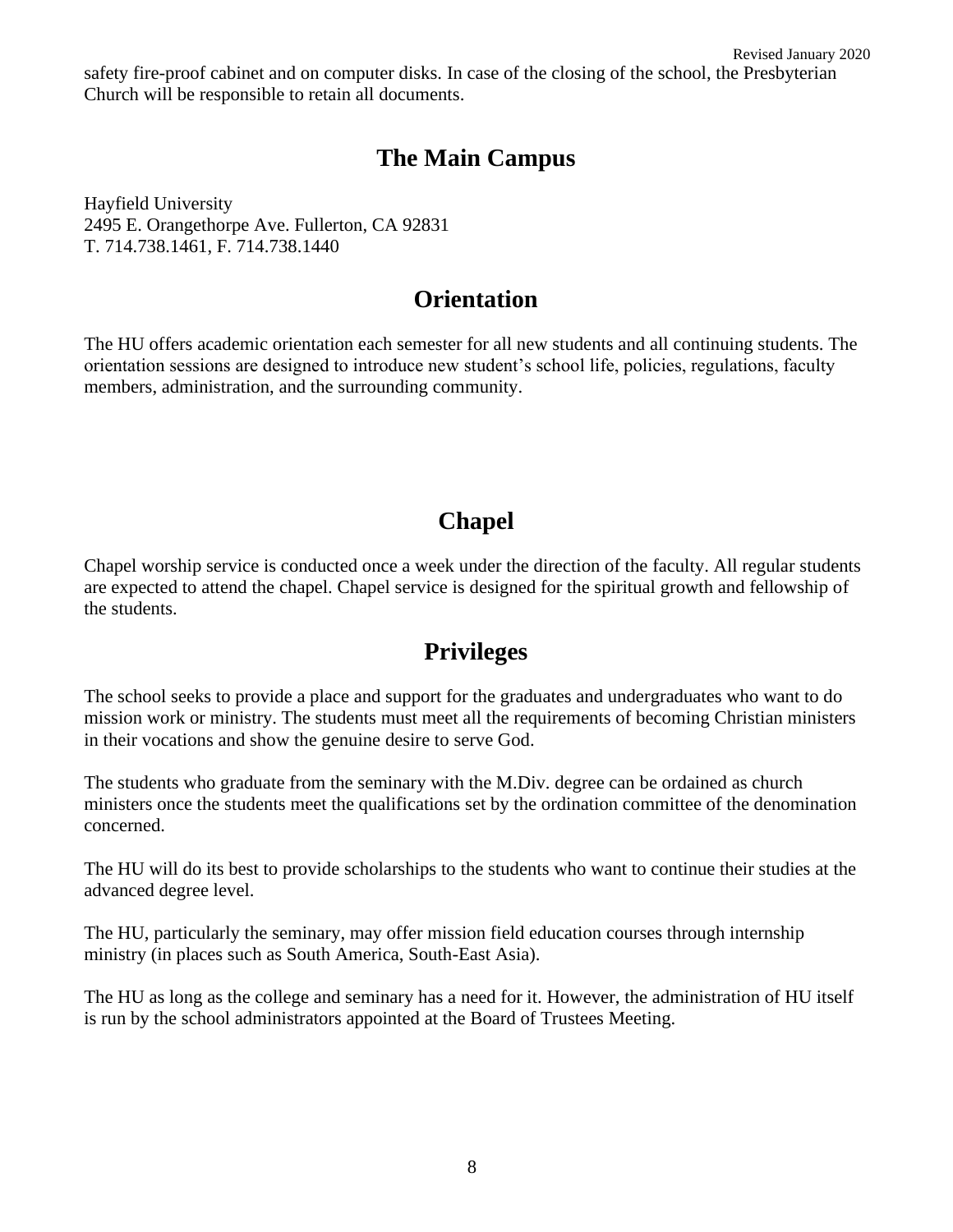### **Statement of Faith**

#### <span id="page-8-0"></span>We Believe:

- 1. **The Holy Scripture:** We believe the Holy Scriptures of the Old and New Testaments to be the verbally inspired Word of God, the final authority for faith and life, inerrant in every matter in the original writing, infallible and God-breathed (2 Timothy 3:16-17).
- 2. **The Godhead:** We believe in one Triune God, eternally existing in three persons- Father, Son, and Holy Spirit-co-eternal in being, co-identical in nature, co-equal in power and glory, and having the same attributes and perfections (Deuteronomy 6:4; 2 Corinthians 13:14).
- 3. **The Person and Work of Christ:** We believe that the Lord Jesus Christ, eternally God, became man, without ceasing to be God, having been conceived by the Holy Spirit and born of the Virgin Mary , in order that He might reveal God and redeem sinful men (Luke 1:35; John 1:1,2,14). We believe that the Lord Jesus Christ accomplished our redemption through His death on the cross as a representative, vicarious, substitution sacrifice; and that our justification is made sure by His literal, physical resurrection from the dead (Romans 3:24-25; Ephesians 1:7; 1 Peter 1:3-5; 2:24).We believe that the Lord Jesus Christ ascended to heaven, and is now exalted at the right hand of God, where, as our High Priest, He fulfills the ministry of Representative, Intercessor, and Advocate (Acts 1: 9-11; Romans 8:34; Hebrews 7:25; 9:24; 1 John 2:1-2).
- 4. **The Person and Work of the Holy Spirit:** We believe that the Holy Spirit is a person who convicts the world of sin, of righteousness, and of judgment; revealing Christ to men and enabling them to believe; and, that He is the supernatural agent in regeneration, baptizing all believers into the body of Christ, indwelling and sealing them unto the day of redemption (John 16:8-11; Romans 8:9; 1 Corinthians 12:12-14; 2 Corinthians 3:6; Ephesians 1:13-14). We believe that He guides believers into all truth, anoints and teaches them, and that it is the privilege and duty of all the saved to be filled with the Spirit (John 16:13; Ephesians 5:18; 1 John  $2:20.27$ ).
- 5. **The Creation and Man:** We believe that the book of Genesis presents a historically accurate account of the origin of man, the fall of Adam and Eve, and consequently the entire human race, the worldwide flood, the call of Abraham, and the origin of God's chosen people, Israel.Included in this is our belief that special creation of the existing universe, consisting of time, space, and matter, was accomplished in six literal, twenty-four hour days, as detailed in Genesis chapter one. We believe that man was created in the image and likeness of God, but that when man sinned the human race fell and became alienated from God. Man, thus, is totally depraved and of himself, utterly unable to remedy his lost condition. (Genesis 1:26-27; 5:2; Psalm 51; Romans 3:22-23; 5:12; Ephesians 2: 1-3,12).
- 6. **Salvation:** We believe that salvation is the gift of God brought to man by grace and received by personal and purposeful faith in the death and resurrection of the Lord Jesus Christ, whose precious blood was shed on Calvary for the forgiveness of sins (1 Corinthians 15:1-5; Ephesians 1:7; 2:8-10; 1 Peter 1:18-19). We believe that while the death and resurrection of Christ is sufficient provision for the salvation of all men, only those who exercise saving faith will have forgiveness of sin and receive eternal life. Those who so exercise faith are then regenerated, baptized by the Holy Spirit into Christ, and granted every spiritual blessing in Christ (Romans 6:3-4; 1 Corinthians 12:13; Ephesians 1:3-4; 2:8-9; Philippians 2:13; Titus 3:5; 1 John 2:2).
- 7. **The Eternal Security and Assurance of Believers:** We believe that all the justified, oncesaved, are kept by God's power and are thus secure in Christ forever (John 6:37-40; 10:27-30;Romans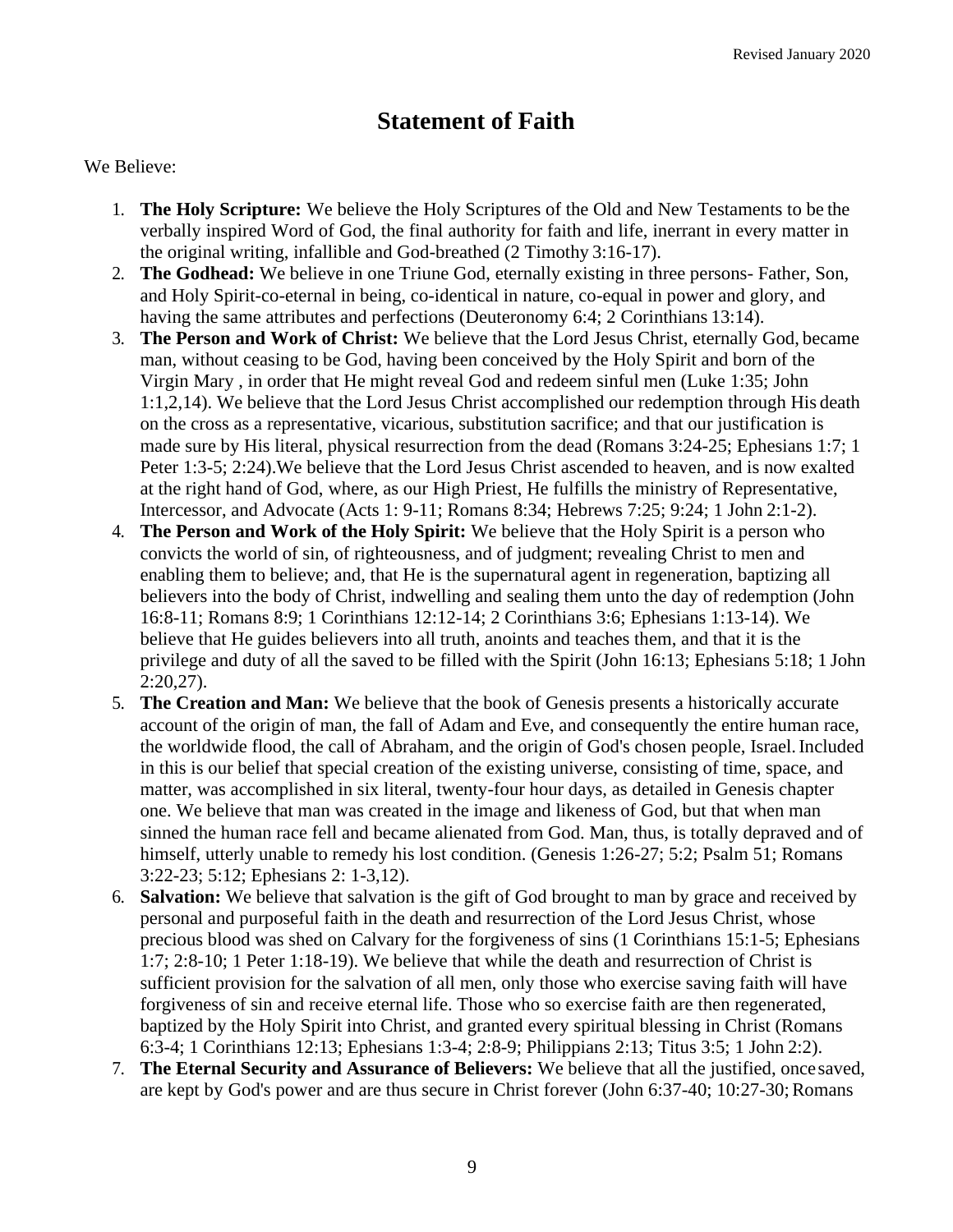8:1, 38; 1Corinthians 1:4-8; 1 Peter 1:5). We believe that it is the privilege of believers to rejoice in the assurance of their salvation through the testimony of God's Word; which, however, clearly forbids the use of Christian liberty as an occasion to the flesh (Romans 13:13-14; Galatians 5:13; Titus 2:11-15; 1 John 5:10-13).

- 8. **The Two Natures of the Believer:** We believe that the regenerated person retains his corrupt, sinful, depraved nature, but at the moment of salvation also becomes a partaker of the divine nature, capable of pleasing God through the ministries of the indwelling Holy Spirit (Romans 6:13; 8:12-13; Galatians 5:16-25; Ephesians 4:22-24; Colossians 3:9-10; 1 Peter 1:14-16; 1John 3:5-9).
- 9. **Separation:** We believe that all the saved should live in such a manner as not to bring reproach upon their Savior and Lord; and, that separation from all religious apostasy, all worldly and sinful pleasures, practices and associations is commanded by God (Romans 12:1-2, 14:13; 2 Corinthians 6:14-7:1; 2 Timothy 3:1-5; 1 John 2:15-17; 2 John 9-11).
- 10. **Missions:** We believe that it is the obligation of the saved to witness by life and by word to the truths of Holy Scripture and to seek to proclaim the 9 Gospel to all mankind (Matthew 28:19-20; Mark 16:15; Acts 1:8; 2 Corinthians 5:19-20).
- 11. **Ministry and Spiritual Gifts:** We believe that God is sovereign in the bestowing of all His gifts; that the gifts of evangelist and pastor-teacher are given to the church for the equipping of the saints today; that each believer has a spiritual gift for the purpose of ministry to others, such as the gifts of ministry, helps, leadership, administration, exhortation, giving, mercy, and teaching; that the gifts of prophecy, speaking in tongues, and the working of sign miracles ceased as the New Testament Scriptures were completed and their authority became established (Romans 12:6-8; 1 Corinthians 12:4-11; 2 Corinthians 12:12; Ephesians 4:7-12; 1 Peter 4:10). We believe that God does hear and answer the prayer of faith, in accord with His own will, for the sick and afflicted (John 15:7; James 5:14-15; 1 John 5:14-15). We believe in the autonomy of the local church (Acts 13:1-4; 20:28; Romans 16:1; 1 Corinthians 3:9, 16; 5:4-7; 1 Peter 5:1 4). We recognize the ordinances of water baptism and the Lord's Supper as a scriptural means of testimony for the church today (Matthew 28: 19-20; Acts 2:41-42; 18:8; 1 Corinthians 11:23-26).
- 12. **The Personality of Satan:** We believe that Satan is a person, the author of sin and cause of the fall; that he is the open and declared enemy of God and man; and, that he shall be eternally punished in the lake of fire (Job 1 :6-7; Isaiah 14:12-17; Matthew 4:2-11; Revelation 20:11).
- 13. **The Second Advent of Christ:** We believe in that "blessed hope," the personal, imminent, pretribulation and premillennial coming of the Lord Jesus Christ for the church; and in His subsequent return to earth, with His saints, to establish His Millennial Kingdom, which will begin only after the second advent (Zechariah 14:4-11; Thessalonians 1:10; 4: 13-18; 5:9; Revelation 3: 10; 19:11-16; 20:1-6).
- 14. **The Eternal State:** We believe in the bodily resurrection of all men, the saved to eternal life, and the unsaved to judgment and everlasting punishment (Matthew 25:46; John 5:28-29; 11:25- 26; Revelation 20:5-6; 22:12). We believe that the souls of the justified are, at death, absent from the body and present with the Lord, where in conscious bliss they await the first resurrection, when soul and body are reunited to be glorified forever with the Lord (Luke 23:43; 2 Corinthians 5:8; Philippians 1:23; 3:32; 1Thessalonians 4:16-17; Revelation 20:4-6). We believe that the souls of unbelievers remain, after death, in conscious misery until the second resurrection, when with soul and body reunited they shall appear at the Great White Throne Judgment, and shall be cast into the lake of fire, not to be annihilated, but to suffer everlasting conscious punishment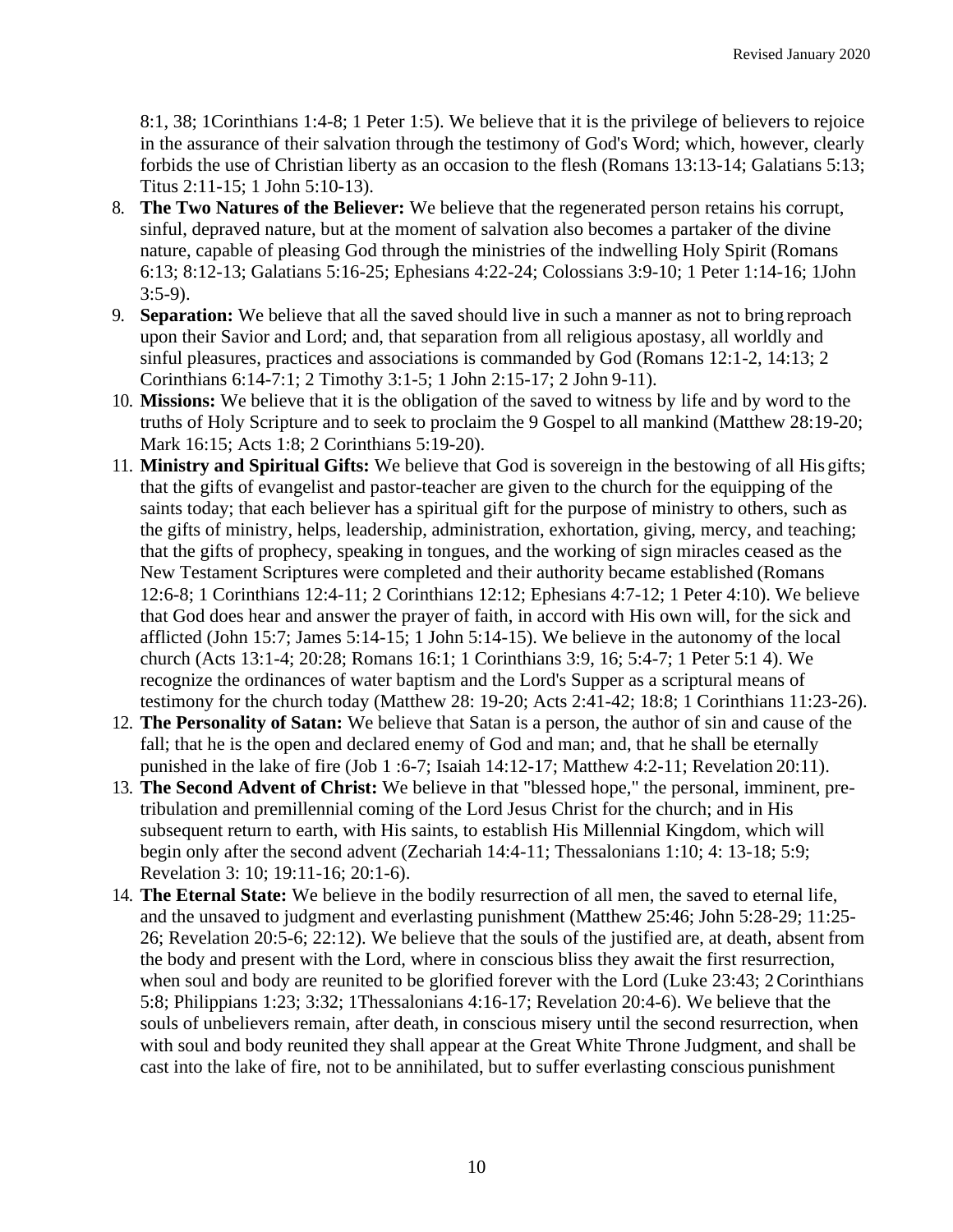(Matthew 25:41-46; Mark 9:43-48; Luke 16:19-26; 2 Thessalonians 1:7-9; Jude 6-7; Revelation 20:11-15).d

### **Educational Objective**

<span id="page-10-0"></span>To develop servant-leaders with global evangelistic vision:

- 1. To instruct students in biblical knowledge based on the authoritative, inerrant Word of God.
- 2. To help students integrate biblical principles into the personal, social and professional areas of their lives.
- 3. To train students to communicate effectively to impact their world.
- 4. To stimulate within students a spirit of inquiry, investigation and critical thinking so as to equip them to be lifelong learners.
- 5. To equip students for various kinds of service in the context of the local church and other Christian ministries.
- 6. To challenge all students at the college to understand and believe the gospel of Jesus Christ.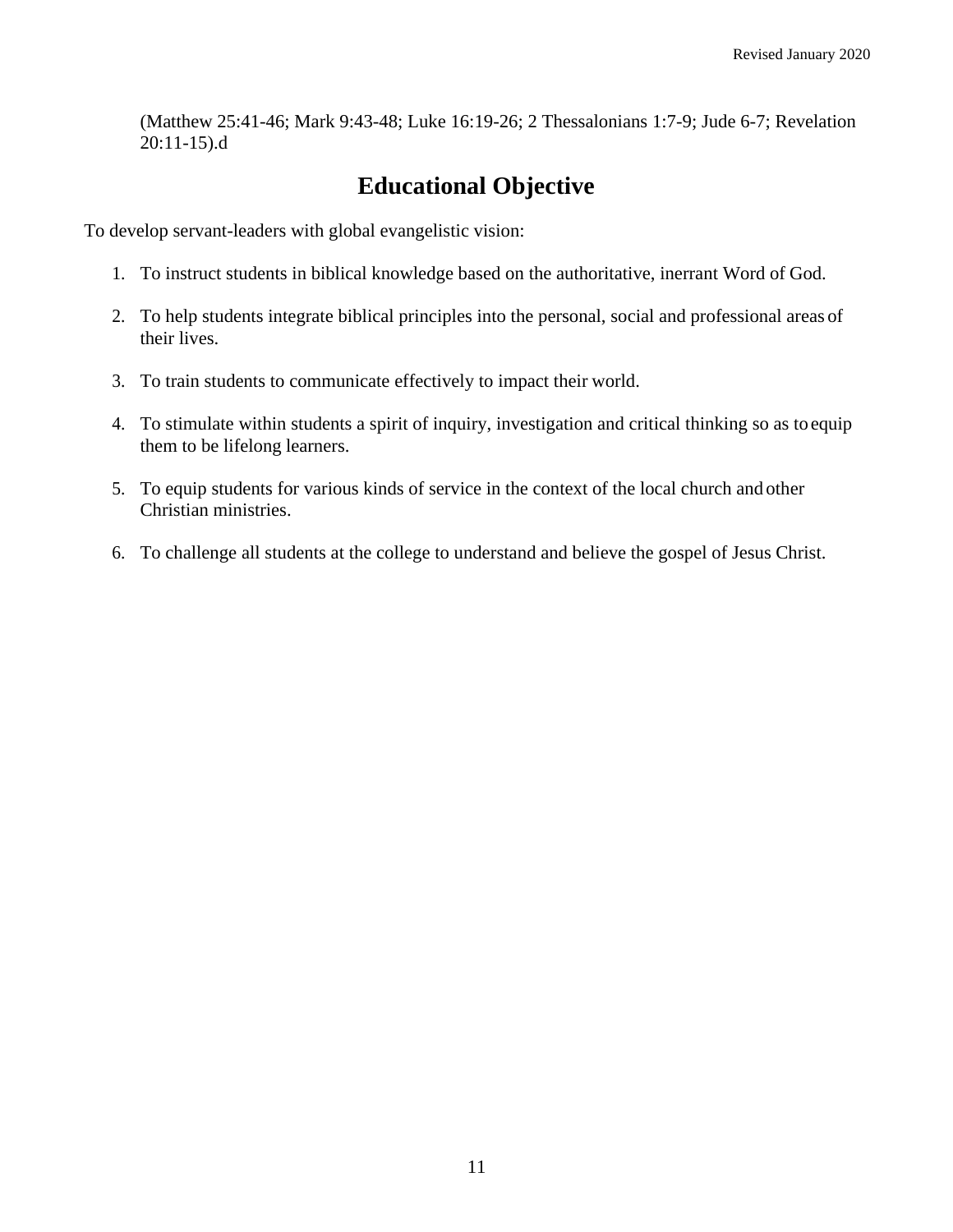### **Admissions**

### **Prerequisites**

<span id="page-11-1"></span><span id="page-11-0"></span>Students who apply for the Bachelor of Arts in Theology (B. Th.) degree must hold a high school diploma or its academic equivalent. Students who apply for the Master's degree at the Hayfield University must hold a four-year College degree (B.Th.) or its academic equivalent. No exception will be made for degree-seeking students. Students who desire to take a course by audit will not be subject to this prerequisite.

### **Application**

<span id="page-11-2"></span>The HU's academic programs and facilities are open to students of all Christian denominations who meet the standard requirements for admission. The HU desires only qualified students and personnel who are committed to Jesus Christ. However, HU does not discriminate on the basis of sex, race, color, national or ethnic origin in the administration of educational policies, admission policies, scholarships, or any other programs and activities. The following documents must be included in the application process.

- 1. The application form
- 2. A non-refundable application fee (\$100.00)
- 3. Three letters of recommendation
- 4. A statement of the applicant's Christian faith
- 5. One recent photograph
- 6. Official transcripts from all schools attended including high school.

The application form and other forms can be obtained from the admission office, requested by either phone or mail. The mailing address and phone/fax numbers are:

Hayfield University 2495 E. Orangethorpe Ave. Fullerton, CA 92831 T. 714.738.1461, F. 714.738.1440.

### **Personal Interview**

<span id="page-11-3"></span>Each applicant is required to have a personal interview with a team of faculty members. All applicants will be notified of the time for this interview.

### **Spiritual Requirements**

<span id="page-11-4"></span>University is to prepare and equip men and women to be Christian leaders; it is committed to the Bible as God's Word and to the confessions and confirms the fact that they have accepted Christ as their personal Savior. Primary requirements of the university are the applicant's personal qualifications, spiritual development and preparation of ordained ministers of the Christian Ministry. The University requires confidential references from a Minister and purpose for wanting to attend HU. God's mission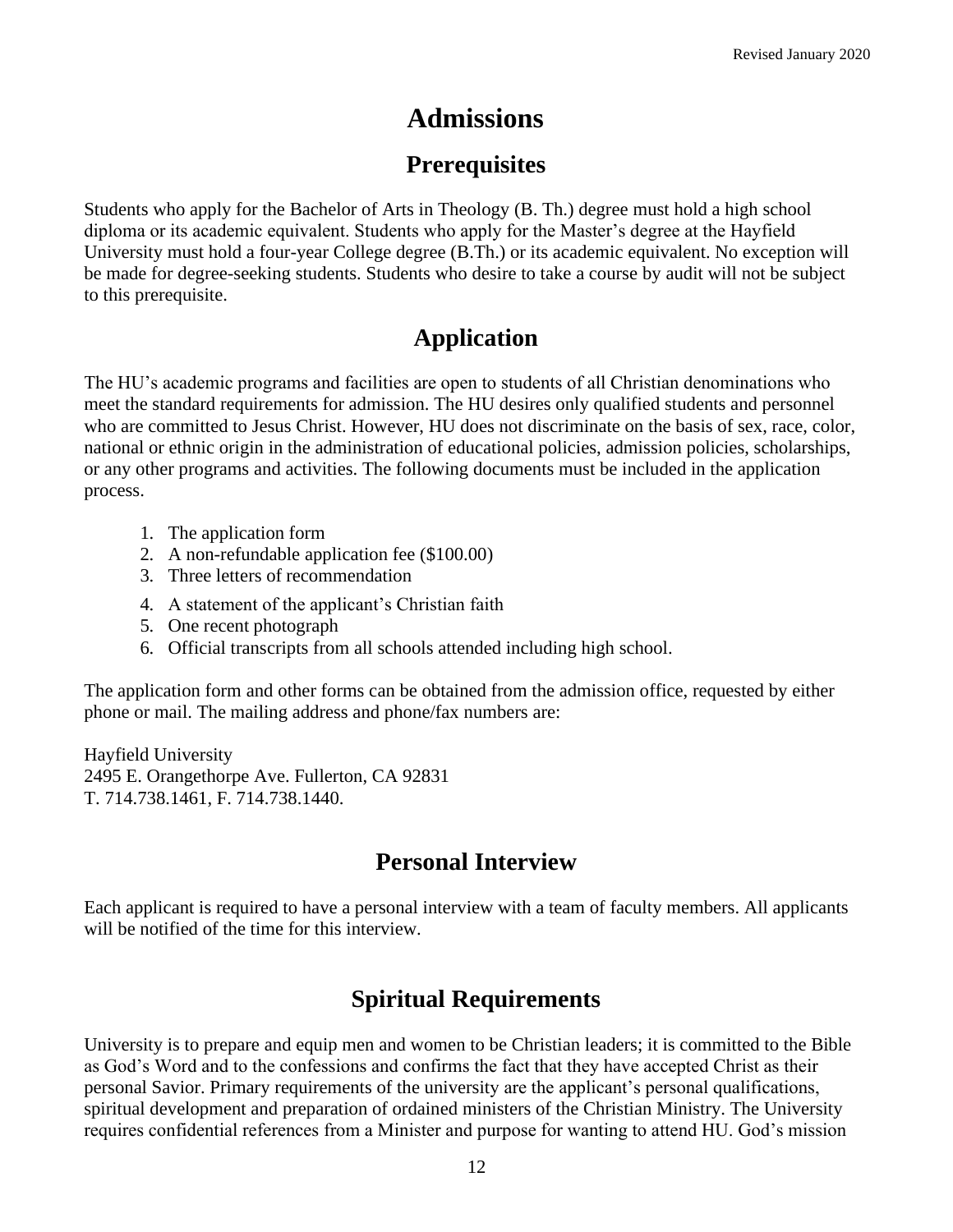<span id="page-12-0"></span>through the church also obliges the university to prepare persons for other types of ministry. HU provides specialized training in such areas as youth ministries, missions and evangelism, church education, diaconal ministries, and pastoral care and counseling.

### **Health Insurance**

Every student must have some form of health insurance to be allowed to register. All full-time degree students (8 units or more for graduate students; 12 units or more for all others) are required to have health insurance. Bring proof of insurance to registration. All students are strongly urged to enroll all dependents. International students are required to enroll ALL dependents accompanying them to the United States. ALL international students are required to have proof of insurance, regardless of number of units or degree status.

### **Equal Opportunity**

<span id="page-12-2"></span><span id="page-12-1"></span>HU seeks a diverse student body. All applicants receive consideration for admissions regardless of race, color, age, sex, physical condition, or national origin.

### **Application Deadlines**

<span id="page-12-3"></span>The deadline for fall semester application is approximately August 20, and for spring semester approximately January 20, each year. For foreign students, it is approximately July 20 and approximately December 20 respectively. Check the schedule for exact dates.

### **Foreign Students and Visas**

<span id="page-12-4"></span>At the moment HU is authorized by the U.S. Government to issue the I-20 form for visas from foreign countries. As soon as it is approved by the State in the near future, it will be authorized to do so.

### **Admissions Tests**

HU employs Composition and Bible tests in its admissions process. All undergraduate applicants must take an admission test as part of the entrance process. There is a Composition Test and a Bible Admissions Test. The Composition Test is used to evaluate the ability of students for advanced academic study and writing. The minimum passing score is a "C+." The Bible Admissions Test is used to evaluate the ability of students for academic study. The minimum passing score is a "C+." The results of tests can apply to the awarding of academic scholarships if the applicant proves worthy.

### **Admissions Procedure**

<span id="page-12-5"></span>After the Admission Director reviews the documents and confirms the completion of each applicant's file, the director will notify the applicant to take the appropriate tests. Each applicant is required to have a personal interview with a team of faculty members. Each student is required to show proof of health insurance. The admissions committee finalizes the admission based on the following criteria:

- 1. A sense of calling from God for Christian ministry
- 2. Regeneration experience and baptism with water
- 3. Active and fruitful church participation
- 4. Acceptable test results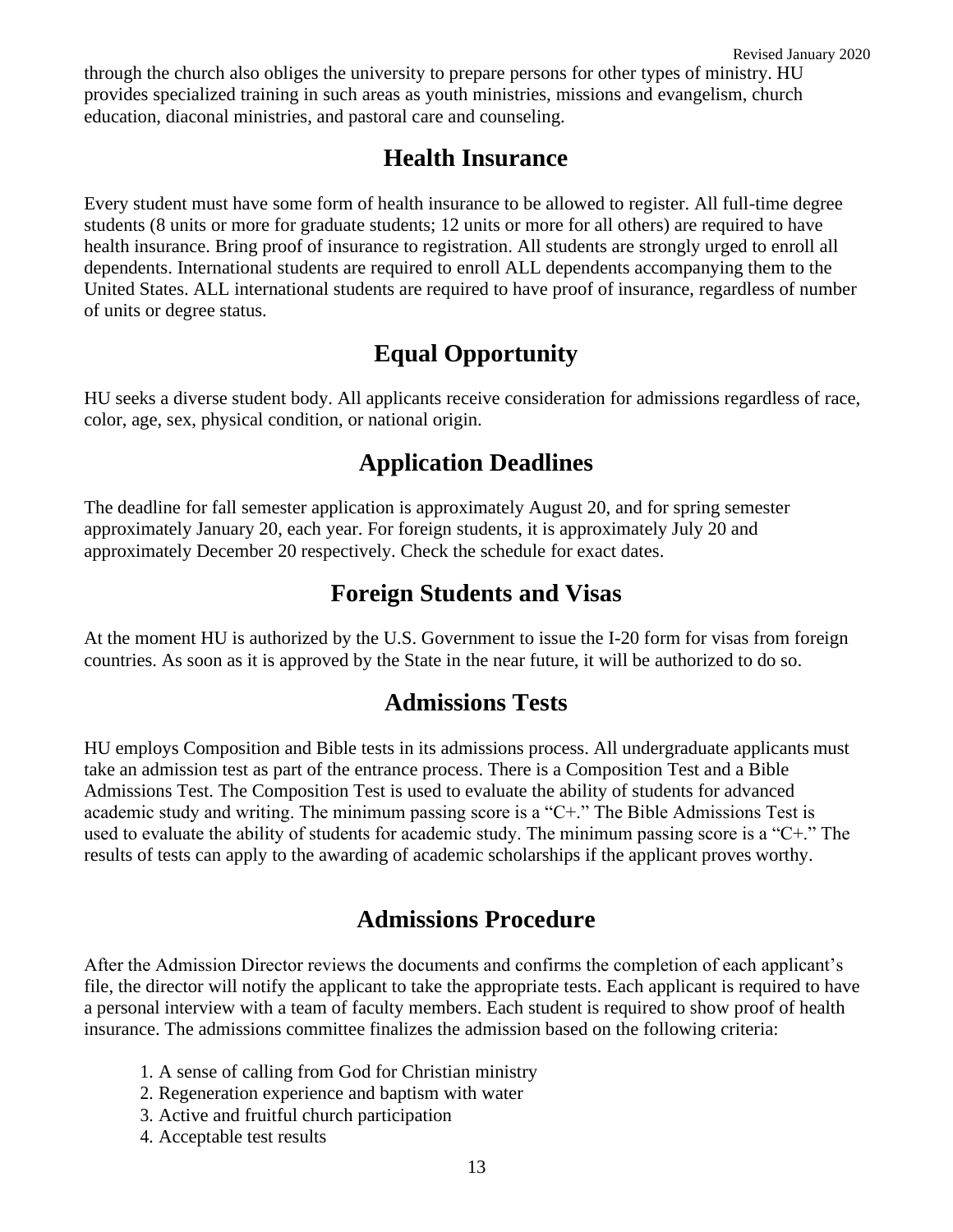- 5. Recommendations
- 6. Evaluation from interview

<span id="page-13-0"></span>The applicant will be officially notified either by phone or mail, and the admitted students will receive registration information and forms from the school.

### **Transfers**

As part of its admissions process, Hayfield University accepts transfer credits from other institutions. However, the credit must be from a college that is approved by the Council of Private Postsecondary Vocational Education or accredited by an accrediting association that is recognized by the U.S. Department of Education. If a degree student wants to transfer credit from another postsecondary school to HU, an official transcript stating the course(s) and grade(s) must be submitted to the Director of Admissions prior to beginning courses. For undergraduate degree students, the maximum amount of transfer credit from another approved or accredited institution shall be 94 semester units or its equivalent. For master degree students, the maximum amount of transfer credit from another approved or accredited institution shall be six semester units or its equivalent. The transcripts from foreign educational institutions can be confirmed by letter. HU can ask to evaluate the schools in foreign countries through the American Council for Education.

### **Prior Experiential Learning**

<span id="page-13-1"></span>Maximum Credit Limits:

- 1. Of the first 60 semester units awarded a student in an undergraduate program, no more than 15 semester units may be awarded for prior experiential learning.
- 2. Of the second 60 semester units (i.e., units 61 to 120) awarded a student in an undergraduate program, no more than 15 semester units may be awarded for prior experiential learning.
- 3. Of the first 30 semester units awarded a student in a graduate program, no more than 6 semester units may be awarded for prior experiential learning.
- 4. Of the second 30 semester units (i.e., units 31 to 60) awarded a student in a graduate program, no more than 3 semester units may be awarded for prior experiential learning.
- 5. No credit for experiential learning may be awarded after a student has obtained 60 semester units in a graduate program. Also, no credit will be awarded for the doctoral program.

Qualifying the Experience

Credit for Prior Experiential Learning shall only be granted by the Dean of Academic Affairs upon the written recommendation of a faculty member and may grant such credit only if all of the following conditions apply:

- 1. The prior learning is equivalent to a University or university level oflearning.
- 2. The learning experience demonstrates a balance between theory and practice.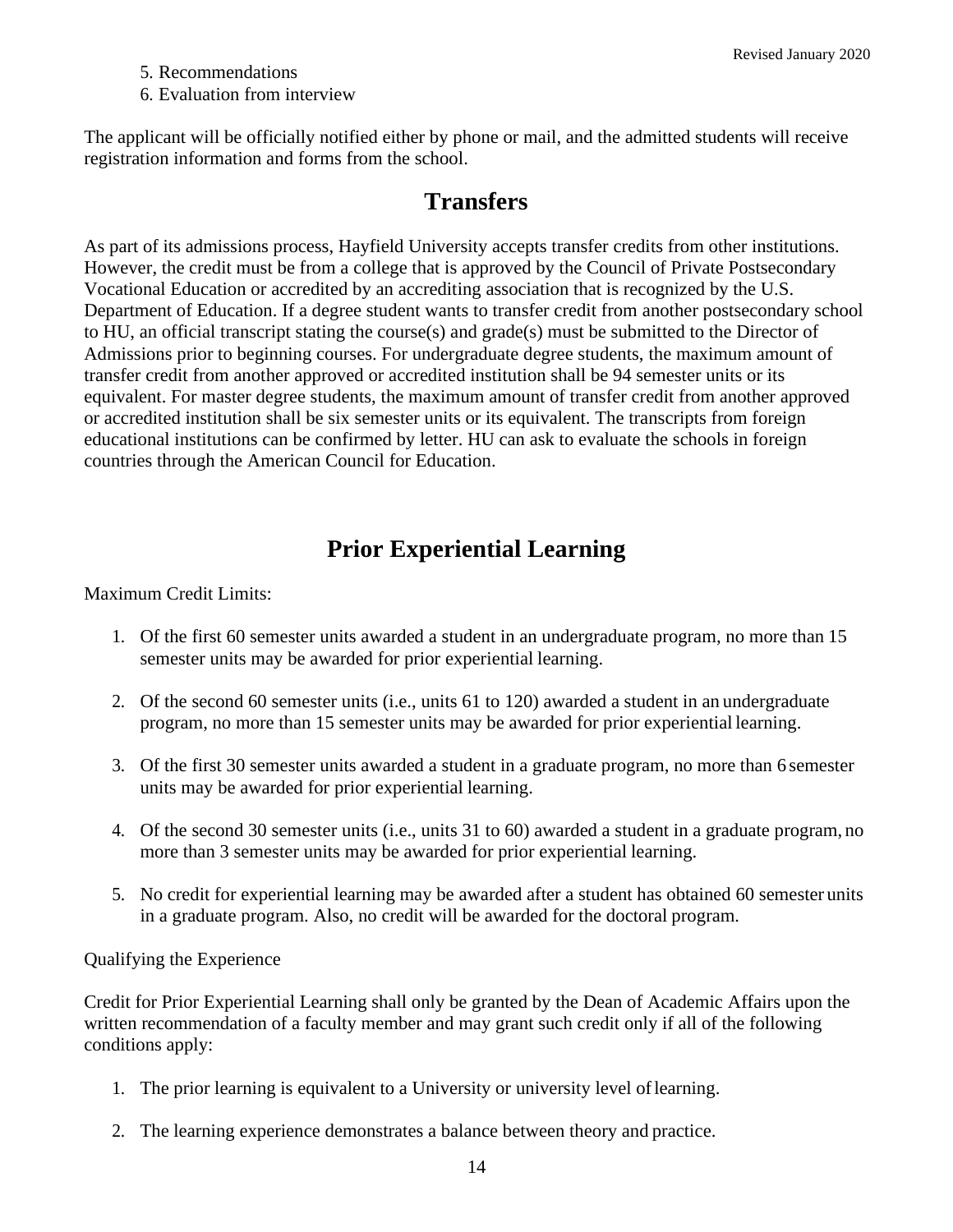- 3. The credit awarded for the prior learning experience directly relates to the student's degree program and is applied in satisfaction of some of the degree requirements.
- 4. The student has documented each University or university level learning experience forwhich credit is sought in writing.
- 5. In evaluating prior experiential learning, Hayfield University staff may factor in the assessment of certain external organizations based on published guidelines.

<span id="page-14-0"></span>HU relies on internal evaluations of credit from foreign institutions of higher education.

### **Challenge Exams**

Students who have been admitted to HU in selected programs may take an exam to "challenge" a course in the curriculum, if an exam exists for the course, and thereby receive credit for the course. Typically, the challenge exam for a course will be an exam similar but different from the course's final exam that is designed and administered by a faculty member teaching that course. The student must pass the challenge exam by the Grade Point Average of C (70%) and above in order to receive credit for the course. There are limits as to the amount of credit a student can earn through challenge exams. For undergraduates, no more than 25 percent, or 30 semester units, of the bachelor's curriculum can be challenged. For the 96-unit Master of Divinity students, the limit is 9 semester units and other restrictions apply. The course taken by challenge exam can be counted as one of the courses normally taken in the school semester. The transcript of any student successfully challenging a course will list the course, the exam grade as the final grade, and will carry a designation that the course was met through challenge. Any student wishing to challenge a course must apply in writing to the Dean of Academic Affairs and list the course they would like to challenge, the preferred date, and the amount of credit they wish to receive if they successfully challenge the exam. A non-refundable \$50 challenge exam fee must be paid at the time the challenge exam is taken.

### **Re-Admission**

<span id="page-14-1"></span>Any student who either canceled or was canceled from the enrollment must re-apply for re-admission. The Admissions Committee will review the re-application and decide on it.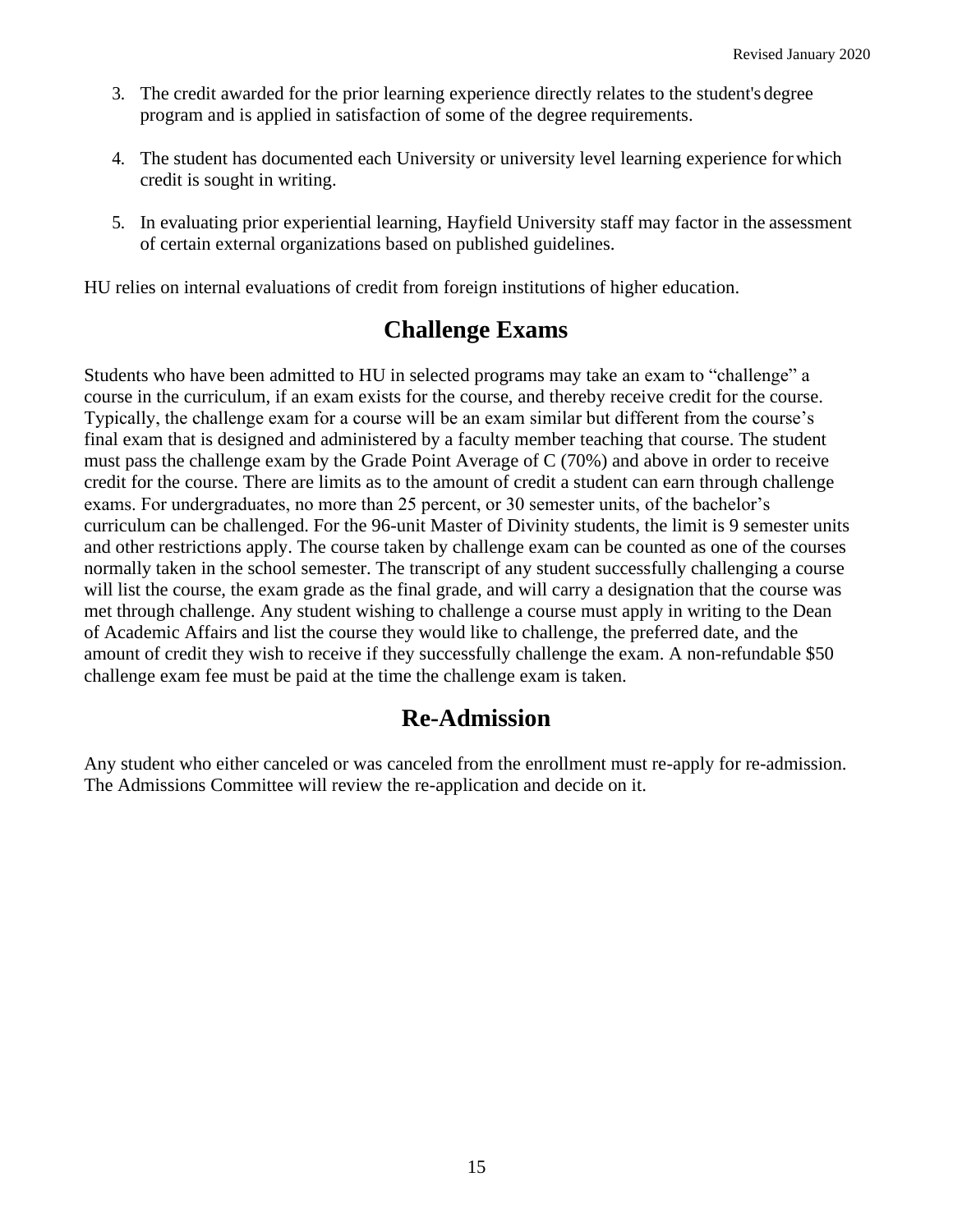## **Degree Programs**

### **Bachelor's Degree Program**

### **Bachelor in Theology (4 years program- 120 units)**

#### <span id="page-15-2"></span><span id="page-15-1"></span><span id="page-15-0"></span>**General Description**

Hayfield University offers a Bachelor's degree in Theology based on 120 semester units of credit. The program lasts four academic years, includes general education courses, and is designed to equip the student for more effective communication of the Gospel. Each course is worth from one to foursemester credits and the program consists of approximately 40 courses in each of 3-units including an introduction to the theory and practice of Church History, Missiology, the Old and New Testaments, Systematic and Practical Theology.

#### **Bachelor in Theology Program-Specific Student Outcomes**

The outcomes of the program are to help the student attain a fundamental grounding in Theology, The program allows students to master enabling skills for autonomous learning and to develop a deep understanding in a specific area of theological knowledge. The elective segment provides the opportunity for students to choose diverse exposure to other areas of interest.

Bachelor in Theology Program-Specific Student outcomes are included as follows:

- Bachelor in Theology graduates are able to demonstrate an adequate background to pursue advanced degrees geared to professional Christian ministry and world missions.
- Bachelor in Theology graduates are able to demonstrate a thorough knowledge of scripture, a thorough knowledge of Biblical Theology, Systematic Theology, Church History, Practical Theology, and Missiology.
- Bachelor in Theology students achieve the planned goals and outcomes for the institution and the program.

#### **Admissions Requirements**

The criteria for entrance to the Bachelor of Arts in Theology degree in Theology are:

- 1. Completion of Application Form for Admission.
- 2. Three letters of recommendation from faculty, counselors, school administrators, employers, or church leaders.
- 3. Possession of or candidacy for a high school diploma or GED.
- 4. A statement of the applicant's Christian faith.
- 5. One recent photograph.
- 6. Official transcripts from all schools attended including high school.
- 7. Evaluation of personal interview with a team of faculty members.
- 8. A sense of calling from God for Christian ministry.
- 9. Regeneration experience and baptism with water.
- 10. Active and fruitful church participation.
- 11. Payment of \$100.00 application fee.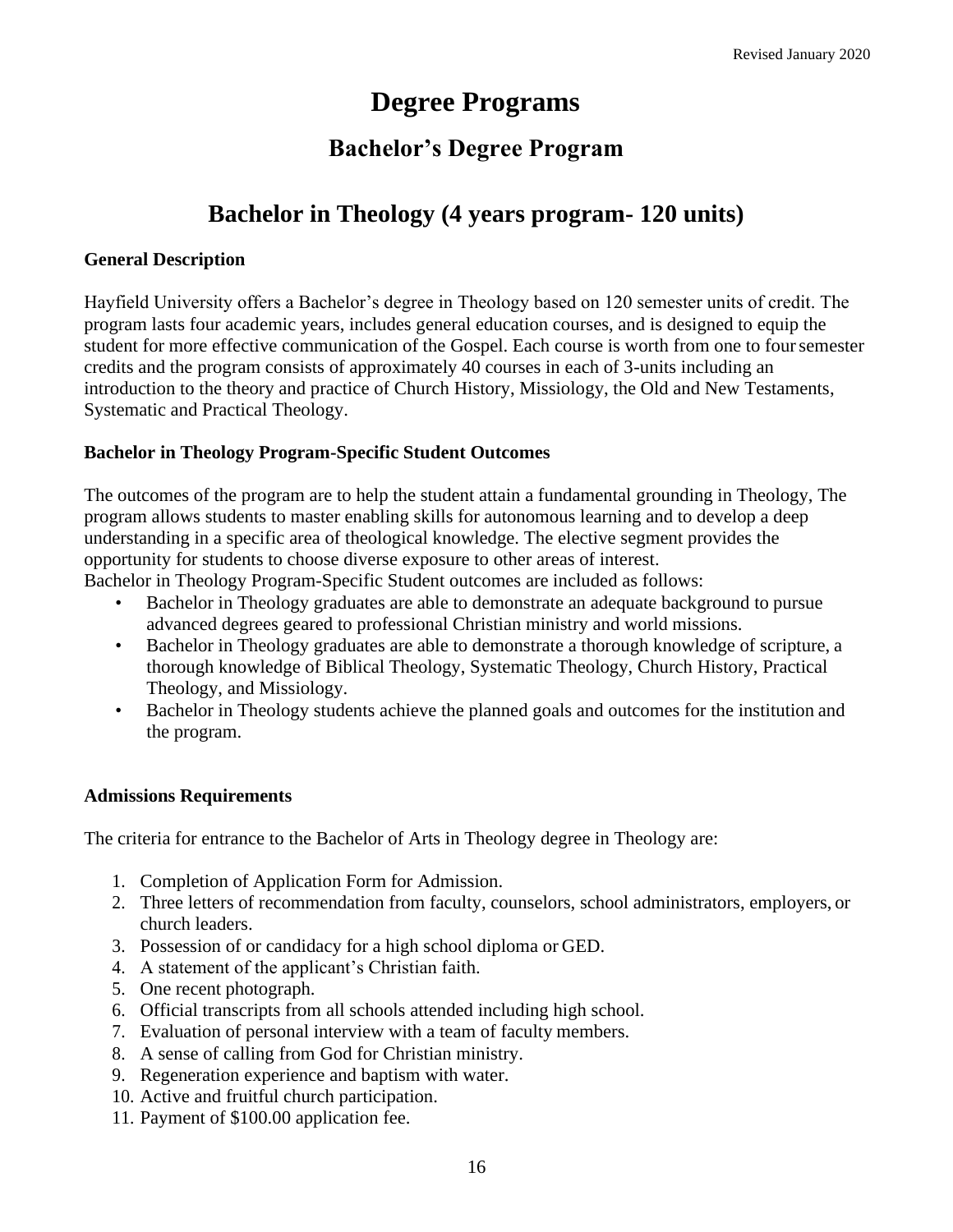#### **General Education**

The Bachelor degree in Theology requires that a minimum of 28 percent of course units be earned in General Education courses. General Education courses include courses in religion, psychology, sociology, philosophy and other fields.

#### **Method of Instruction**

Classes incorporate lectures, instructional work in class, demonstrations, one-on-one tutorials, library research, and comprehensive examinations on the Bible. Except for internships and field trips, all instruction is conducted in a classroom setting.

#### **Graduation Requirements**

The Bachelor's degree program in Theology requires the completion of a minimum of 120 semester units of credit and the passage of a comprehensive exam. The units can be a combination of transfer credits and completion of course work with a Grade Point Average of C (2.0). At least 25 percent of the completed work must be in general education. As much as 75 percent of the 126 semester units (or 94 semester units) may be satisfied through transfer credit. A minimum of 25 percent of the credits must be completed at Hayfield University. In addition to the course work, to graduate, the student must be examined on his/her knowledge of the Bible by a written examination. To pass, a student must correctly answer a minimum of 100 out of 150 questions (75 from the Old Testament and 75 from the New Testament). Exam Procedure**.** The student will secure the request form to take the examination and the request shall be submitted 10 days prior to the date of the examination. The examination shall be taken at any regularly scheduled testing period. The student will be allowed to retake the examination as many times as the student wishes.

#### **Course Titles and Level**

All courses are at the Bachelor degree level. Courses are numbered 100 thru 499. Course descriptions are provided separately.

| Degree          | General<br>Education | Major<br>Required | Professional<br><b>Studies</b> | Free<br>Elective | Total<br>Units | Exam  |
|-----------------|----------------------|-------------------|--------------------------------|------------------|----------------|-------|
| <b>Bachelor</b> | 36                   | 36                | 24                             | 24               | 120            | Bible |
| 1n              |                      |                   |                                |                  |                | Comp. |
| Theology        |                      |                   |                                |                  |                | Exam  |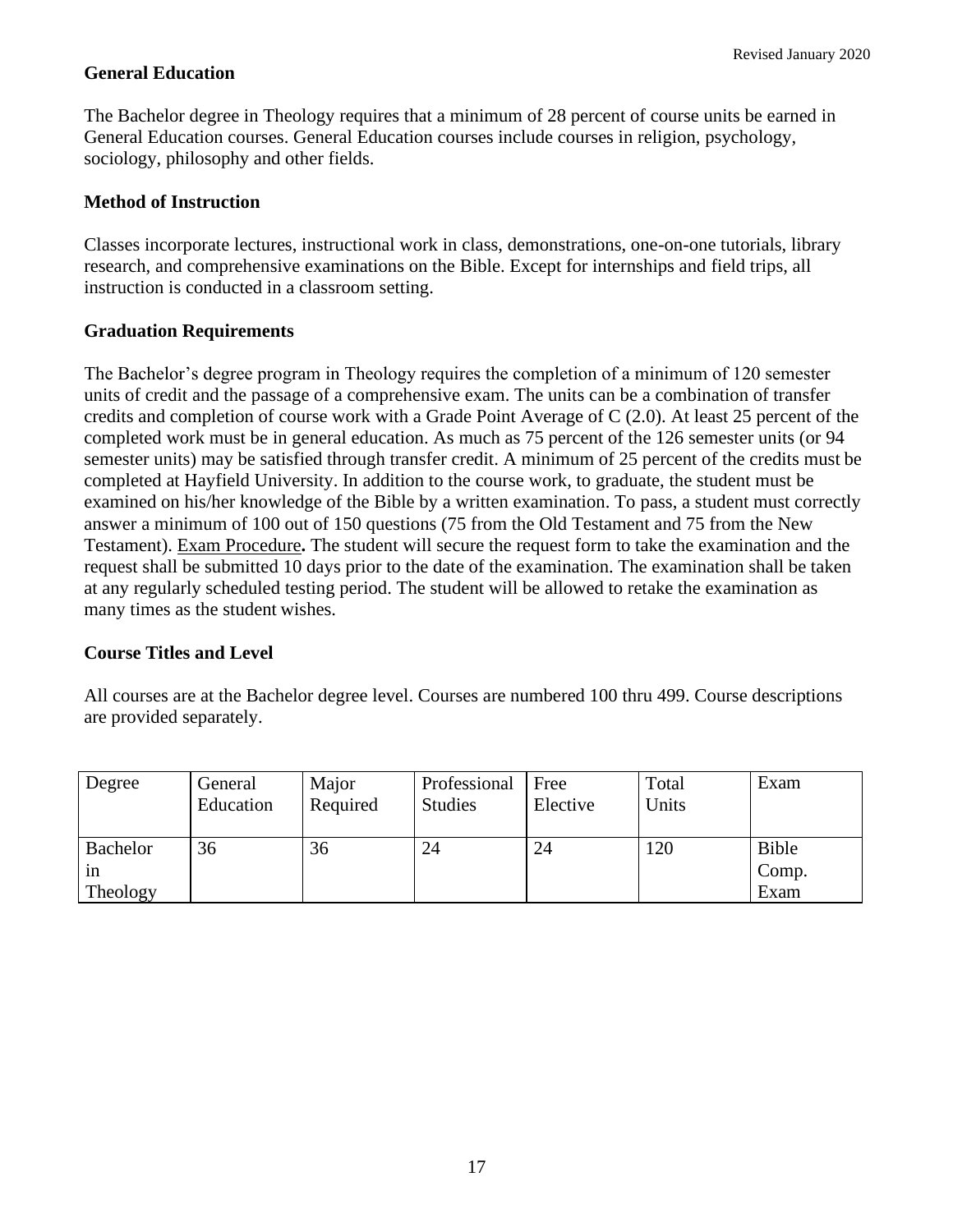### **Bachelor in Theology Curriculum**

| Biblical/Theological Studies-36 Credit hours<br>Required | General Studies-36 Credit hours Required |  |  |  |
|----------------------------------------------------------|------------------------------------------|--|--|--|
|                                                          | <b>ENG 100 English Composition</b>       |  |  |  |
| NTE 101 Introduction to the New Testament                | ENG 101 Intro. to Writing and Research   |  |  |  |
| NTE 102 New Testament History                            | ENG 201 Introduction to Literature       |  |  |  |
| NTE 104 Synoptic Gospel                                  | GE 101 Intermediate Computer Skills      |  |  |  |
| NTE 105 Pauline Epistles I                               | GE 102 Introduction to Philosophy        |  |  |  |
| NTE 110 Pauline Epistles II                              | GE 103 Introduction to Sociology         |  |  |  |
| OTE101 Introduction to the Old Testament                 | GE 104 Speech Communication              |  |  |  |
| OTE 202 Old Testament History                            | <b>GE 105 Basic Mathematics</b>          |  |  |  |
| OTE 205 Pentateuch                                       | GE 205 Biblical Archeology               |  |  |  |
| OTE 115 Introduction to the O.T. Prophets                | HIS 215 History of World Religions       |  |  |  |
| <b>OTE 215 Minor Prophets</b>                            | GE 306 Introduction to Psychology        |  |  |  |
| THE 201 Systematic Theology I                            | GE 307 Physical Science (Health Care)    |  |  |  |
| THE 202 Systematic Theology II                           |                                          |  |  |  |
|                                                          |                                          |  |  |  |
|                                                          |                                          |  |  |  |
| Professional Studies-24 Credit hours Required            | Electives-24 Credit hours                |  |  |  |
|                                                          |                                          |  |  |  |
| ED 115 Introduction to Christian Education               |                                          |  |  |  |
| ED 215 Church Administration                             |                                          |  |  |  |
| PRA 310 Homiletics                                       |                                          |  |  |  |
| PRA 312 Introduction to Missions                         |                                          |  |  |  |
| PRA 313 Evangelism                                       |                                          |  |  |  |
| CHMN 401 Small Group and Discipleship                    |                                          |  |  |  |
| LEAD 401 Christian Leadership                            |                                          |  |  |  |
| <b>COUN 420 Christian Counseling</b>                     |                                          |  |  |  |
|                                                          |                                          |  |  |  |
| Total 120 Credit hours                                   |                                          |  |  |  |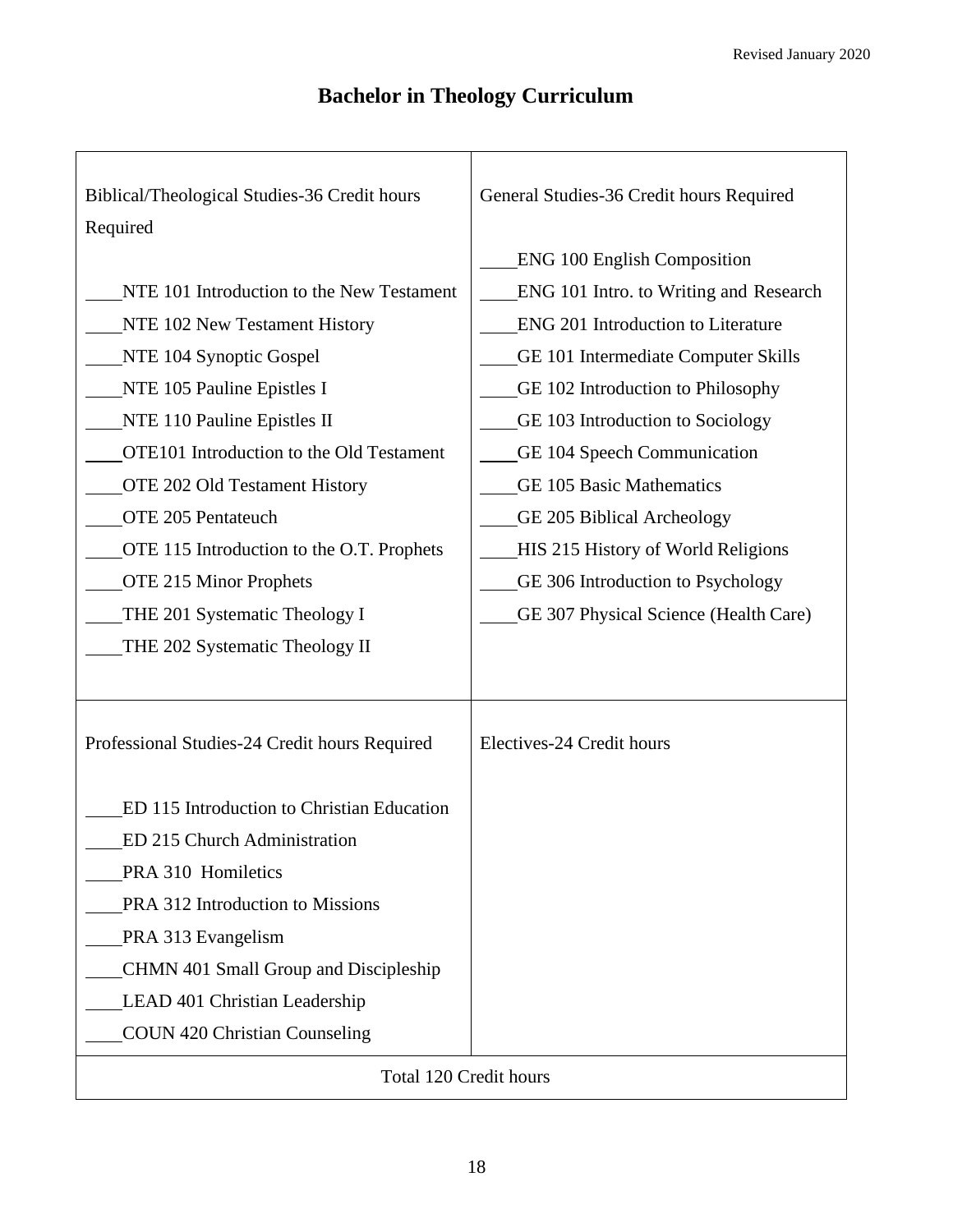# **The Number of Hours Required**

|  | by Semester and Year |  |  |
|--|----------------------|--|--|
|--|----------------------|--|--|

| $1st$ Year (30 units) |                 |               |                                    |        |                         |
|-----------------------|-----------------|---------------|------------------------------------|--------|-------------------------|
| Semester              |                 |               | Fall                               |        | Spring                  |
| Required              | General         |               | <b>ENG 100 English Composition</b> |        | ENG 101 Introduction to |
|                       | <b>Studies</b>  | <b>GE 101</b> | Intermediate                       |        | Writing and             |
|                       |                 |               | <b>Computer Skills</b>             |        | Research                |
|                       |                 |               |                                    | GE 102 | Introduction to         |
|                       |                 |               |                                    |        | Philosophy              |
|                       | Biblical/Theolo |               | NTE 101 Introduction to the        |        | NTE 102 New Testament   |
|                       | gical Studies   |               | <b>New Testament</b>               |        | <b>History</b>          |
|                       | Professional    | ED 115        | Introduction to                    | ED 215 | Church                  |
|                       | <b>Studies</b>  |               | <b>Christian Education</b>         |        | Administration          |
|                       | Sub-total       |               | 12 units                           |        | 12 units                |
| Electives             |                 |               | 3 units                            |        | 3 units                 |
| <b>Grand Total</b>    |                 |               | 15 units                           |        | 15 units                |

| $2nd Year$ (30 units) |                 |                                  |                                           |  |  |
|-----------------------|-----------------|----------------------------------|-------------------------------------------|--|--|
| Semester              |                 | Fall                             | Spring                                    |  |  |
| Required              | General         | ENG 201 Introduction to          | <b>GE 104</b><br>Speech                   |  |  |
|                       | <b>Studies</b>  | Literature                       | Communication                             |  |  |
|                       |                 | <b>GE 103</b><br>Introduction to | <b>GE 105</b><br><b>Basic Mathematics</b> |  |  |
|                       |                 | Sociology                        |                                           |  |  |
|                       | Biblical/Theolo | NTE 104 Synoptic Gospel          | NTE 105 Pauline Epistles I                |  |  |
|                       | gical Studies   |                                  |                                           |  |  |
|                       | Professional    | PRA 310 Homiletics               | PRA 312 Introduction to                   |  |  |
|                       | <b>Studies</b>  |                                  | <b>Missions</b>                           |  |  |
|                       | Sub-total       | 12 units                         | 12 units                                  |  |  |
| Electives             |                 | 3 units                          | 3 units                                   |  |  |
| <b>Grand Total</b>    |                 | 15 units                         | 15 units                                  |  |  |

| $3rd$ Year (30 units)                      |                 |                             |                                          |  |  |
|--------------------------------------------|-----------------|-----------------------------|------------------------------------------|--|--|
| Semester                                   |                 | Fall                        | Spring                                   |  |  |
| Required                                   | General         | GE 205 Biblical Archeology  | Introduction to<br><b>GE 306</b>         |  |  |
|                                            | <b>Studies</b>  | HIS 215 History of World    | Psychology                               |  |  |
|                                            |                 | Religions                   | <b>Physical Science</b><br><b>GE 307</b> |  |  |
|                                            | Biblical/Theolo | NTE 110 Pauline Epistles II | OTE101 Introduction to the               |  |  |
|                                            | gical Studies   |                             | Old Testament                            |  |  |
|                                            | Professional    | PRA 313 Evangelism          | CHMN401Small Group and                   |  |  |
|                                            | <b>Studies</b>  |                             | Discipleship                             |  |  |
|                                            | Sub-total       | 12 units                    | 12 units                                 |  |  |
| Electives                                  |                 | 3 units                     | 3 units                                  |  |  |
| <b>Grand Total</b><br>15 units<br>15 units |                 |                             |                                          |  |  |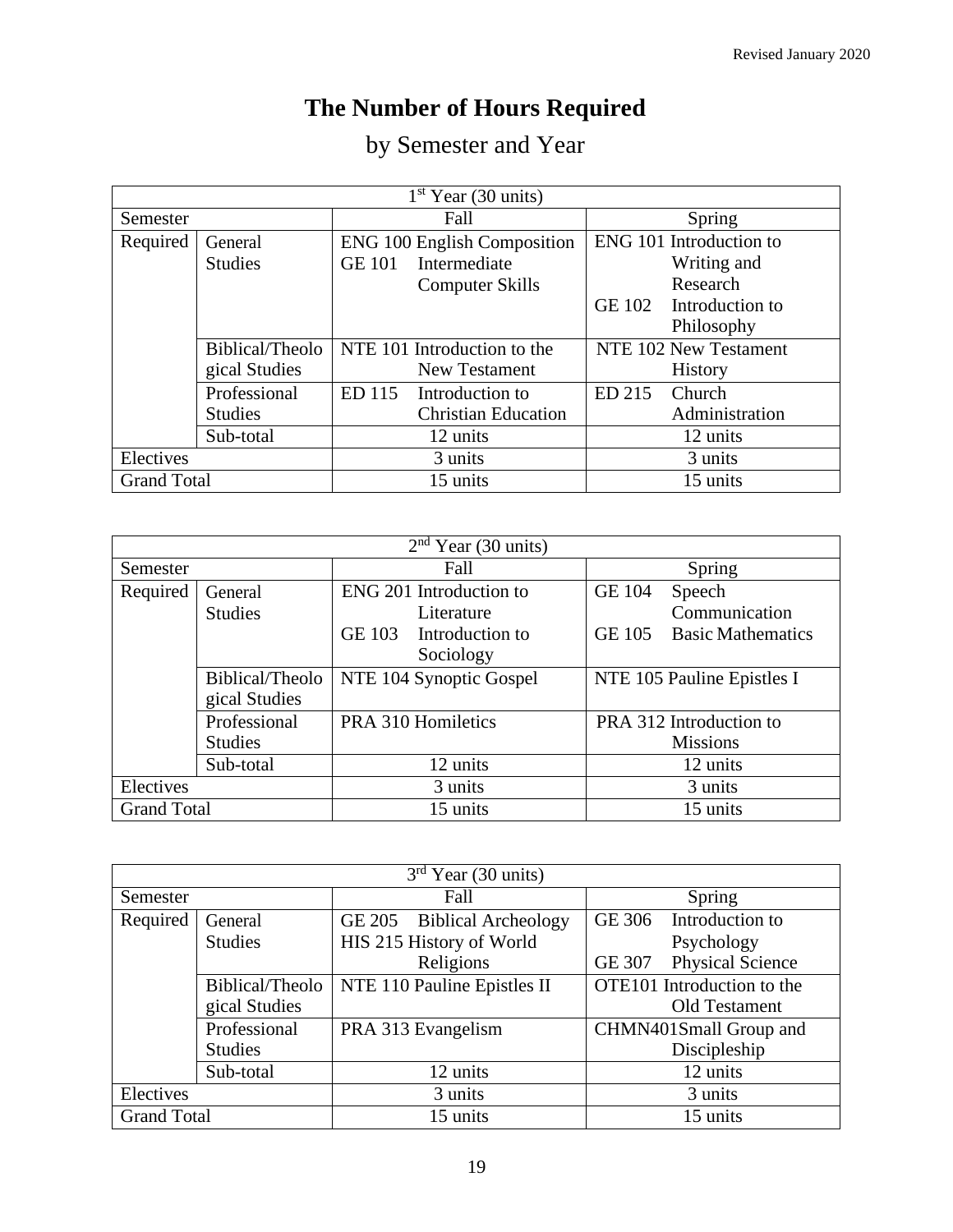| $4th Year$ (30 units) |                           |                              |                               |  |
|-----------------------|---------------------------|------------------------------|-------------------------------|--|
| Semester              |                           | Fall                         | Spring                        |  |
| Required              | General<br><b>Studies</b> |                              |                               |  |
|                       | Biblical/Theolo           | OTE 202 Old Testament        | <b>OTE 215 Minor Prophets</b> |  |
|                       | gical Studies             | <b>History</b>               | THE 201 Systematic Theology   |  |
|                       |                           | OTE 205 Pentateuch           |                               |  |
|                       |                           | OTE 115 Introduction to the  | THE 202 Systematic Theology   |  |
|                       |                           | O.T. Prophets                |                               |  |
|                       | Professional              | LEAD401 Christian Leadership | COUN420Christian              |  |
|                       | <b>Studies</b>            |                              | Counseling                    |  |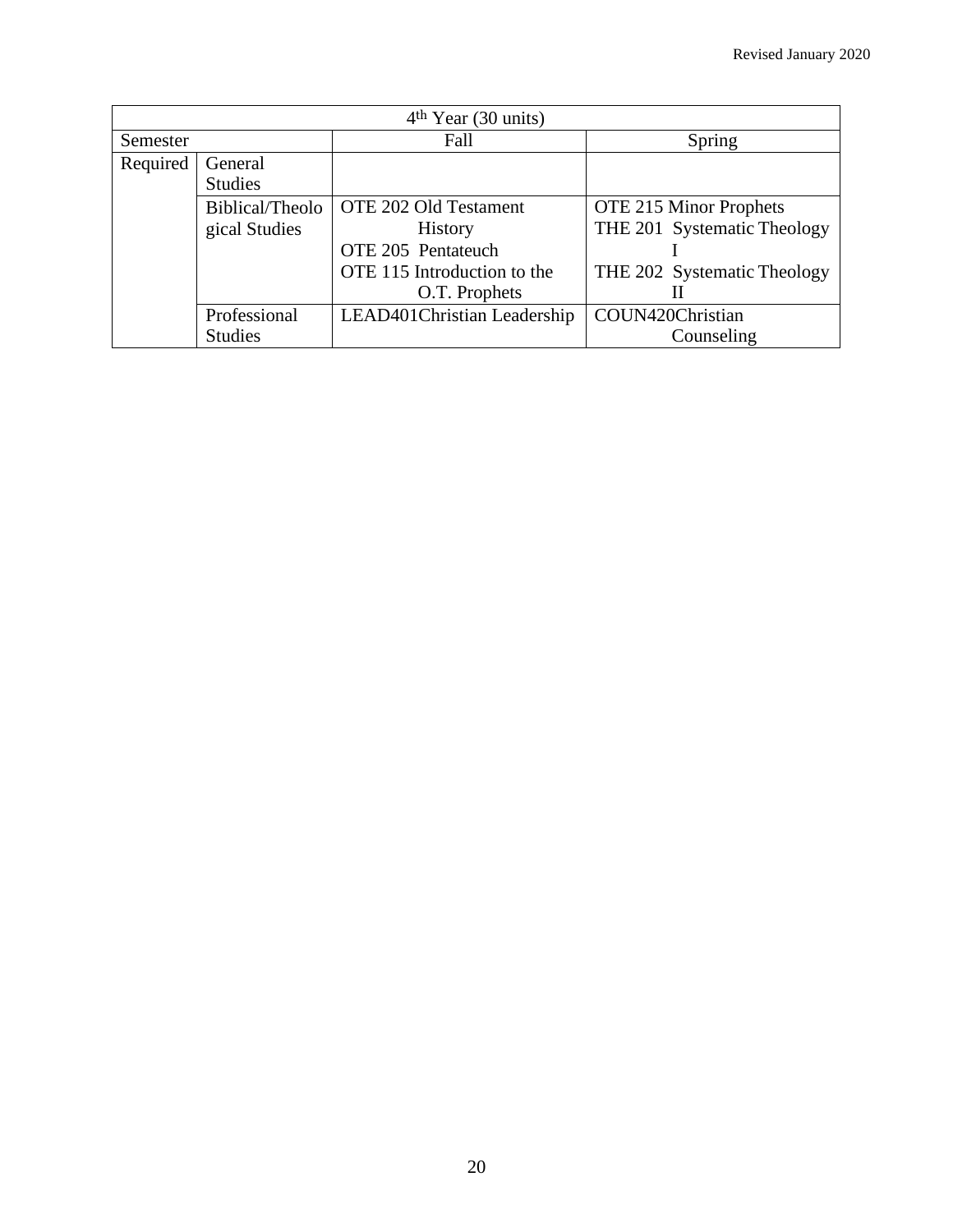### **Graduate Degree Programs**

### **Master of Divinity (3 years program – 90 units)**

#### <span id="page-20-1"></span><span id="page-20-0"></span>**General Description**

The Master of Divinity is a resident university degree which is specifically designed to prepare a person for a ministry in the local church or on the mission field. The Minister should be an advocate of truth, a personable convincingly to argue for the credibility of the faith in our contemporary pluralistic setting, and to witness to the revelation of God in Christ in the confidence of the Spirit of Truth. The program is designed to foster ministry that is intellectually articulate. The Minister should understand the doctrines and traditions of the Church as they have come to expression over time, and be able to reflect on them with insight and to interpret them compellingly for our own time.

The Minister should also be one who empowers the people of God so that they too are enabled confidently to discern and clearly to articulate God's Word for our world. The Master of Divinity concentration in ministry is designed to prepare the student for ordained ministry in churches, par church organizations, and other ministries.

#### **Master of Divinity Program-Specific Student Outcomes**

It provides students with a strong foundation in biblical, historical, and theological studies as well as an opportunity to develop competencies useful in ministry to people recovering from abuse, addiction, or trauma. The basic M.Div. curriculum in biblical and theological studies is combined with courses in ministry and internships to prepare the graduate for professional service.

Master of Divinity Program-Specific Student outcomes are included as follows:

- Master of Divinity graduates are able to demonstrate an adequate background to pursue masters degrees geared to professional Christian ministry and world missions.
- Master of Divinity graduates are able to demonstrate a thorough and advanced knowledge of scripture.
- Master of Divinity students become licensed as JDSN and to be prepared a qualified Pastor

#### **Admissions Requirements**

Applicants must hold the Bachelor degree or its equivalent. All applicants must have been engaged in a recognized form of professional ministry for at least two years, and references, the Director of Admissions submit the applicant's file to the faculty Committee.

Things to note:

- 1. The Committee's decision will be made known to the applicant by letter from the Admissions.
- 2. A non-refundable application fee. Late application may be approved by special action of the appropriate Department chairperson if there are extenuating circumstances. A late fee is added for applications received after the deadlines indicated above.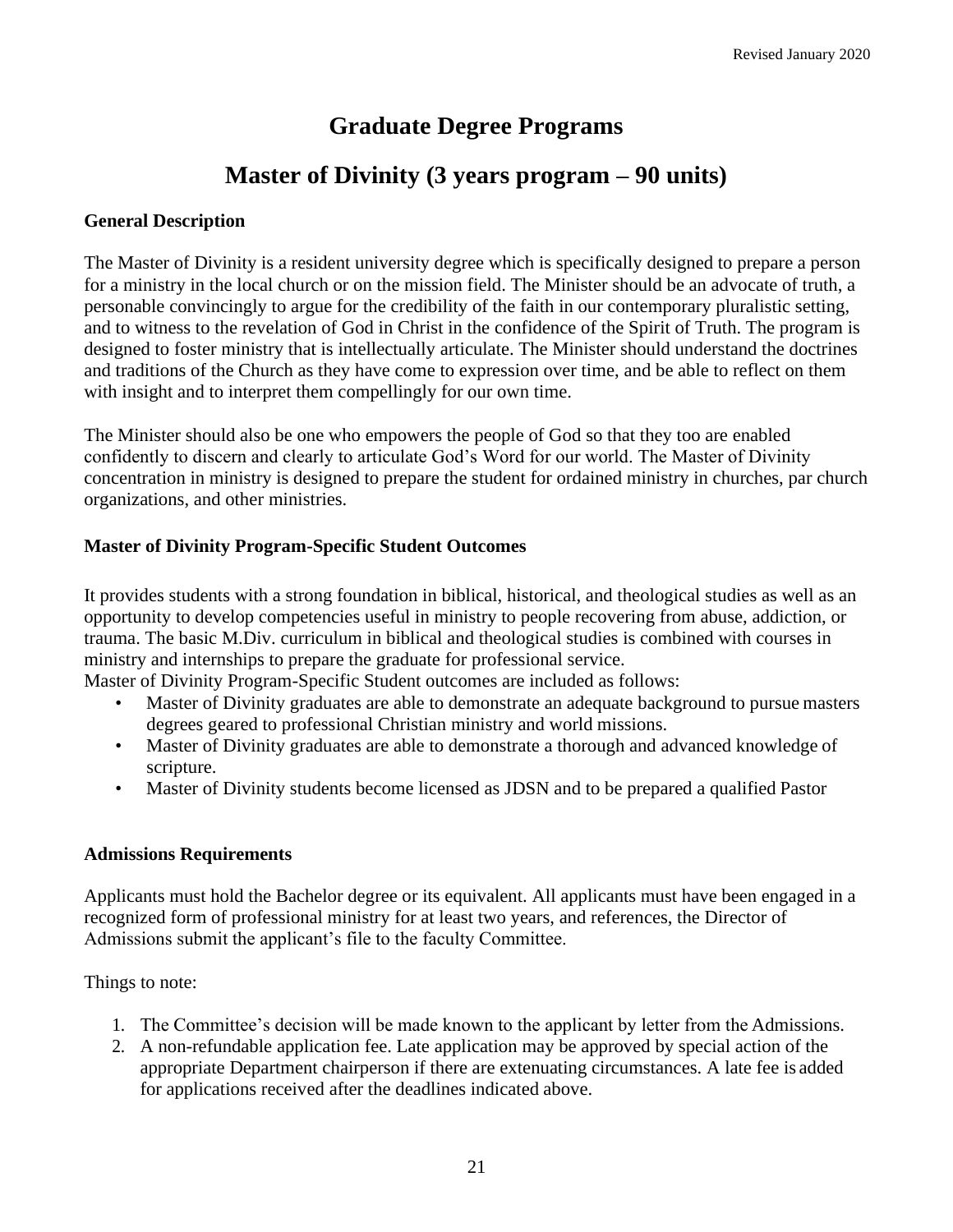- 3. A brief resume of the applicant's experience in ministry, including service as a student and/or as an ordained minister.
- 4. A church reference on a University form from the applicant's supervisor or from the moderator or secretary of the official board under which the applicant is serving or has most recently served.
- 5. The University may require the applicant to have a personal meeting with a representative of the University. The policies pertaining to international students are the same for all degreeprograms.
- 6. Applicants not previously registered at Hayfield must present the following credentials to the Director of Admissions.

#### Method of Instruction

Classes incorporate lectures, instructional work in class, demonstrations, one-on-one tutorials, library research, and comprehensive examinations on the Bible. Except for internships and field trips, all instruction is conducted in a classroom setting.

#### Waiving Courses

As many as 20 units of the 90 unit program may be waived based on the following criteria: (1) The student had an undergraduate major in Theology or Theology as indicated on his or her transcript; (2) only designated courses may be waived; (3) the student had to have taken the comparable courses in the same theological major with the satisfactory grade of B (3.0) and above.

#### Graduation Requirements

To graduate from the Master's degree program of study, each student is required to have completed a minimum of 96 semester units beyond the Bachelor's degree and pass two comprehensive exams. These can be a combination of transfer credit and course work with a Grade Point Average of 2.5 and above. At least 81 semester units must be completed at Hayfield University. Students must pass a written **Graduation Comprehensive Exam**, correctly answering a minimum of seven out of ten questions (70%) selected out of thirty study questions which are prepared in advance in the fields of Biblical Theology, Systematic Theology, Historical Theology, Theology of Mission, and Practical Theology.

The graduation comprehensive examination can be substituted by a thesis or dissertation.

Exam Procedure: Upon completion of the residency requirement, the student will secure the request form to take the examination and the request shall be submitted 10 days prior to the date of the examination. The examination will be compiled by the departments involved and shall be taken at the regularly scheduled testing period.

The student will be allowed to retake the examination only two times during the next scheduled testing periods. Students must also pass the **Bible Comprehensive Exam**, which tests the student on his/her knowledge of the Bible by written examination. To pass, the student must correctly answer a minimum of 100 out of 150 questions (75 from the Old Testament and 75 from the New Testament). Exam Procedure: To satisfy the graduation requirements, the student will secure the request form to take the examination and the request shall be submitted 10 days prior to the date of the examination. The examination shall be taken at any regularly scheduled testing period. The student will be allowed to retake the examination as many times as the student wishes.

To satisfy the graduation requirements, the student should take a ministry-oriented and professionallyoriented courses that are included practical experiences and applied knowledge through practicums, internships, or other appropriate means. Hayfield University provides two courses, IM523 Immigrant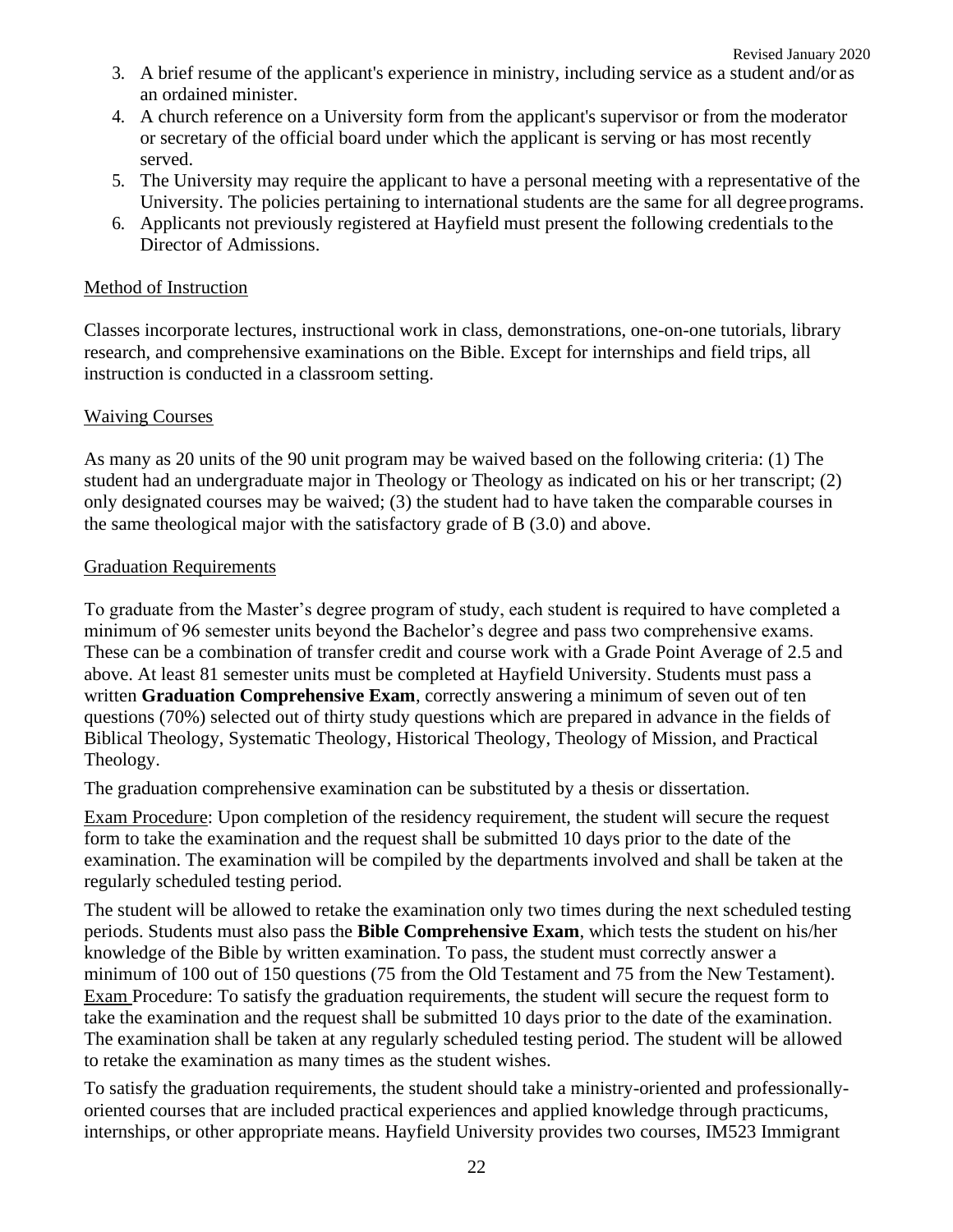Revised January 2020 Ministry: An Internship Case Study for 3 (three) units awarded of practical learning experiences and PT591 thru 596 Supervised Ministry VI for internships of 6 (six) semester each of 3 (three) units awarded as requirement courses.

#### Course Titles and Level

All courses are at the Master's degree level. Courses are numbered 500 - 699. Course descriptions are provided separately. Those courses marked by \* refer to courses which can be waived by their advanced standing for those students who took them in the B. Th. degree program in the same theological major.

| Degree                | Foundation<br><b>Studies</b><br>Required | Language | <b>Biblical</b><br>Studies<br>Required | Professional Practicum<br><b>Studies</b> | Internship   Elective   Units   Project | Free | Total | $\vert$ Exam /                  |
|-----------------------|------------------------------------------|----------|----------------------------------------|------------------------------------------|-----------------------------------------|------|-------|---------------------------------|
| Master of<br>Divinity | 24                                       |          |                                        |                                          | 21                                      |      | 90    | <b>Bible Comp</b><br>Grad. Comp |

#### **M. Div. Curriculum**

| Foundational Studies (24 Credit hours) Required                                                                                                                                                                                                                                                                         | Language (12 Credit hours) Required                                                                                                                                                                                                                                                          |  |  |
|-------------------------------------------------------------------------------------------------------------------------------------------------------------------------------------------------------------------------------------------------------------------------------------------------------------------------|----------------------------------------------------------------------------------------------------------------------------------------------------------------------------------------------------------------------------------------------------------------------------------------------|--|--|
| CHHI 510 History of Christianity<br>NTO 501 New Testament Orientation<br><b>BIBL 650 Hermeneutics</b><br>OTO 551 Old Testament Orientation<br>I THE 530 Systematic Theology I<br>THE 540 Systematic Theology II<br>THE 601 Contemporary Theological Issues<br>IE502 Evangelism<br>Professional Studies (9 Credit hours) | GRK 510 Beginning Greek<br><b>GRK 550 Greek Syntax</b><br>HEB 510 Beginning Hebrew<br>HEB 550 Hebrew Syntax<br>Bible Studies (9 Credit hours) Required<br>BIBL 602 Acts<br>BIBL 603 Synoptic Gospels<br>BIBL 609 Pentateuch                                                                  |  |  |
| PRA 520 Worship<br>PRA 540 Spiritual Formation<br>PRA 570 Church Planting<br>Electives (15 Credit hours)                                                                                                                                                                                                                | Practicums, Internships (21 Credit hours)<br>Required<br>IM523 Immigrant Ministry: Case Study<br>PT591 Supervised Ministry I<br>PT592 Supervised Ministry II<br>PT593 Supervised Ministry III<br>PT594 Supervised Ministry IV<br>PT595 Supervised Ministry V<br>PT596 Supervised Ministry VI |  |  |
| Total 90 credit hours                                                                                                                                                                                                                                                                                                   |                                                                                                                                                                                                                                                                                              |  |  |

Note: Three (3) credit hours of each course.

Course Number Reference:

Level 100 - 400 for Bachelor in Theology degree courses; Level 500 - 600 for Master of Divinity degree courses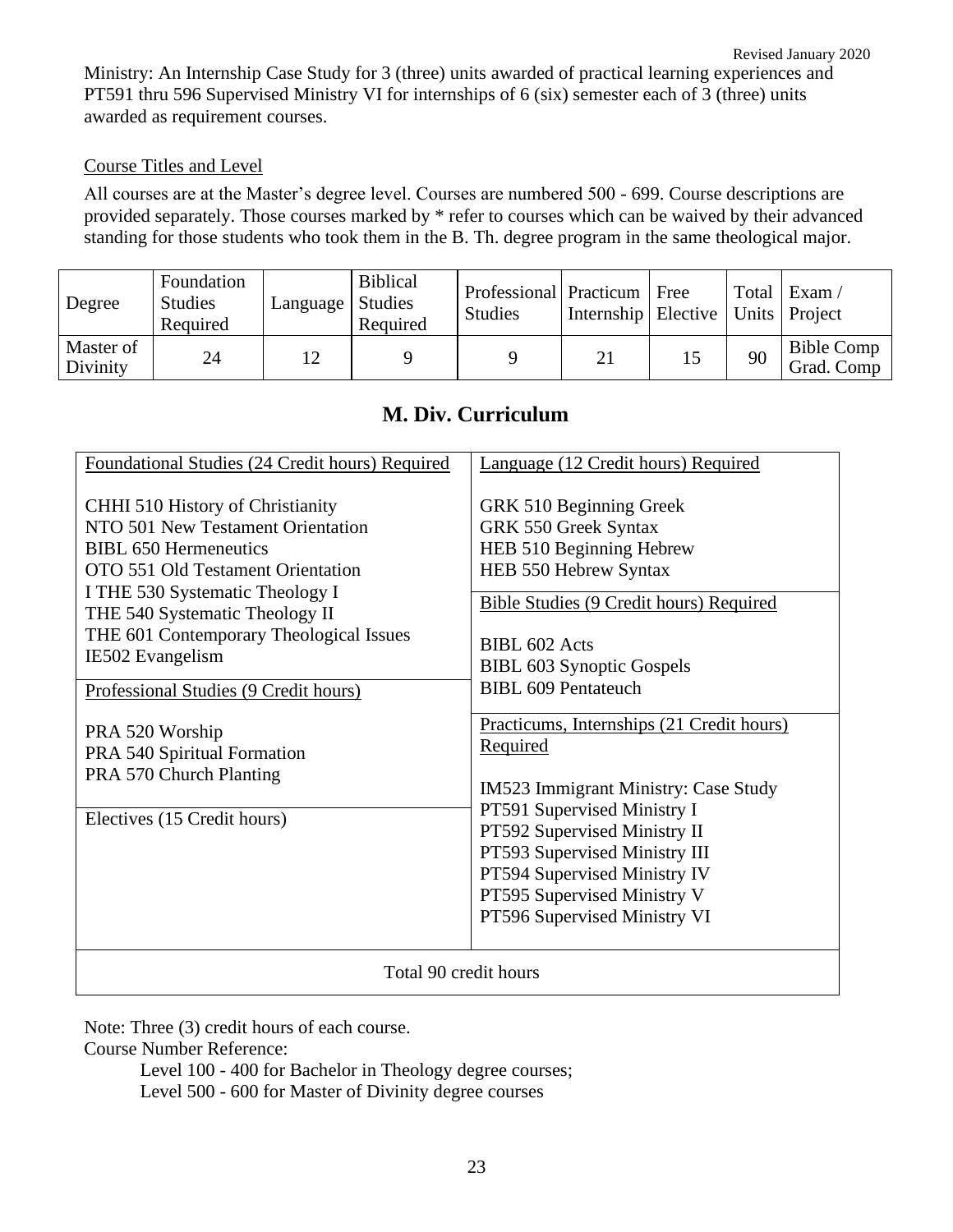# **The Number of Hours Required**

# by Semester and Year

| $1st$ Year (30 units) |                      |                                        |                                        |  |
|-----------------------|----------------------|----------------------------------------|----------------------------------------|--|
| Semester              |                      | Fall                                   | Spring                                 |  |
| Required              | Foundational         | <b>CHHI510 History of Christianity</b> | <b>BIBL650</b> Hermeneutics            |  |
|                       | <b>Studies</b>       | NTO501 New Testament                   |                                        |  |
|                       |                      | Orientation                            |                                        |  |
|                       | <b>Bible Studies</b> |                                        | <b>BIBL603</b> Synoptic Gospels        |  |
|                       | Language             | GRK510 Beginning Greek                 | HEB510 Beginning Hebrew                |  |
|                       | Practicums,          | <b>Supervised Ministry I</b><br>PT591  | <b>Supervised Ministry II</b><br>PT592 |  |
|                       | Internships          |                                        |                                        |  |
|                       | Sub-total            | 12 units                               | 12 units                               |  |
| Electives             |                      | 3 units                                | 3 units                                |  |
| <b>Grand Total</b>    |                      | 15 units                               | 15 units                               |  |

| $2nd Year$ (30 units) |                      |       |                              |                     |                               |
|-----------------------|----------------------|-------|------------------------------|---------------------|-------------------------------|
| Semester              |                      | Fall  |                              | Spring              |                               |
| Required              | Foundational         |       | OTO551 Old Testament         |                     | THE540 Systematic Theology II |
|                       | <b>Studies</b>       |       | Orientation                  |                     |                               |
|                       |                      |       | THE530 Systematic Theology I |                     |                               |
|                       | <b>Bible Studies</b> |       |                              | <b>BIBL602</b> Acts |                               |
|                       | Language             |       | <b>GRK550 Greek Syntax</b>   |                     | HEB550 Hebrew Syntax          |
|                       | Practicums,          | IM523 | <b>Immigrant Ministry:</b>   | PT594               | <b>Supervised Ministry IV</b> |
|                       | Internships          |       | Case Study                   |                     |                               |
|                       |                      | PT593 | <b>Supervised Ministry</b>   |                     |                               |
|                       |                      |       | Ш                            |                     |                               |
|                       | Sub-total            |       | 15 units                     |                     | 12 units                      |
| Electives             |                      |       |                              |                     | 3 units                       |
| <b>Grand Total</b>    |                      |       | 15 units                     |                     | 15 units                      |

| $3rd$ Year (30 units) |                      |         |                              |              |                               |
|-----------------------|----------------------|---------|------------------------------|--------------|-------------------------------|
| Semester              |                      | Fall    |                              | Spring       |                               |
| Required              | Foundational         |         | THE601 Contemporary          | <b>IE502</b> | Evangelism                    |
|                       | <b>Studies</b>       |         | Theological Issues           |              |                               |
|                       | <b>Bible Studies</b> |         | <b>BIBL609 Pentateuch</b>    |              |                               |
|                       | Professional         |         | PRA520 Worship               |              | PRA540 Spiritual Formation    |
|                       | <b>Studies</b>       |         |                              |              | PRA570 Church Planting        |
|                       | Practicums,          | PT595   | <b>Supervised Ministry V</b> | PT596        | <b>Supervised Ministry VI</b> |
|                       | Internships          |         |                              |              |                               |
|                       | Sub-total            |         | 12 units                     |              | 12 units                      |
| Electives             |                      | 3 units |                              | 3 units      |                               |
| <b>Grand Total</b>    |                      |         | 15 units                     |              | 15 units                      |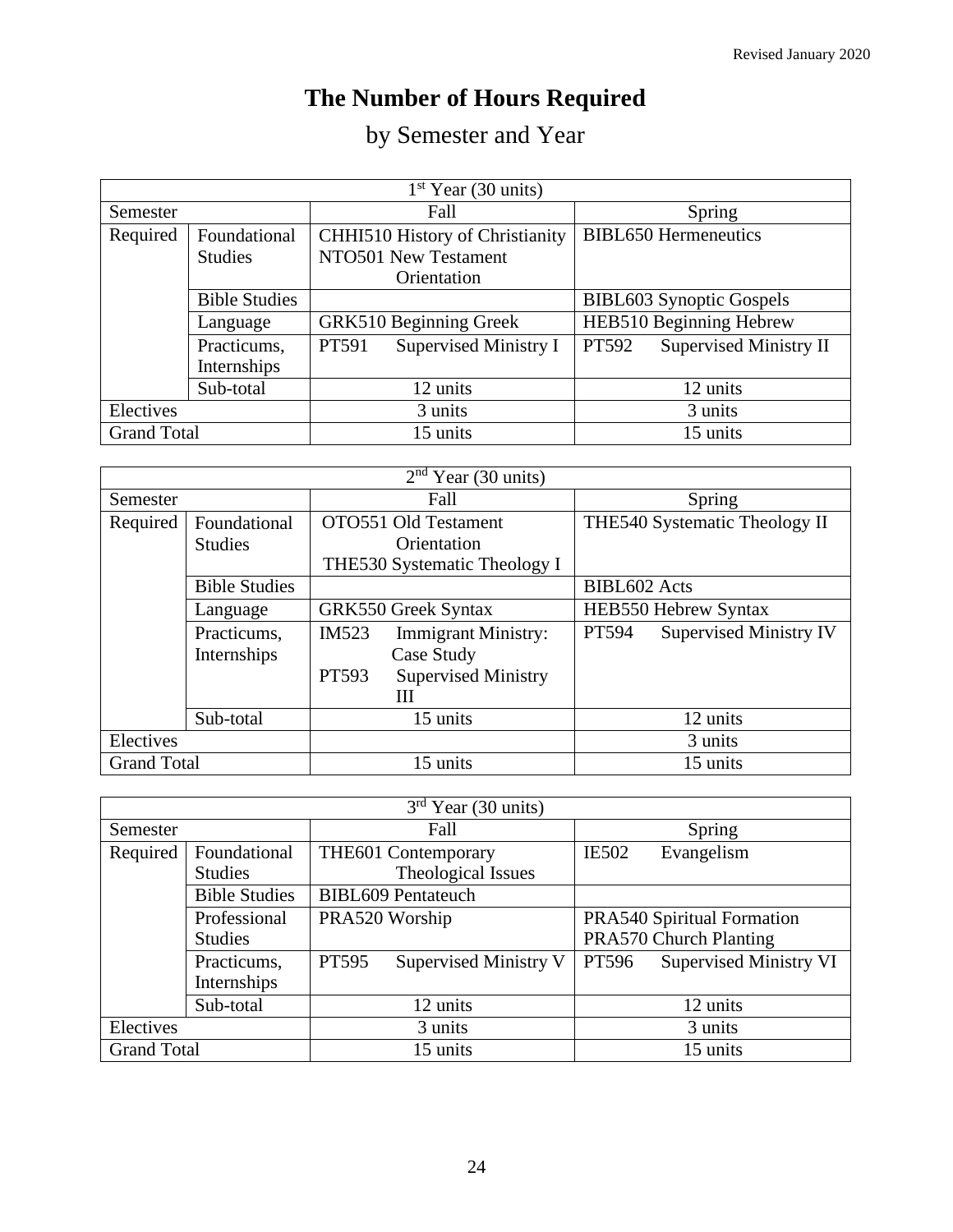### **Distinctions between Levels of Study (BAT and M.Div.)**

<span id="page-24-0"></span>Differences between Undergraduate (Bachelor in Theology) Graduate (Master of Divinity) Expectations are as follows:

- 1. Progression of courses from foundational to advanced studies
- 2. Degree and level of education offered
- 3. Curriculum content and educational rigor
- 4. Context of student classifications and learning methodologies

Graduate studies are fundamentally different than undergraduate studies. This is not merely a matter of reading more pages and writing longer papers.

Graduate students are expected to take significant responsibility in determining what to learn, how to learn it, and in finding learning resources. In addition to submitting course work to professors, graduate students will often submit or orally present work to their peers for comments, suggestions, and ideas for improvement.

Sometimes this involves team projects. A research paper at the Bachelor in Theology level may primarily require that a student report what authors have said. Instead of simply reporting what authors say, Master of Divinity students will often be required to evaluate an author's work, or suggest applications to their ministries.

In short, graduate students are responsible to take initiative – they are partners with their professors in their own equipping.

Eventually, each graduate syllabus must explain how the above philosophy will be implemented and what activities will be used to implement the graduate guidelines. To require graduate quality studies, describe how the class will implement any of the following:

- Evaluation assignments (e.g. of an author, peer review of other students')
- Original quantitative or qualitative research (i.e. not just library research)
- Oral presentations
- Group projects
- Experiential learning from a ministry context
- Other assignment

| Description of how this class will implement the Philosophy of Graduate Education |  |  |  |
|-----------------------------------------------------------------------------------|--|--|--|
| (Choose at least one of the following.)                                           |  |  |  |
| Evaluation assignments (e.g.,                                                     |  |  |  |
| evaluate a liberally biased                                                       |  |  |  |
| paper, identify the un-                                                           |  |  |  |
| provable assumptions of a                                                         |  |  |  |
| writer, peer evaluation of                                                        |  |  |  |
| first draft of term paper, use                                                    |  |  |  |
| criteria from class material to                                                   |  |  |  |
| evaluate a church or ministry                                                     |  |  |  |
| and make recommendations                                                          |  |  |  |
| for change)                                                                       |  |  |  |
| Original Research                                                                 |  |  |  |
| Expectations                                                                      |  |  |  |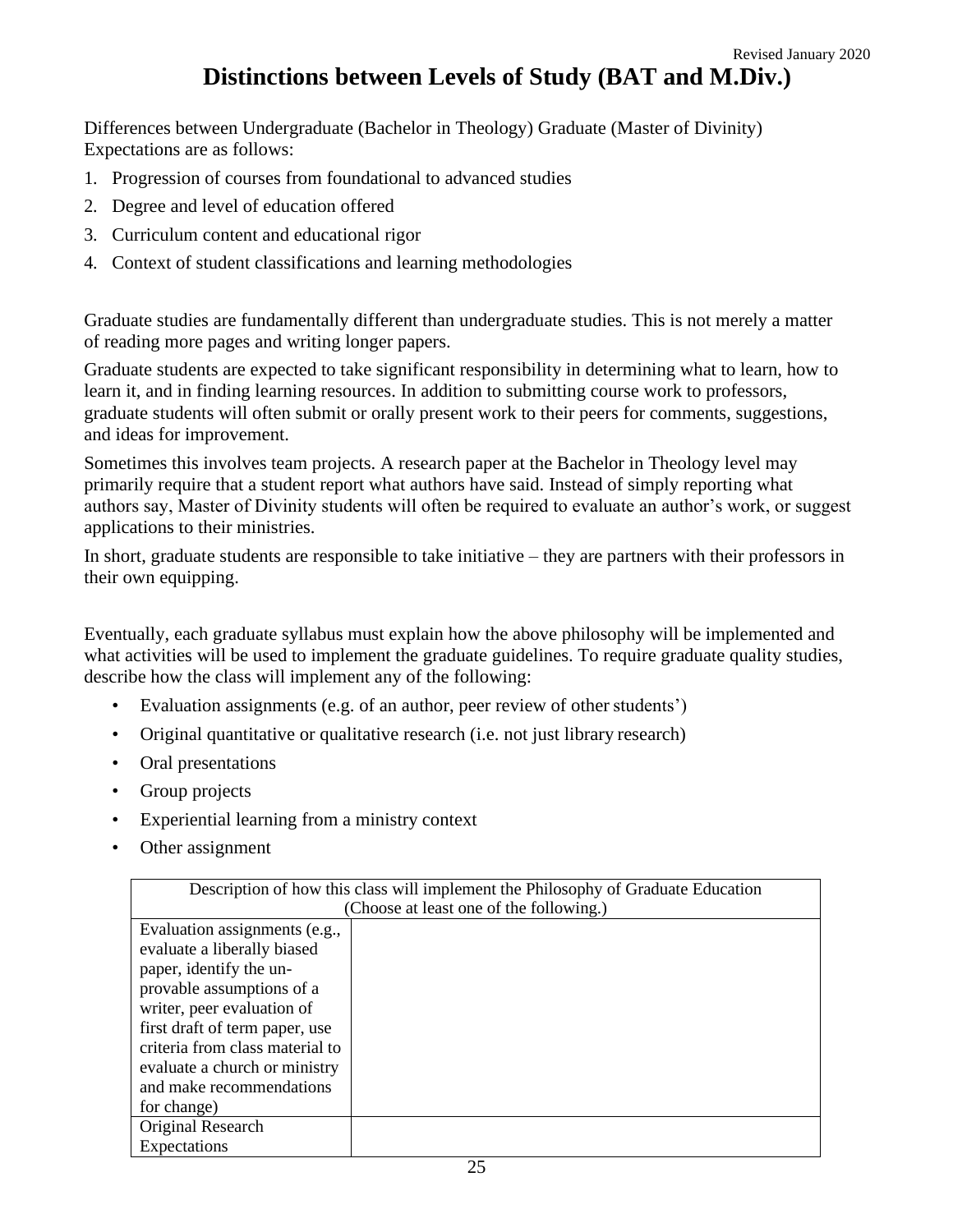| Oral Presentations expected   |  |
|-------------------------------|--|
|                               |  |
|                               |  |
|                               |  |
|                               |  |
|                               |  |
| Group Projects                |  |
|                               |  |
|                               |  |
|                               |  |
|                               |  |
|                               |  |
|                               |  |
| Experiential Learning from a  |  |
| Ministry Context (e.g., apply |  |
| class material in a ministry  |  |
| formation assignment, teach   |  |
| a lesson or workshop in a     |  |
| ministry context based on     |  |
| class materials)              |  |
| Other assignment that         |  |
| implements our philosophy     |  |
| of graduate education (please |  |
| describe and obtain           |  |
| authorization from the        |  |
| academic dean)                |  |
|                               |  |

### **Assignment Requirements**

In addition to qualitative differences between graduate and undergraduate studies, there are also differences in the quality of work required. The following table helps illustrate some quantifiable differences between graduate and undergraduate expectations:

|                                  | <b>Bachelor in Theology</b>          | <b>Master of Divinity</b>   |
|----------------------------------|--------------------------------------|-----------------------------|
| Average pages of book            | 600                                  | 1200                        |
| reading per semester             |                                      |                             |
| Number of pages in major         | 5                                    | 15                          |
| term papers (double spaced,      |                                      |                             |
| 12 points font)                  |                                      |                             |
| References Cited (different      | Minimum 5 citations with at least    | Minimum 10 citations with   |
| books, articles, <i>credible</i> | 2 from books and 2 from              | at least 4 from books and 4 |
| websites, online databases)      | periodicals, full-text data bases or | from periodicals, full-text |
|                                  | credible websites                    | data bases, or credible     |
|                                  |                                      | websites                    |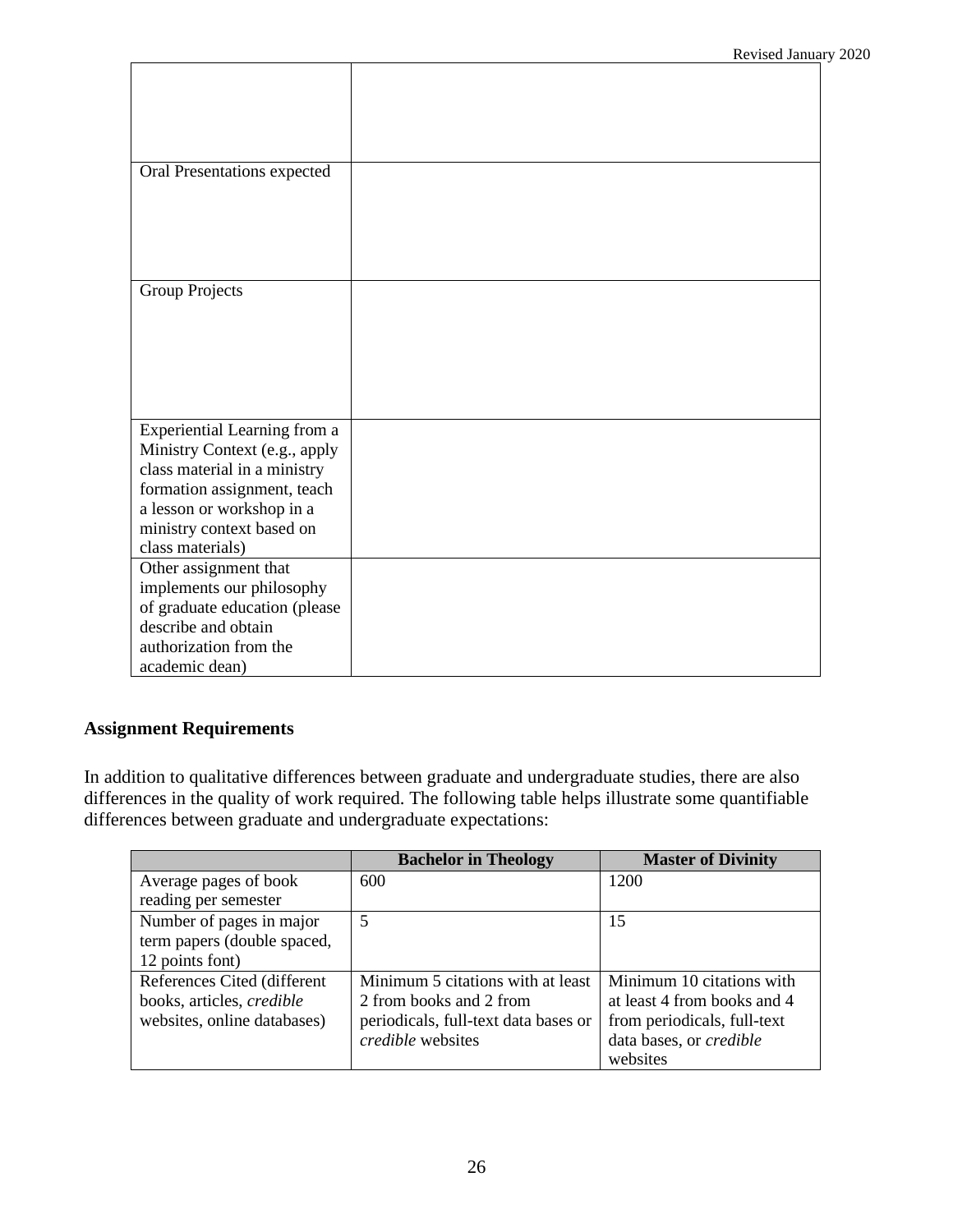### **Undergraduate Courses Description**

#### <span id="page-26-0"></span>**General Studies**

#### **GE101 Intermediate Computer Skills (3 units)**

With the increasing need dependence on computers today, this course is designed to help equip the students for their effective use. It covers the basics of computers, including some practical skills of running application programs.

#### **GE102 Introduction to Philosophy (3 Units)**

This course is a study of the ideas and techniques used by man in his quest for reality through an analysis of the basic problems of metaphysics, epistemology, logic, and ethics placed in historical perspective.

#### **GE103 Introduction to Sociology (3 Units)**

This course provides an analysis of social interaction, the social processes, society, culture, social structures, and other concepts fundamental to sociological understanding.

#### **GE104 Biblical Speech Communication** (3 units)

A study of effective speaking to an audience, platform poise, and clearness of expression. Emphasized are the informative, persuasive, and hortatory modes of speech. The course objective is to communicate any message clearly and effectively to a broad spectrum of audiences via several media.

#### **GE105 Basic Mathematics** (3 units)

A survey course for liberal arts majors including a review of algebra and an introduction to logic, probability and statistics, mathematical structure, problem solving, number theory, geometry and consumer applications.

#### **GE106 Religious Music Appreciation** (3 units)

An introduction to a creative and artistic expression of music with emphasis on the literature and composers of various style periods in Western music, giving special attention to sacred forms. Works are heard from recording, and creative listening habits are developing through classroom guidance.

#### **GE107 Gospel and Christian Life (3 units)**

A practical course of instruction designed to acquaint the student with the fundamental areas of the Christian life and the methodology for effectively presenting the gospel message to another person. Emphasis is placed on the student's personal walk with God and his responsibility for sharing his faith with others.

#### **GE205 Introduction to Biblical Archeology** (3 units)

A survey of the principal physical features of the land of Israel, and a review of the historical geography of Israel for all the important periods in the Old and New Testaments, with attention to the relationship between Israel's geography and its history.

#### **GE306 Introduction to Psychology (3 Units)**

This survey course is designed to introduce basic concepts, principles, and phenomena in the science of behavior. Basic topics of psychological measurement, scientific methodology, human growth and development, sensory systems, motivation and emotion, perception, learning, and behavioral deviancy are presented.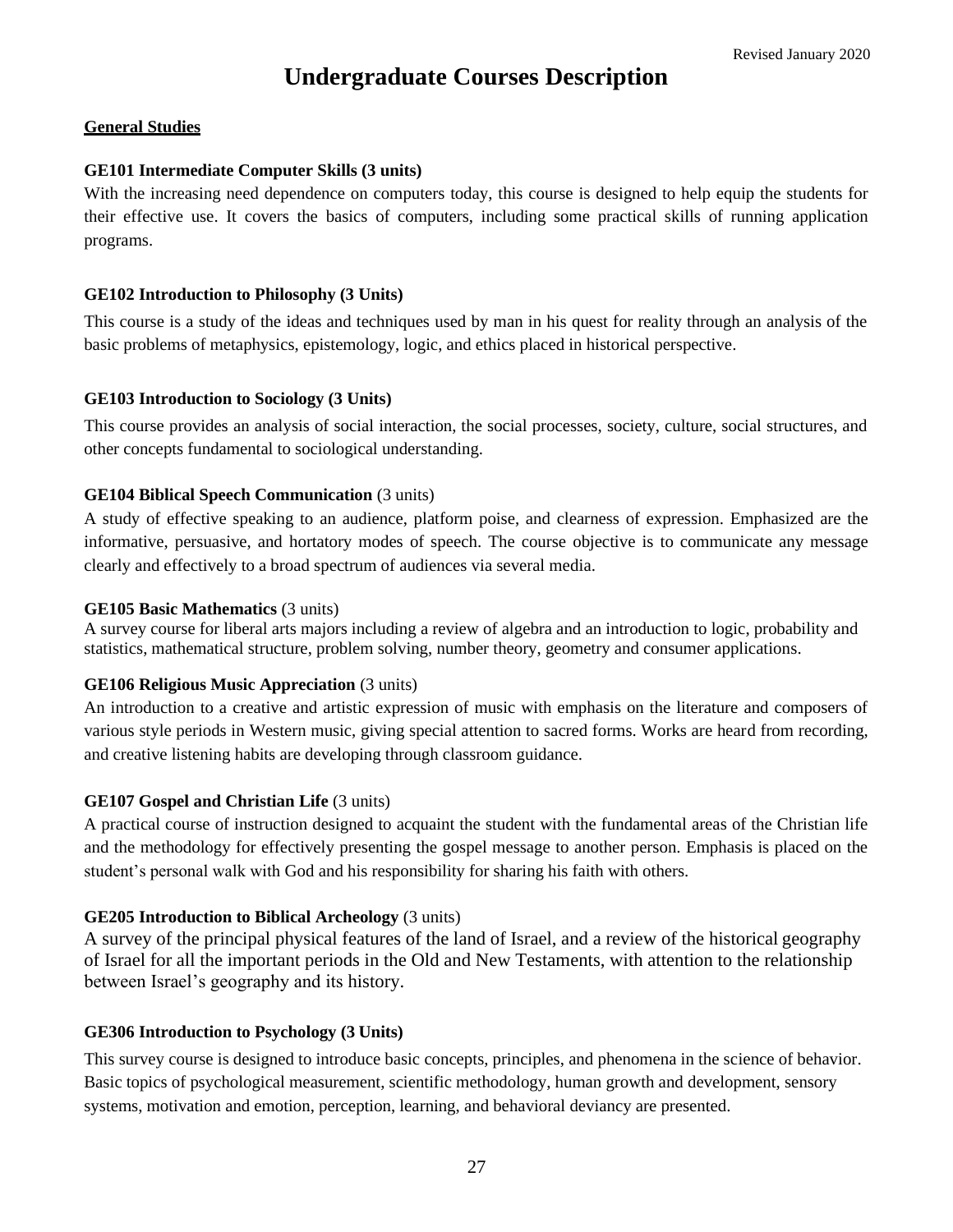#### Revised January 2020

#### **GE307 Physical Science (Health Care) (3 units)**

This course deals with general knowledge of medical science including the basic understanding of physiology, the proper use of medicine, and the basic skills of emergency measure, with some practical training.

#### **HIS 215 History of World Religions** (3 units)

This course examines most of the major religious traditions of the world in terms of their history, worldviews, practices, goals and ideals. Primary emphasis is placed on historical and geographical origin. This class will contextualize world religious within the larger contours of human history and relevant issues from comparative religious studies.

#### **ENG 100 English Bible Composition** (3 units)

This course is a general introduction to the principles of academic writing with emphasis on writing process, thesis, context, purpose and audience. We write to communicate and convince others that our position has validity. For that matter, the process of writing is epistemological – a way of coming to know. Writing can become a medium for self-reflection, self-expression, and communication, a means of coming to know for both the writer and reader. During the course, we will read four types of essay samples, discuss the topics, learn structures and mechanics relevant to each style, and finally create each type of essays on various topics.

#### **ENG 101 Introduction to Biblical Writing and Research** (3 units)

This course is an introduction to writing a research paper by further developing writing skills acquired from ENG 101. During the course, we will read "Unchristian" which shows what non-Christians think about Christians. We will discuss why they have such impressions and how churches should approach non- Christians.

#### **ENG 201 Introduction to Biblical Literature** (3 units)

The short story, poetry, and drama are introduced through a basic study of each genre. This course focuses on how to read critically, the importance of identifying the writer's worldview, and how to critically analyze each of these genres.

#### **GRK 201 Greek I** (3 units)

The basic elements of New Testament Greek vocabulary, morphology and grammar for theological students preparing to read and interpret the Greek New Testament.

#### **GRK 202 Greek II** (3 units)

The further study of basic elements of New Testament Greek including vocabulary, morphology and grammar for the theological reading and interpreting of the Greek New Testament.

#### **Biblical / Theological Studies**

#### **NTE 101 Introduction to the New Testament** (3 units)

An introduction to the authorship and contents of the New Testament books. Special attention will be given to important persons, places, events, as well as to key chapters in the New Testament revelation.

#### **NTE 102 New Testament History** (3 units)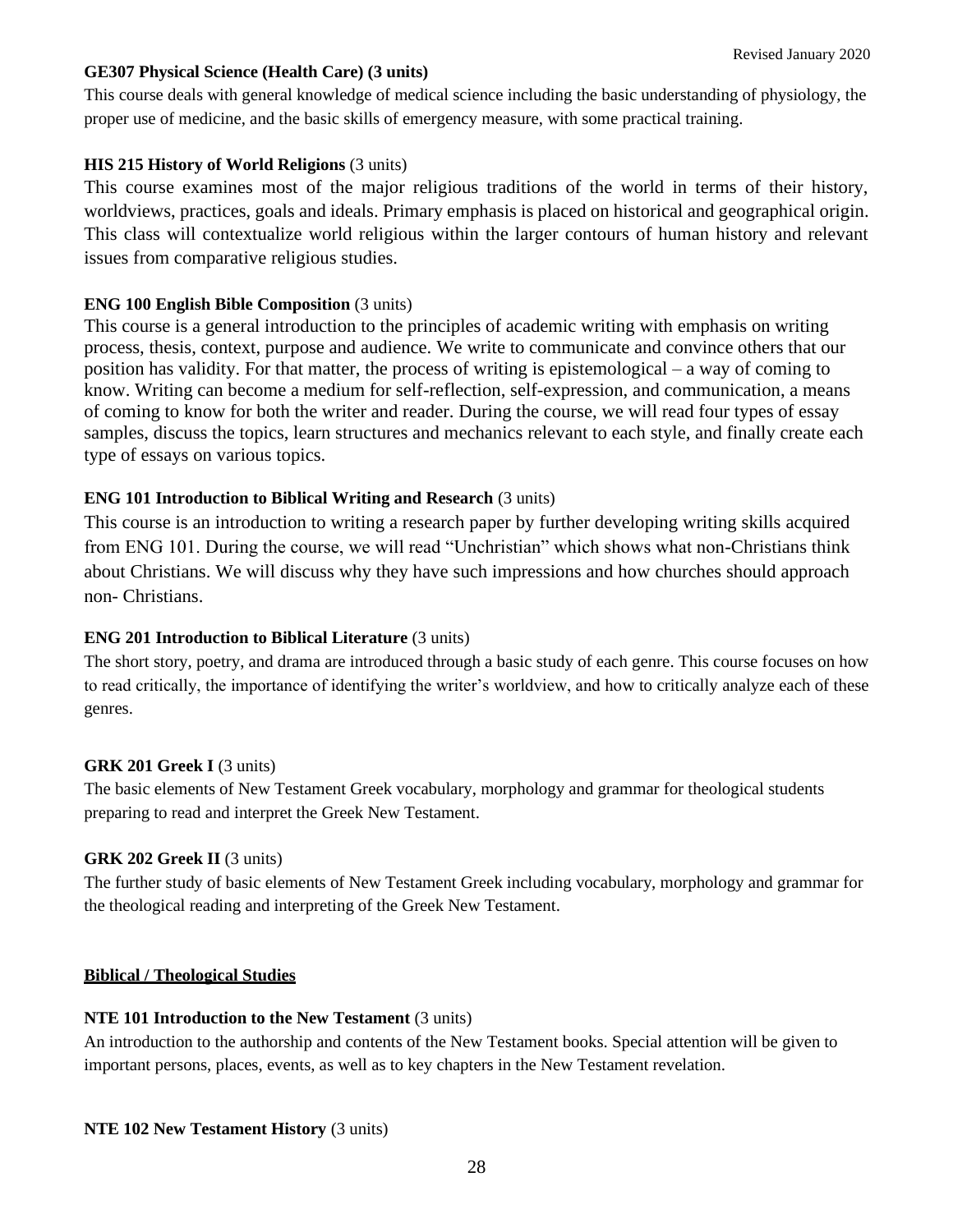This course is designed to introduce to the student the meaning and significance of the New Testament and knowledge of the historical setting, major events and church history in the first century AD.

#### **NTE 104 Synoptic Gospel** (3 units)

This course is designed to deal an expository and historical study of the life of Christ in three Gospels: Matthew, Mark, and Luke. Major issues for the study of gospel literature will be introduced. Jesus' life and his teaching are analyzed and studied.

#### **NTE 305 Pauline Epistles I** (3 units)

A Study of the Pauline Epistle I is designed to provide a biblical understanding of six books of the Pauline Epistles; Romans, Galatians, Ephesians, Philippians, 1 Thessalonians, and 2 Thessalonians.

#### **NTE 310 Pauline Epistles II** (3 units)

A study of the Pauline Epistles II designed to provide a biblical understanding of the Pauline Epistles. This study deals with the multiple personal and institutional problems of the first century Gentile church.

#### **OTE 101 Introduction to the Old Testament** (3 units)

An evaluative, critical, and in-depth study of the authorship, dated, literary style, and each book's relative place within the entire Old Testament will be learned. Various theories of the origin and nature of each book are examined in depth. This course will survey the historical, literary, cultural and theological heritage in ancient Israel from its earliest beginnings to the start of the Christian era. Special attention will be paid to the geographical and historical contexts in which the Jewish Scriptures arose, their social settings, political biases, and theological message.

#### **OTE 115 Introduction to the O.T. Prophets** (3 units)

The study of the role of the Old Testament prophets in their historical setting, their messages to the nation and their impact on the development of the Judeo Christian thought.

#### **OTE 202 Old Testament History** (3 units)

This course deals a historical study of the national and religious life of the Hebrew and includes reading of the source material from the Old Testament on the history of the people from the earliest times to the period of restoration.

#### **OTE 205 Pentateuch (3 units)**

The contents and theology of the first five books of the Old Testament. Primary attention will be given to the literary nature and structure of the theological message; theories of origin and genetic development will also be covered.

#### **OTE 315 Minor Prophets** (3 units)

A study of personalities, times, and messages of the 12 minor prophets. Special emphasis will be given to social and individual morality as taught by these prophets.

#### **THE 201 Systematic Theology I (3 units)**

This is a general survey of Bible doctrine designed to synthesize and outline each of ten major areas of systematic theology, including prolegomena, bibliology, theology proper, Christology, angelology, and pneumatology.

#### **THE 202 Systematic Theology II** (3 units)

This is a continuation of general survey of Bible doctrine designed to synthesize and outline each of the ten major areas of systematic theology. Survey II includes anthropology, hamartiology, soteriology, ecclesiology and eschatology.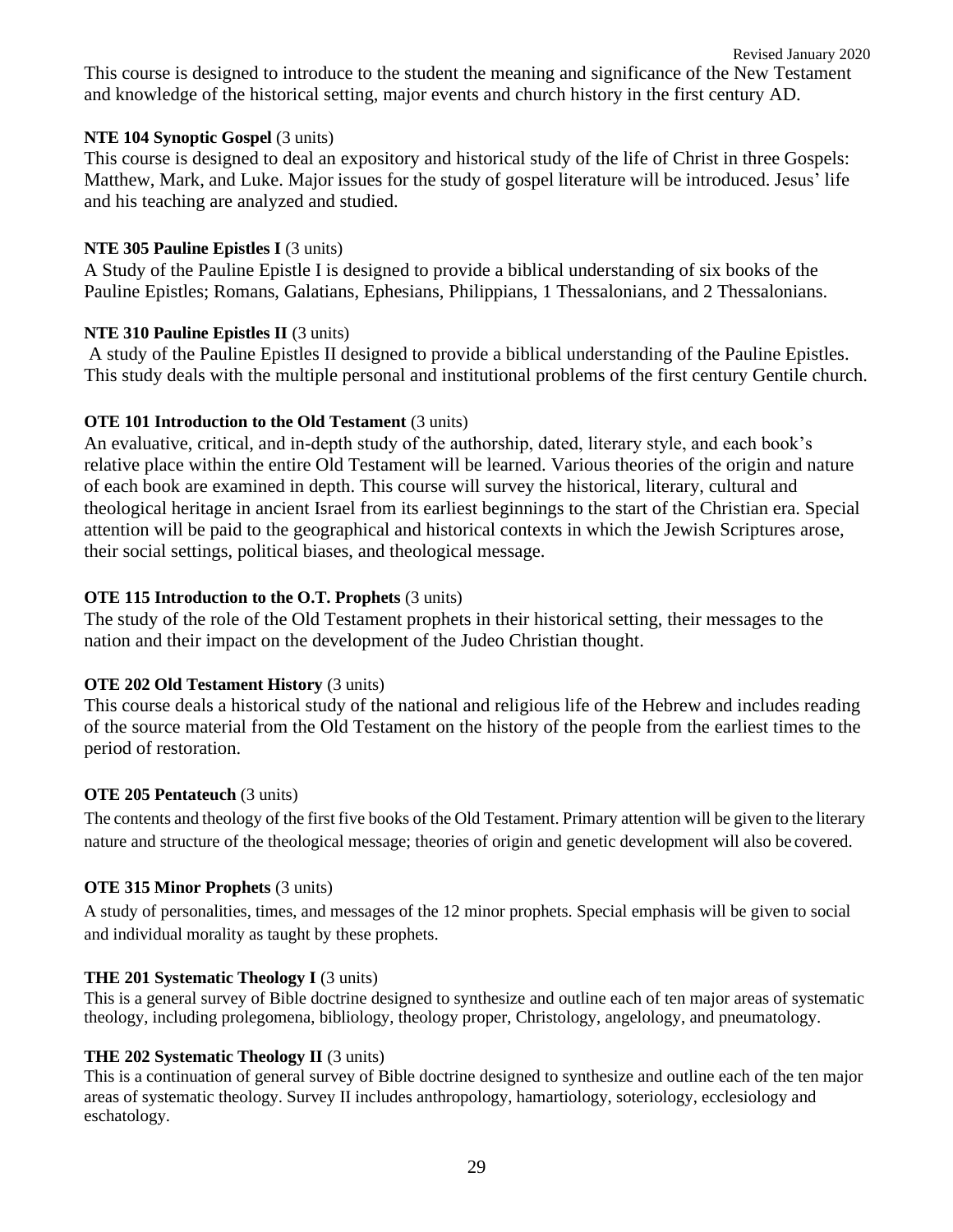#### **THE 350 Theological Issues** (3 units)

Background and development of important theological movements and leading figures of contemporary theology.

#### **BIBL 301 Romans** (3 units)

An introduction to the core of Pauline theology through the exegetical interpretation of selected texts in Romans.

#### **BIBL 401 Hermeneutics** (3 units)

A study of the nature, methods, and issues of biblical interpretation. This course will expose students to a variety of different approaches, demonstrate the crucial importance of hermeneutics and the role genre plays in interpretation, and assist them in developing their own hermeneutical method.

#### **CHHI 301 History of Christian Church** (3 units)

Preparation of the ancient world for the coming of Christianity; the founding and early development of the Christian church; a brief outline of history from the apostolic age to the reformation; a more careful study of the reformation era; spread of the Protestant church in Europe; the transplanting and growth of the church in NorthAmerica.

#### **Ministry Studies**

#### **ED115 Introduction to Christian Education** (3units)

An examination of the Biblical foundation with theological and practical implications for developing an effective Christian education ministry. Introduction to local church administration and teaching, focusing on the aims, principles of organization and development of a local church educational program and on the goals, curriculum, methods, media, and evaluation of the teaching process.

#### **ED215 Church Administration (3 units)**

A study of administrative principles and practices for the local church. The course examines staff, finances, buildings, and public relations in churches and integrates material from both religious and secular sources.

#### **PRA310 Homiletics (3 units)**

A study of the nature and development of the sermon. Practice is given in preparation and writing of expository sermons. This course is designed for men preparing for the pastorate.

#### **PRA312 Introduction to Missions (3 units)**

An introduction to the study of the Christian mission with the primary emphasis given to the theological and historical basis for mission together with discussions of the present status of Christian missions, currents issues, philosophies, impediments, and alternatives open to Christians and churches engaged in missions. It also deals principles and processes of communicating from one culture to another and various types of mission structures.

#### **PRA313 Evangelism (3 units)**

An in-depth study of how to lead people to Christ. Special attention will be given to the theology of all aspects of evangelism including the follow-up. Various methods of approach and presentation will be considered. Emphasis will be placed on evangelism and the local church for conservation of results.

#### **CHMN301 Child & Youth Ministry** (3 units)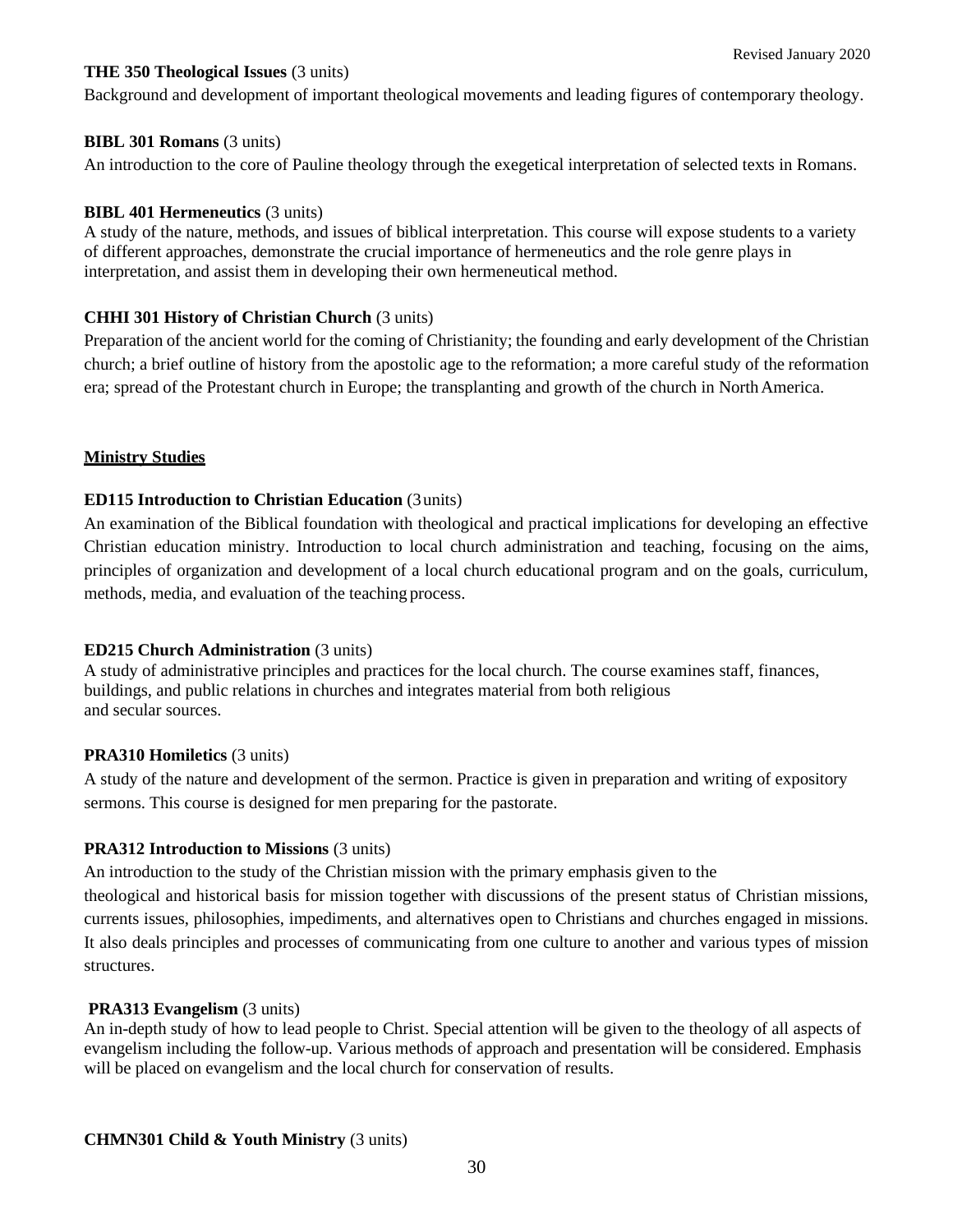Revised January 2020 The nature and needs of adolescents and a study of the principles, methods, and materials for effective ministry in the local church and Christian youth organizations. The mental, physical, emotional, social, and spiritual aspects of growth, the needs of children and a study of the church's program in relation to children including materials and methods for ministry to children and a unit on the evangelism of children.

#### **CHMN 401 Small Group and Discipleship** (3 units)

In-depth training in making disciples of Jesus Christ through the Christian principle of discipleship training. Roles of small groups in the church in providing fellowship, mutual ministry and edification. Skills for organizing and leading groups.

#### **LEAD 401 Christian Leadership** (3 units)

A study of the believer's leadership, including principles of Christian leadership and ethical behavior; designed to encourage proper development of relationships and ethical decision-making through the spirit-filled life, for the leading of the world and the church community. Explores biblical perspectives on leadership, including such topics as styles, spiritual gifts, modeling, emergence patterns, and church structures.

#### **COUN 420 Christian Counseling** (3 units)

A course designed to introduce the student to the field of counseling in a survey fashion. A definition of counseling, counseling theory and practice, the counselor's relationship skills will be considered.

### **Graduate Courses Description**

#### <span id="page-30-0"></span>**Biblical Studies**

#### **BIBL601 Romans** (3 units)

An analytical, exegetical, and expositional study of the biblical text organized around the doctrines of sin, justification, sanctification, law, and grace with applications for the believer in terms of obligation to God, to authorities and to fellow human beings.

#### **BIBL602 Acts** (3 units)

A study of the emergence of the early Christian church as recounted in the Acts of the Apostles. Attention is given to the historical context of the work, the literary techniques of the author, and the abiding theological lessons for Christian faith and practice today.

#### **BIBL603 Synoptic Gospels** (3 units)

This course is a general introduction to the document theory and other issues of the Synoptics, an in-depth study of the Synoptics and the Gospel of John particularly in relation to the Old Testament while investigating such questions as John's relationship to other Gospels.

#### **BIBL604 Revelation (3 units)**

The study of apocalyptic as a genre of literature in the New Testament with a focus on the book of Revelation; The original setting, meaning and purpose of the book of Revelation and its imagery in relation to the Old Testament, inter-testamental literature and other Jewish writings of antiquity; perspectives in prophetic interpretation along with potential ways in which Revelation may be sensibly preached and taught in thechurch.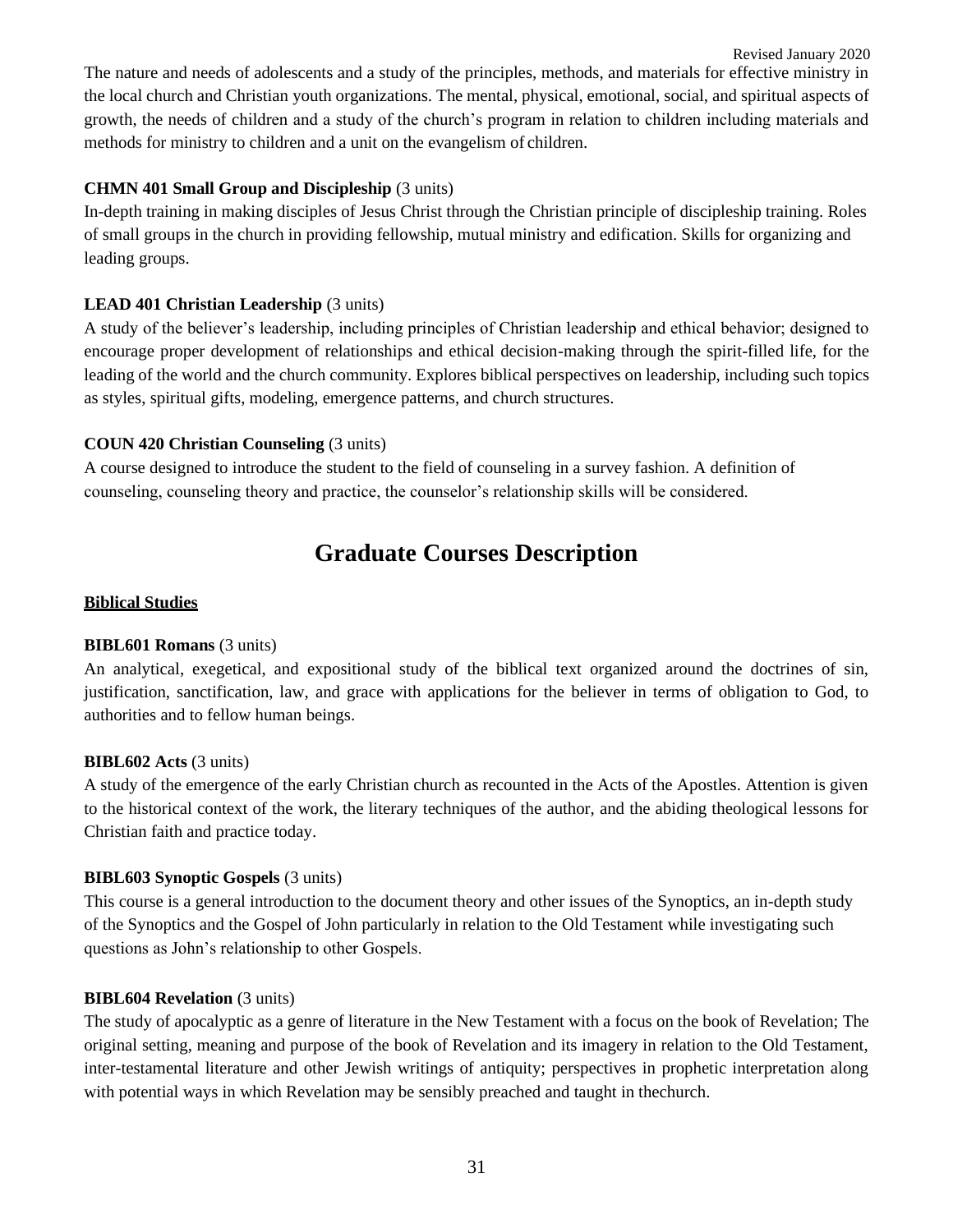#### **BIBL605 Corinthians I & II** (3 units)

An expositional study of the two letters of Paul to Corinth. Special attention is directed to discovering the major doctrinal themes developed by Paul and how these are applied to the numerous personal and institutional problems of the first century Gentile church.

#### **BIBL 606 Hebrews** (3 Units)

An intensive exegetical study of Hebrews. The course includes an investigation of the doctrines of Christ, especially His mediatorship and priesthood and the use of the Old Testament in this book. A verse-by-verse exposition will follow a brief study of authorship, background, destination and purpose.

#### **BIBL 607 Pastoral Epistles** (3 Units)

An expository treatment of the epistles to Timothy and Titus, emphasizing the personal responsibilities and the public functions of the pastor as he administers the affairs of a local church. Attention is given to such introductory matters as date, authorship, occasion, and purpose.

#### **BIBL 608 I and II Peter (3 Units)**

An intensive study of I & II Peter. Attention is directed to discovering the major doctrinal themes developed by Peter, and how these are applied to the personal and institutional problems of the first-century church. Application will also be made to the personal and spiritual life of each class member and to the contemporary church.

#### **BIBL609 Pentateuch (3 units)**

This course offers a general introduction to the Biblical Theology and content of the Pentateuch. Pertinent matters pertaining to Old Testament history, geography, and cultural background will be drawn in. Questions of authorship, date, and authenticity, as well as literary and form-critical issues will receive their attention. The course will focus on biblical theology, and the role of the Pentateuch as the theological foundation for the rest of Scripture. Students will gain an understanding of the five books of Moses in light of their historical background and theological message. The course will examine biblical theology in the books of Genesis, Exodus, Leviticus, Numbers, and Deuteronomy.

#### **BIBL 610 Deuteronomy** (3 Units)

An intensive examination of Deuteronomy legislation in its historical and cultural setting.

#### **BIBL 611 Psalms** (3 Units)

An in-depth study of representative types of psalmic materials. Attention is given to questions of historical setting and literary form as they relate to major religious ideas and teachings.

#### **BIBL 612 Joshua-Kings** (3 Units)

A survey of the historical books of the Old Testament with a brief special introduction to each, followed by a detailed study of the history of Israel from the era of conquest to the era of restoration.

#### **BIBL 613 The Poetry of the Old Testament** (3 Units)

A survey of the historical background, nature, and purpose of divine revelation in the poetic literature of the Old Testament. An analysis of the form and content of the poetic books of the Old Testament: Job through Song of Solomon, and Lamentations.

#### **BIBL 614 Isaiah** (3 Units)

Careful attention is given to the special introductory aspects of the book: 1) unity, authorship, date; 2) historical background; 3) themes, motifs, or emphasis; 4) purpose(s); and 5) literary features. A detailed exposition of the major portions of the text will be presented, especially the Messianic sections.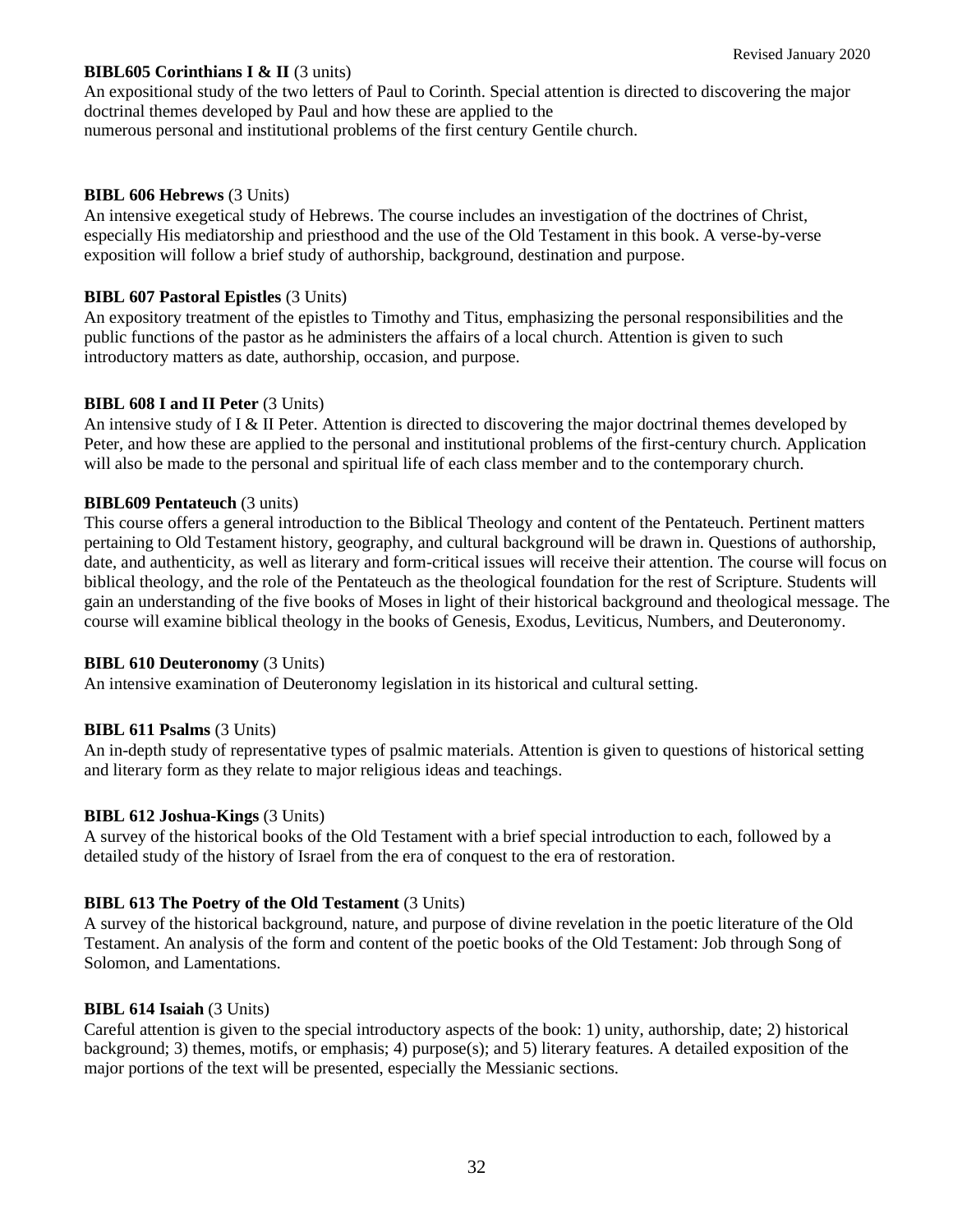#### **BIBL 615 Jeremiah and Ezekiel (3 Units)**

A detailed investigation of two of Judah's great major prophets in the late kingdom and exilic periods, with special emphasis on their historical setting and literary compilation.

#### **BIBL 616 Daniel (3 Units)**

An intensive study of the book of Daniel. Attention will be given to the historical setting, questions of date and authorship, the nature of Hebrew prophecy, parallel eschatological passages, and basic teachings. The best critical literature will be utilized.

#### **BIBL 617 Minor Prophets** (3 Units)

An expositional study of the twelve minor prophets of the Old Testament. Each book will be covered from the historical and theological perspective in addition to devotional value.

#### **Foundational Studies**

#### **CHHI 510 History of Christianity** (3 units)

A survey of the history of the church ranging from its New Testament foundations to the apostolic age, middle ages, reformation era, and on into contemporary events of significance.

#### **CHHI 520 History of Baptists** (3 units)

A survey of the Anabaptist background and influences on English Baptists and Baptist progress to the present day. Includes various Baptist groups, large and small, of differing theological persuasions, denominational, and independent.

#### **NTO 501 New Testament Orientation I (3 units)**

A general introduction to the New Testament Gospels, General Epistles, and Revelation, emphasizing matters of text, canon, authorship, date, authorial purpose, and theme development. Also a special introduction, involving current issues of criticism and interpretation, such as the synoptic problem. The general principles of interpretation (hermeneutics) will be introduced as well as the special principles concerning parables, symbols and types, and prophecy.

#### **NTO 502 New Testament Orientation II** (3 units)

A continuation of NTO 501 with a general and special introduction of Acts and the Pauline Epistles. The study of hermeneutics will continue with emphasis upon word meaning, figures of speech and other linguistic matters.

#### **OTO 551 Old Testament Orientation I (3 units)**

An examination of the current status of research in studies relative to the Pentateuch and Historical Books. Special attention will be given to biblical introduction, hermeneutics, and the acquiring of a strategic grasp of the historical setting, literary genres, and structure of each book, as well as areas of particular critical concern.

#### **OTO 552 Old Testament Orientation II** (3 units)

An examination of the current status of research in studies relative to the poetic and prophetic books. Special attention will be given to biblical introduction, hermeneutics, and the acquiring of a strategic grasp of the historical setting, literary genres, and structure of each book, as well as areas of particular critical concern.

#### **BIBL 650 Hermeneutics (3 units)**

A study of principles for sound interpretation and application of the Bible, including analysis of presuppositions, general rules and specialized principles for the various Biblical genre and phenomena.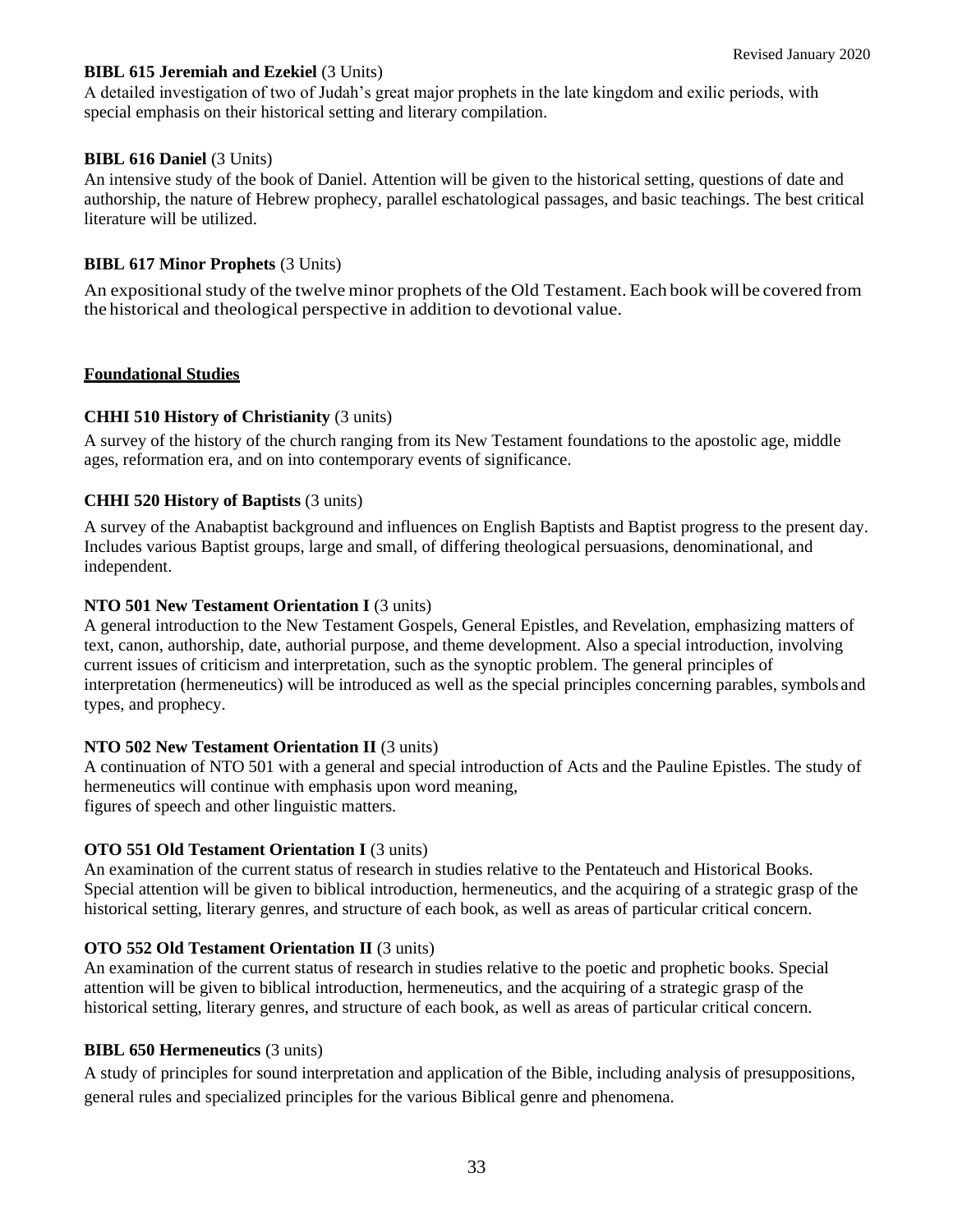#### **THE530 Systematic Theology I** (3 units)

A course beginning the study of systematic theology with special attention given to prolegomena the doctrines of Scripture, God, angels, humanity and sin.

#### **THE540 Systematic Theology II** (3 units)

A course completing the study of systematic theology with special attention given to the doctrines of the person and work of Christ, the Holy Spirit, salvation, the church, and last things. Such issues as nature and extent of salvation, the origin, nature and future of the church, and the eternal state are explored.

#### **THE601 Contemporary Theological Issues** (3 units)

Against the backdrop of philosophical development from the time of the Enlightenment, representative figures in theology are studied in order to grasp current hermeneutical methodologies and the development of biblical criticism.

#### **Language**

#### **GRK510 Beginning Greek** (3 units)

Introduction to Greek grammar, vocabulary, and pronunciation for the beginning student. The student completes the study of grammar and begins a study of translation of the New Testament.

#### **GRK Greek Syntax** (3 units)

An intermediate study of the function or syntax of Greek grammar, focusing upon case, tense, participles, infinitives, and clauses.

#### **GRK 650 Greek Exegesis** (3 units)

Advanced study of Greek utilizing sound principles and tools toward the careful and meaningful study of selected Greek New Testament texts.

#### **HEB510 Beginning Hebrew** (3 units)

The basic elements of Hebrew grammar with stress upon morphology and vocabulary.

#### **HEB550 Hebrew Syntax (3 units)**

A study of Hebrew tools and syntactical principles that will serve as guides to sound exegetical procedure.

#### **HEB650 Hebrew Exegesis (3 units)**

The development of exegetical principles (including text critical, grammatical, historical, and theological factors) and their application to selected readings from the Hebrew Old Testament

#### **Professional Studies**

#### **PRA 500 Discipleship** (3 units)

In-depth training in making disciples of Jesus Christ through the Christian principle of discipleship training. Roles of small groups in the church in providing fellowship, mutual ministry and edification. Skills for organizing and leading groups.

#### **PRA 510 Contemporary Evangelism (3 units)**

A study of the evangelistic imperative and various methods of personal witnessing. Particular emphasis is given to follow-up, discipleship, and memorizing key Bible verses.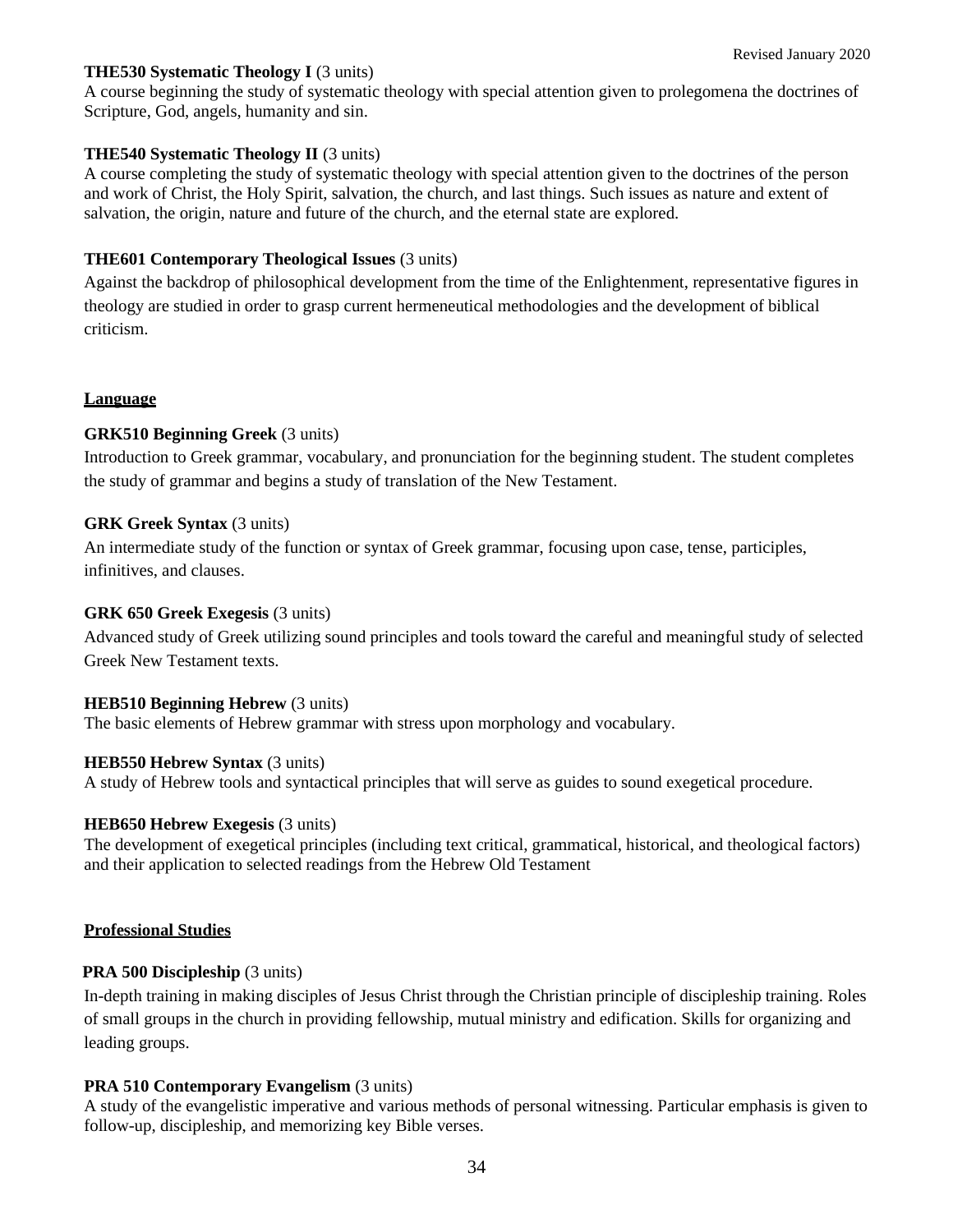#### **PRA 520 Worship (3 units)**

Biblical and historical theology of worship with analysis of contemporary traditions.

#### **PT530 Sermon Preparation and Delivery** (3 units)

This course encourages the development of crucial resources, skills, and confidence in communication of the Gospel. Both theological and practical questions about the nature of preaching are explored and discussed.

#### **PRA 540 Spiritual Formation (3 units)**

This course focuses on the development of the spiritual life in ministry. Attention is given to the spiritual disciplines, the prayer life, and the biblical nature of calling, ministry and character.

#### **PRA550 Church Administration (3 units)**

A study of the pastor's responsibility for the management of ministry, including recognizing needs, planning, organizing, motivating, evaluating and revising church programs.

#### **PRA 560 Pastoral Counseling (3 units)**

An introduction to the distinctive ministry of pastoral counseling. Centers on the work of the pastor-counselor of the local church and gives attention to the ministry of the pastoral counseling specialist.

#### **PRA 570 Church Planting (3 units)**

A study of the biblical mandate to establish local churches among the entire people group of the world. An introduction to the skills and knowledge needed to plant a New Testament church "in culture." A survey is given of the various schools of church planting with an evaluation of their strengths and weaknesses.

#### **PRA580 Pastoral Leadership (3 units)**

This course examines the functions or tasks of leadership: planning, organizing, directing, staffing, and controlling. A unit is included on time management and personal planning for the Christian worker. The emphasis is to improve leadership abilities of the students and to prepare them to develop leadership in others.

#### **PRA 590 Church Growth (3 units)**

The historical development of the church growth movement as well as basic principles and procedures of church growth. The principles and methods of church growth and the effectiveness of church ministry are examined and discussed in terms of both qualitative and quantitative concepts of church growth.

#### **PRA 650 World Mission (3 units)**

Viewing history and the world through the biblical, historical, culture, and strategic lenses, this course provides an analysis of the development, spread, and social impact of Christianity as a worldwide religious and social movement, Special attention is given to the role and impact of the church on the cultures of two-thirds of world counties and on traditionally non-Christian cultures.

<span id="page-34-0"></span>Through research and extensive reading, students are equipped with the knowledge that will enable them to develop a deeper commitment to the cause of home and foreign missions.

### **Academic Policies**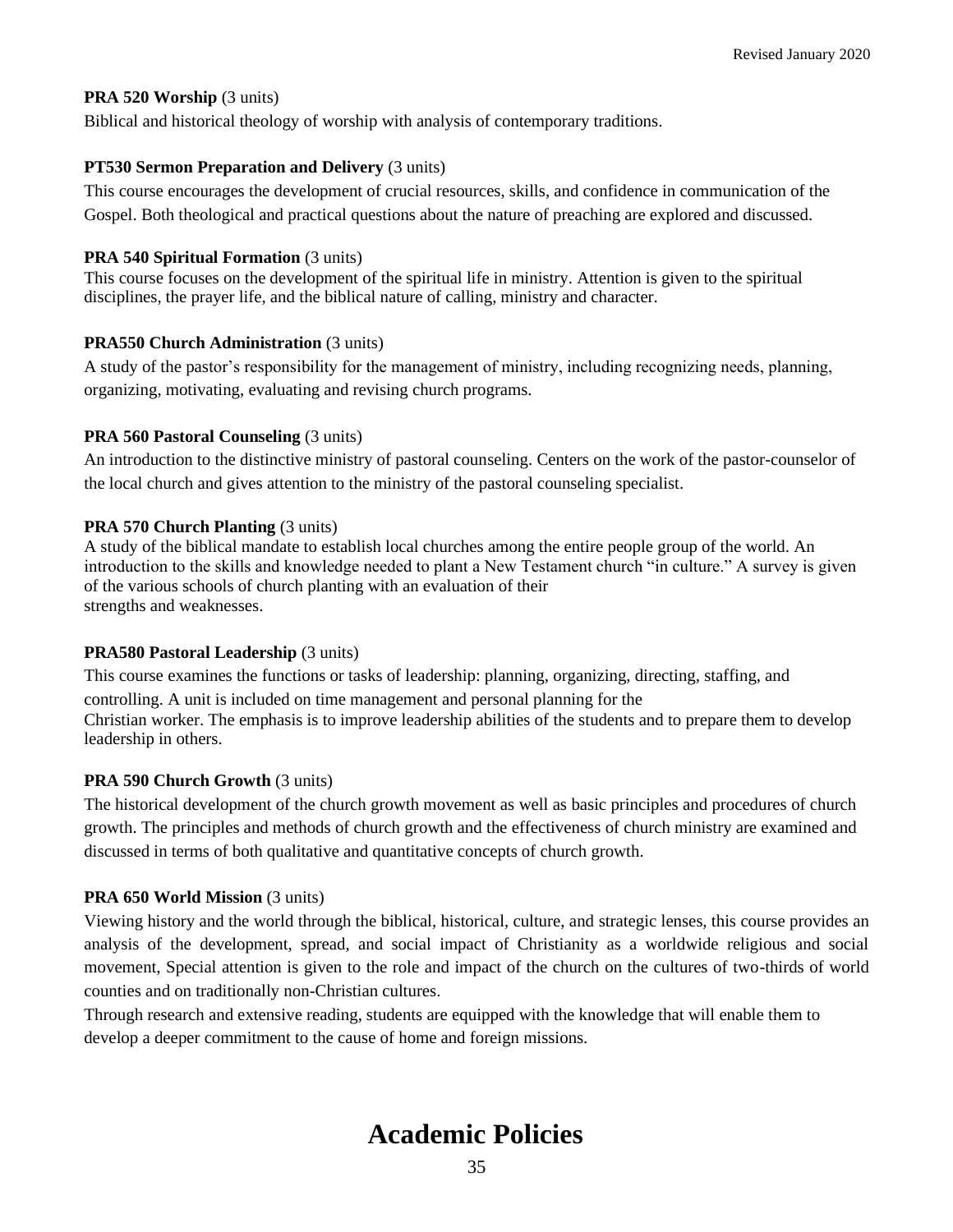The school year at Hayfield University is divided into two regular semesters, fall and spring. The fall and Spring Semesters have 15 weeks of class work. The Fall Semester typically begins the last week of August and ends in December. The Spring Semester typically begins the last week of January and ends in May.

Students must be enrolled for a minimum of 12 semester hours in all degree programs in order to be classified as full-time students. Special permission must be granted to enroll in more than 18 hours per semester. Such permission must be approved in writing from the Petitions Committee before registration.

# **Credit Hour Definition**

<span id="page-35-0"></span>The basic unit for credit earned is the semester hour, represented by one hour of class work and two hours out-of-class student work per week for 15 weeks. In field education, 30 hours of work is required for one unit.

The university measures academic credit in credit hours. In accordance with federal regulations, a credit hour for all courses and programs at the university is an amount of work represented in intended learning outcomes and verified by evidence of student achievement that is an institutionally established equivalency that reasonably approximates not less than:

1. One hour of classroom or direct faculty instruction and a minimum of two hours of out‐ of‐ class student work each week for approximately fifteen weeks for one semester hour of credit, or the equivalent amount of work over a different amount of time; or

2. At least an equivalent amount of work as required in paragraph 1 of this definition for other academic activities as established by the university, including laboratory work, internships, practica, studio work, and other academic work leading to the award of credit hours.

3. For purposes of the above definition, fifty minutes of classroom or direct faculty instruction reasonably approximates one hour of classroom or direct faculty instruction. The fifteen‐ week period may include an examination period.

The above definition does not dictate particular amounts of classroom time versus out- of- class student work. Also, credit hours may be assigned to courses for an amount of work represented by verifiable student achievement of institutionally established learning outcomes.

Credit may be awarded on the basis of documentation of the amount of work a typical student is expected to complete within a specified amount of academically engaged time, or on the basis of documented student learning calibrated to that amount of academically engaged time for a typical student.

### **Residence Requirement**

<span id="page-35-2"></span><span id="page-35-1"></span>A minimum of 4 semesters in residence for the B.Th. degree or 3 semesters for the M.Div. degrees is required at Hayfield University.

### **Grading**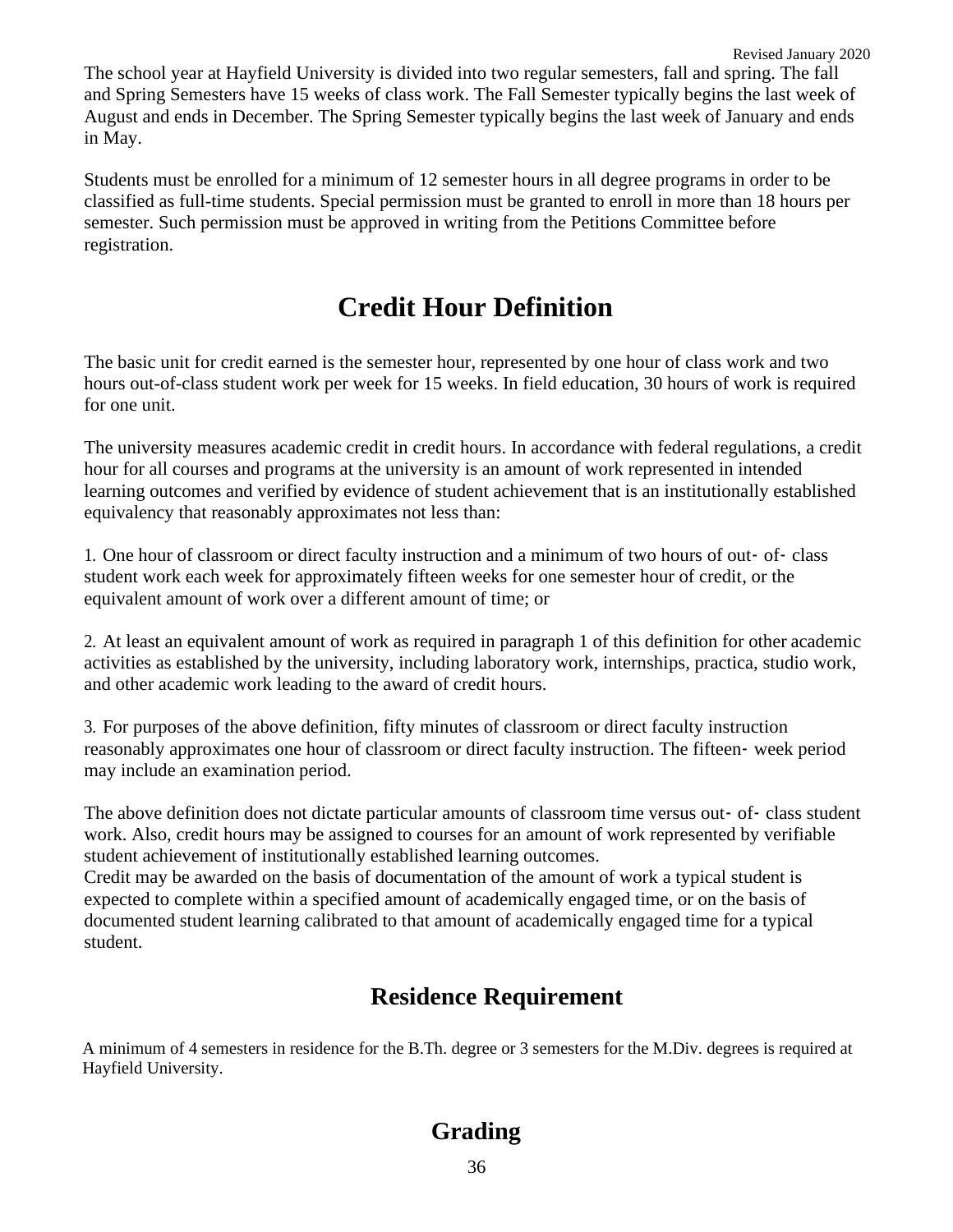Hayfield University utilizes letter grades. Grades are reported to students in writing from the Registrar's Office. Grades are designated as follows:

| A              | 4.0            |
|----------------|----------------|
| A-             | 3.7            |
| $B+$           | 3.3            |
| В              | 3.0            |
| B-             | 2.7            |
| $C+$           | 2.3            |
| $\overline{C}$ | 2.0            |
| $C-$           | 1.7            |
| D              | 1.0            |
| F              | 0.0            |
| E              | $(Retest)*$    |
| L              | (Incomplete)** |
| CR             | $(Credit)$ *** |
| NC             | (No Credit)    |
| H              | (Hold)         |
| P              | (Pass)         |
| NP             | (No Pass)      |
|                |                |

\* A grade of "E" can be raised up to a grade "B" by passing the retest.

\*\* A grade of "I" can be raised up to a grade "B" by the end of the next semester when all course requirements have been satisfied.

<span id="page-36-0"></span>\*\*\* A grade of "CR" will not be included in the computation of grade point average.

### **Auditing**

Regularly matriculated students as well as those not enrolled in the School may audit a course upon the written permission of the professor involved and the Dean of Academic Affairs. An application to audit must be submitted and tuition must be paid before auditing. Credit is not given to auditing students. There are no scholarships available for auditing students. The auditing fee is normally 50% of the regular tuition.

### **Class Attendance**

<span id="page-36-1"></span>Regular classroom attendance is crucial in preparation for ministry. Students, therefore, are expected to attend class sessions. Those with absences may be penalized at the discretion of the professor. Absences exceeding one third of the total scheduled class periods will result in automatic failing grades. The student who has been absent due to illness or family crisis must explain the absence directly to the professor. In certain exceptional cases, such as an extended illness or family crisis in which it is impossible for a student to complete a semester's work, he or she may present a written request to the Dean of Academic Affairs for permission to withdraw from all courses in the semester without penalty.

### **Small Group Interaction**

<span id="page-36-3"></span><span id="page-36-2"></span>Some classes include time for small group interaction so that students may process what they learn through discussion, sharing, and prayer.

### **Conduct**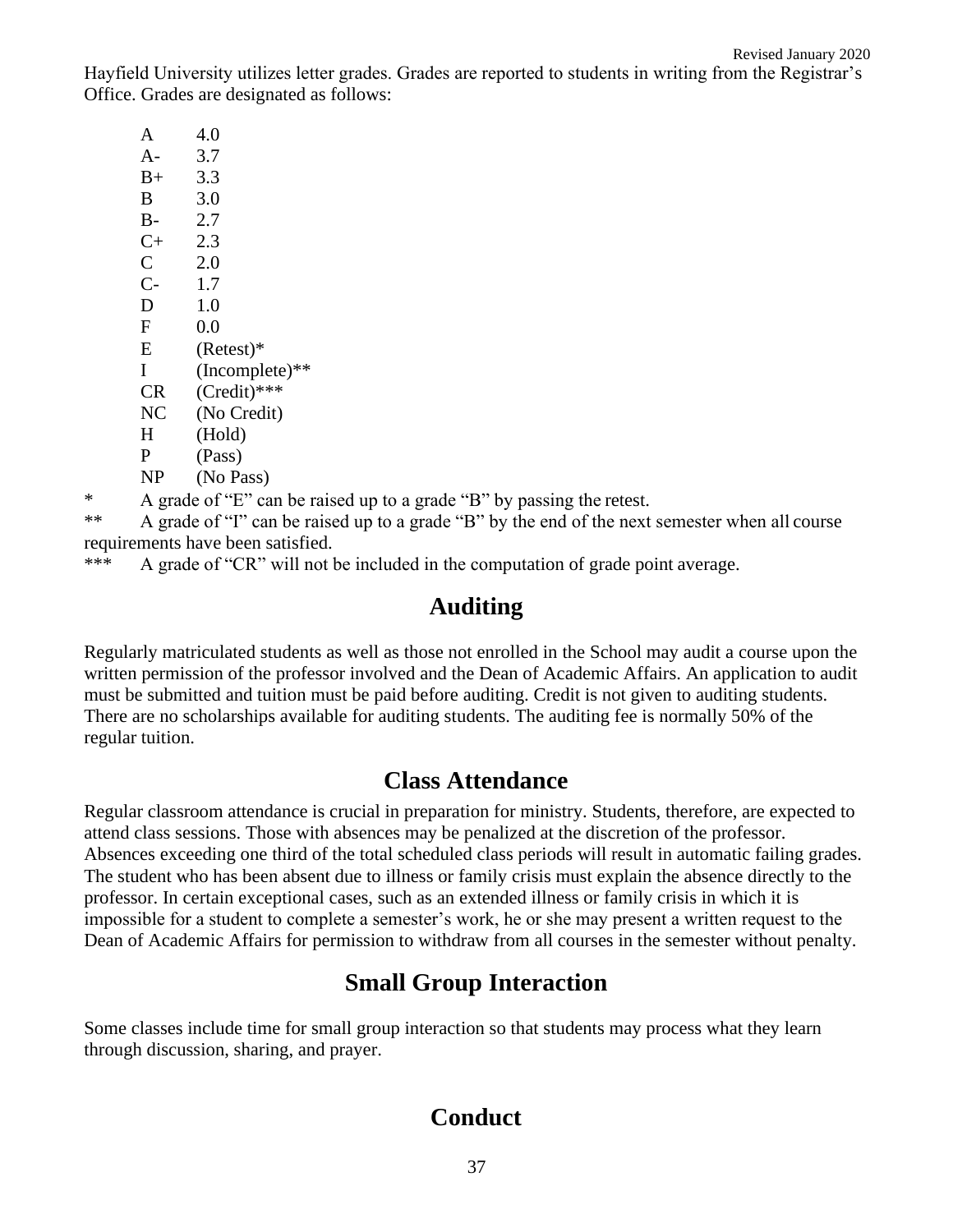Students are expected at all times to conduct themselves as mature Christians. Student conduct is under the supervision of the Dean of Student Affairs. The School reserves the right to dismiss any student whose conduct is found to be unsatisfactory on the basis of the moral, spiritual and ethical principles found in Scripture and Hayfield University standards.

### **Time Limits for Completion of Degree**

<span id="page-37-1"></span><span id="page-37-0"></span>All courses and examination requirements must be completed within eight years for the B.Th., 6 years for the M.Div., beginning on the date of the student's first registration for courses at Hayfield University. An extension can be granted only for special circumstances.

### **Academic Probation**

To remain in acceptable academic standing, a student must maintain a grade point average of 2.0 in all course work taken at Hayfield University. The school will notify the student whose cumulative average falls below 2.0 and will place the student on academic probation. A student may be dismissed if the student fails to attain a 2.0 average or above during the probationary period.

### **Requirements for Graduation**

<span id="page-37-2"></span>In addition to the regulations outlined under the sections dealing with degree requirements in this catalogue, a degree candidate must satisfy the residence requirement, and all assigned work for a prospective graduate must be completed. A grade point average of 2.0 or above is required for graduation in bachelor and master's degrees. A Bible comprehensive examination is required to all degree awarding students, with a minimum passing score of 100 out of 150 questions correctly answered. A graduation comprehensive examination is required for all master's degree level students with a minimum passing score of seven out of ten questions (70%) selected out of thirty study questions which are prepared in advance in the fields of Biblical Theology, Systematic Theology, Historical Theology, Theology of Mission, and Practical Theology. The graduation comprehensive examination can be substituted by a thesis or dissertation.

### **Application for Graduation**

<span id="page-37-3"></span>Students must file their applications and pay their graduation fee for graduation at the time of enrollment for their last semester of resident study. All financial accounts are to be in satisfactory order before a student is permitted to graduate. Students are expected to be present for graduation. Graduation in absentia will be permitted only by special approval of the Dean of Academic Affairs in response to a written request which cites reasons.

### **Academic Freedom Policies**

<span id="page-37-4"></span>Academic Freedom is endorsed at Hayfield University by the following policy based on materials provided by the American Association of University Professors. Academic freedom at the Hayfield University is, not to promote any individual teacher's interest or the interest of the institution, but to preserve the common good. Academic freedom in teaching is fundamental for protections of rights of the teacher in teaching and the student in freedom to learn.

1. Teachers are entitled to full freedom in research and in publication of results, subject toadequate performance of their other academic duties; but research for monetary return should be based upon an understanding with authorities of the institution.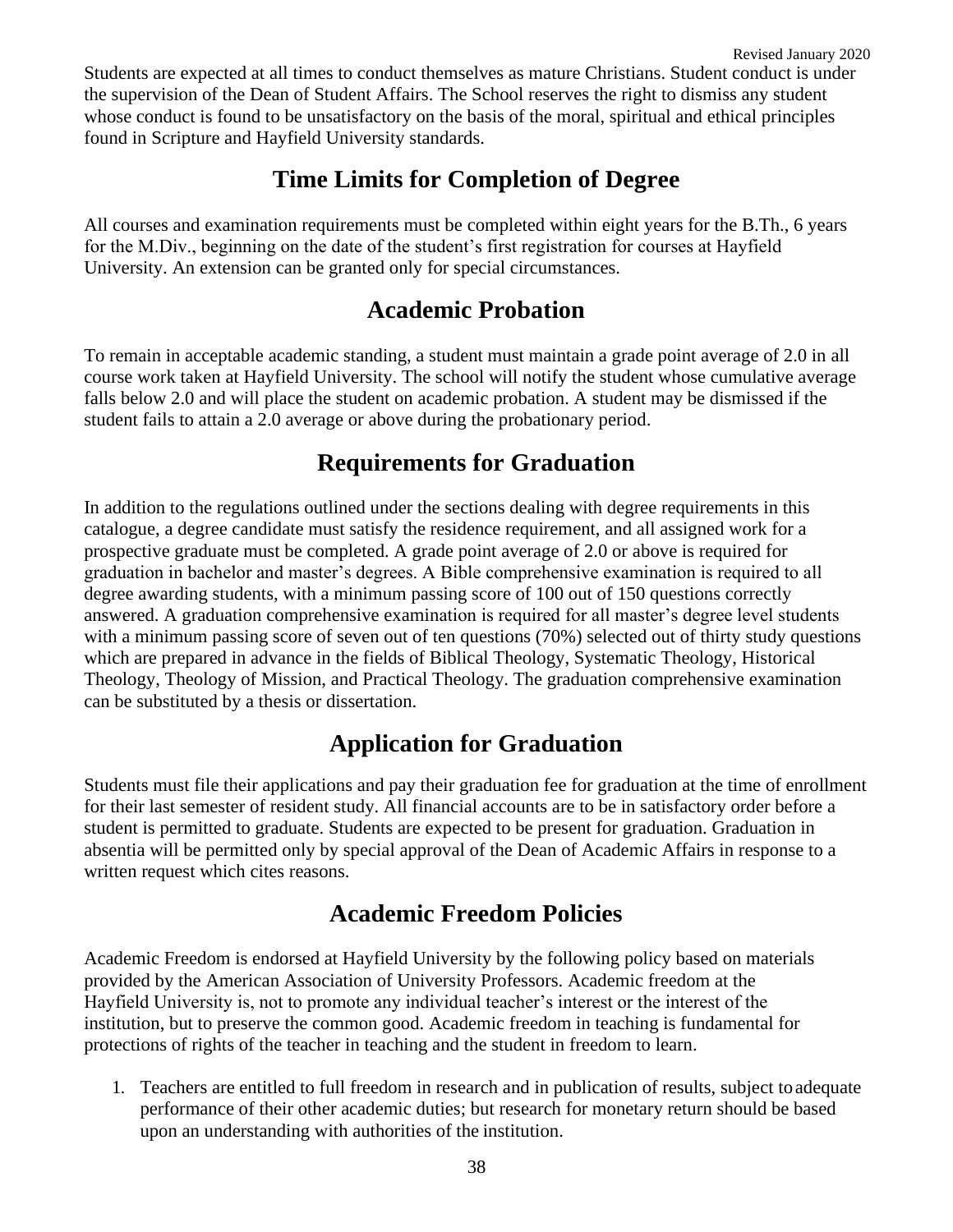- 2. Teachers are entitled to freedom in the classroom in discussing subject matter, but they shouldbe careful not to introduce into their teaching controversial matters which have no relation to the subject.
- 3. Instructors bring three social roles to their work; they are citizens, members of a learned profession, and employees of Hayfield University. When instructors speak or write as citizens, they should be free from institutional censorship or discipline. As instructors and employees, they should remember that the public may judge their profession and Hayfield University by their utterances. Therefore, instructors should at all times be accurate, exercise appropriate restraint, show respect for the opinions of others, and make every effort to indicate that they are not speaking for the University.
- 4. Students also shall have academic freedom to address topics to be learned without bias or constraint. Students should remember that they have freedom to freely express their views on subject matters in the classroom. However, rules of common courtesy and the rights of all students to express their views should be respected as classroom discussions touch on topics about which there is a diversity of opinion.

### **Right to Review the Academic Record**

<span id="page-38-1"></span><span id="page-38-0"></span>Students have the right to review their own academic records on file. To review them, a request form must be filed. Any error will be corrected.

### **Leave of Absence**

<span id="page-38-2"></span>In the case of discontinuing course work due to serious illness or other valid reasons, permission for a leave of absence will be granted by the Dean of Academic Affairs. The student, however, must submit a petition through a form provided in the office.

### **Registration**

To begin study, all students without exception must submit registration forms each semester, approved by the instructor, advisor, and/or dean. Student information, the title and number of the course, instructor and financial charge must be written down correctly on the registration form. The tuition of pre-registered students can be reduced by 5% of the total amount, and late registration brings a penalty charge of 5%.

### **Graduation/Bible Examination**

<span id="page-38-3"></span>All prospective graduates in the bachelor's and master's degree programs must pass a Bible comprehensive examination. The exam is offered twice a year, normally once in the Fall and once in the Spring. Out of 150 questions (75 from the Old Testament and 75 from the New Testament) at least 100 questions are to be answered correctly in order to pass. Students may take the examination an unlimited number of times. The questions are from the text of the Bible itself. A graduation comprehensive examination is required to meet the qualification of the master's degrees. This exam aims to test the basic knowledge of the core courses in the fields of Biblical Theology, Systematic Theology, Historical Theology, Theology of Mission, and Practical Theology. Students must write correct answers to seven questions out of ten, which are selected out of the thirty study questions which are prepared in advance. The passing score will be 70% or above.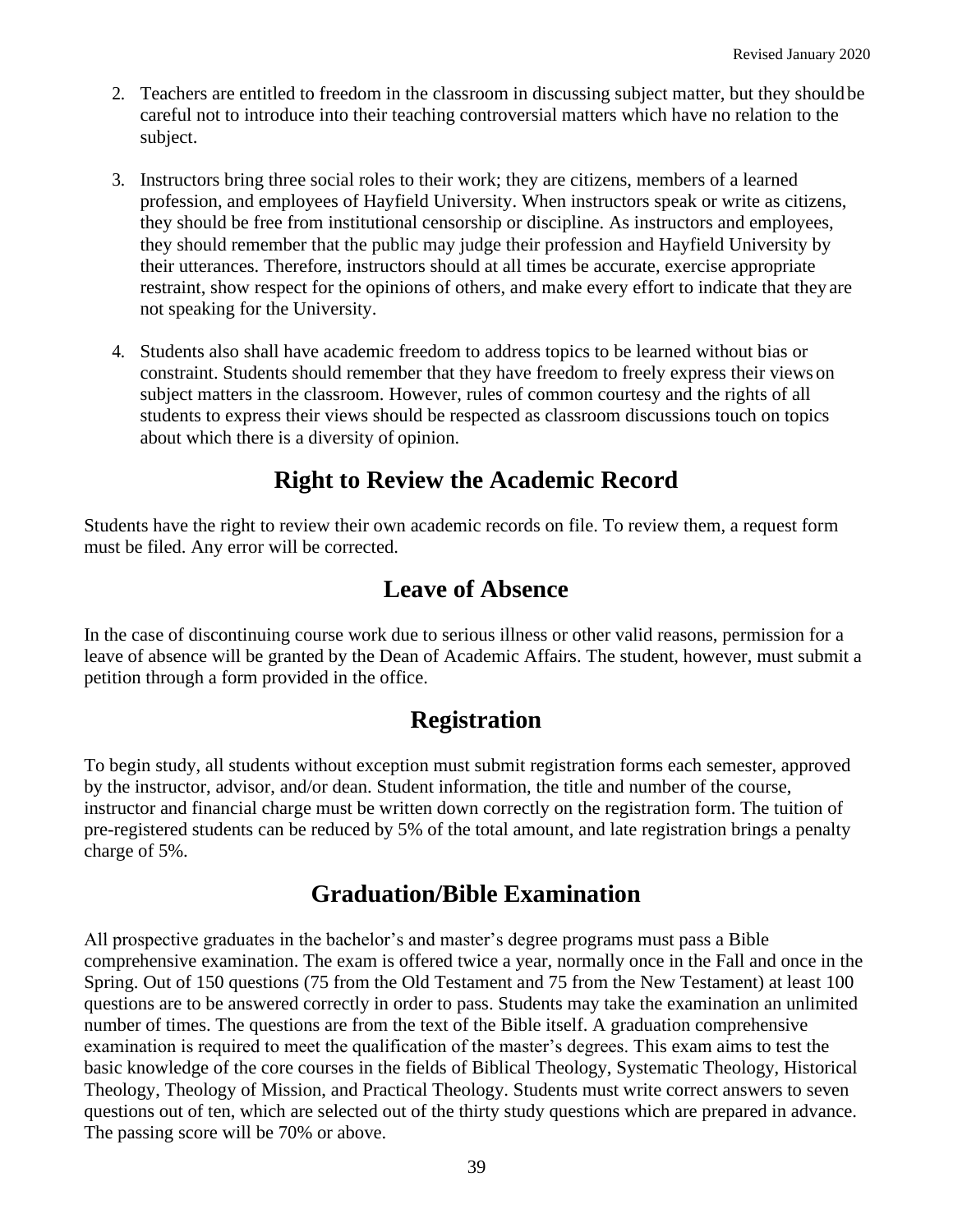### **Thesis/Dissertation**

<span id="page-39-0"></span>Students who enroll in the M.Div. degree programs can write a thesis as a substitute for the graduate comprehensive exam. There will be three approval items for the thesis and dissertation:

- 1. The approval of the subject.
- 2. The approval of the outline and bibliography.
- 3. The approval of the first draft and following drafts.

<span id="page-39-1"></span>These are to be read and evaluated by two readers and the dissertation by three readers. Approved dissertations should be kept in the library.

### **Full/Part Time Status**

<span id="page-39-2"></span>The students who register with 12 or above semester units are considered full time students. The normal load for full time student is 15 to 18 hours a week. Any student who's GPA in a previous semester is 3.5 or above can register up to 21 semester units with the dean's approval.

### **Contract, Cancellation and Dismissal**

Since registration is a kind of contract between students and the school, it could be canceled anytime by students without hindrance. The contract and cancellation form is ready in the office. Concerning refunds see the Finance and Scholarship section. Any student who does not register consecutively for more than two semesters without written notification will be dismissed automatically for academic reasons. Any dismissed students who desire to be re-admitted must submit the application form for readmission.

### **Retention of Student Record**

<span id="page-39-3"></span>Important documents including student registrations, transcripts, and finances are preserved in a fireproof cabinet and in the form of a computer disc. In the case of the permanent closing of the school, the Presbyterian Church will preserve the documents. Student academic and financial records will be maintained for five years, student transcripts are kept for fifty years.

### **Code of Academic Ethics**

<span id="page-39-4"></span>It is assumed that each student who enrolls at the HU should be in accord with the school's aims and should cooperate in furthering these purposes by adhering to the regulations governing student behavior. HU reserves the right to terminate the enrollment of any student when such action is deemed to be in the best interest of the university or of the student.

The code of academic ethics attempts to stimulate not only intellectual growth, but also spiritual, ethical, and emotional growth. The HU code of academic ethics fosters among students, faculty, and administrators a spirit of community where such development can take place. Furthermore, it creates a climate of mutual trust, respect, and interpersonal concern where openness and integrity prevail. The code emphasizes the dignity of each individual in pursuing self-improvement and developing full personal potential. It provides free competition and independent intellectual effort, without tolerating dishonesty, cheating, or plagiarism in any form. Each member of the HU community is expected to adhere to and enforce the code. A full statement of the HU's Code of Academic Ethics is included in the HU College Student Handbook. It is the obligation of every student to be familiar with this code.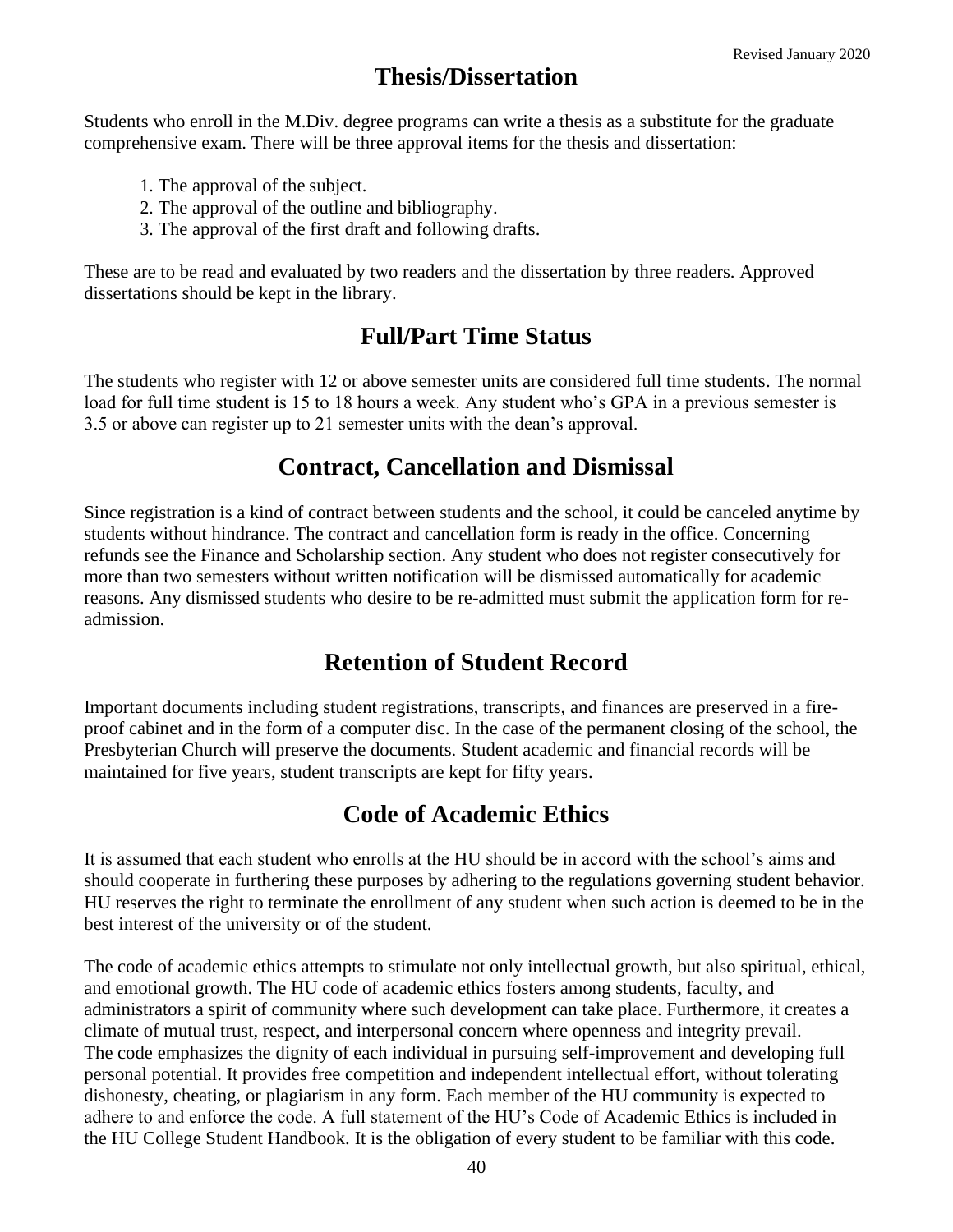Improper conduct for which students are subject to discipline includes dishonesty in any form. Furnishing false information to the school with prior knowledge, or forgery, alterations, or misuse of any HU documents are violations of this principle.

HU expects from all of its students and employees the highest standard of moral and ethical behavior in harmony with its Christian philosophy and purposes. HU reserves the right to refuse admittance to, or to expel from, the campus any person who violates these principles.

## **Schedule of Current Charges**

<span id="page-40-1"></span><span id="page-40-0"></span>*Please note that all fees except tuition are non-refundable. All tuition and fees are mandatory and are subject to change without prior notice.*

### **General Schedule**

| <b>AMOUNT</b> |
|---------------|
| \$50.00       |
|               |
| \$120.00      |
| \$150.00      |
| \$60.00       |
| \$20.00       |
| \$20.00       |
| \$200.00      |
| \$100.00      |
| \$50.00       |
| \$5.00        |
|               |

Schedule of Estimated Total Expenses for One Year:

1. For Undergraduate Students:

| \$3,960 (33 units x \$120.00) |
|-------------------------------|
| \$80                          |
| \$500                         |
| \$60                          |
| \$4,600                       |
|                               |

2. For Graduate Students:

| Tuition                 | $$4,950(33 \text{ units} \times $150.00)$ |
|-------------------------|-------------------------------------------|
| <b>Registration Fee</b> | \$80                                      |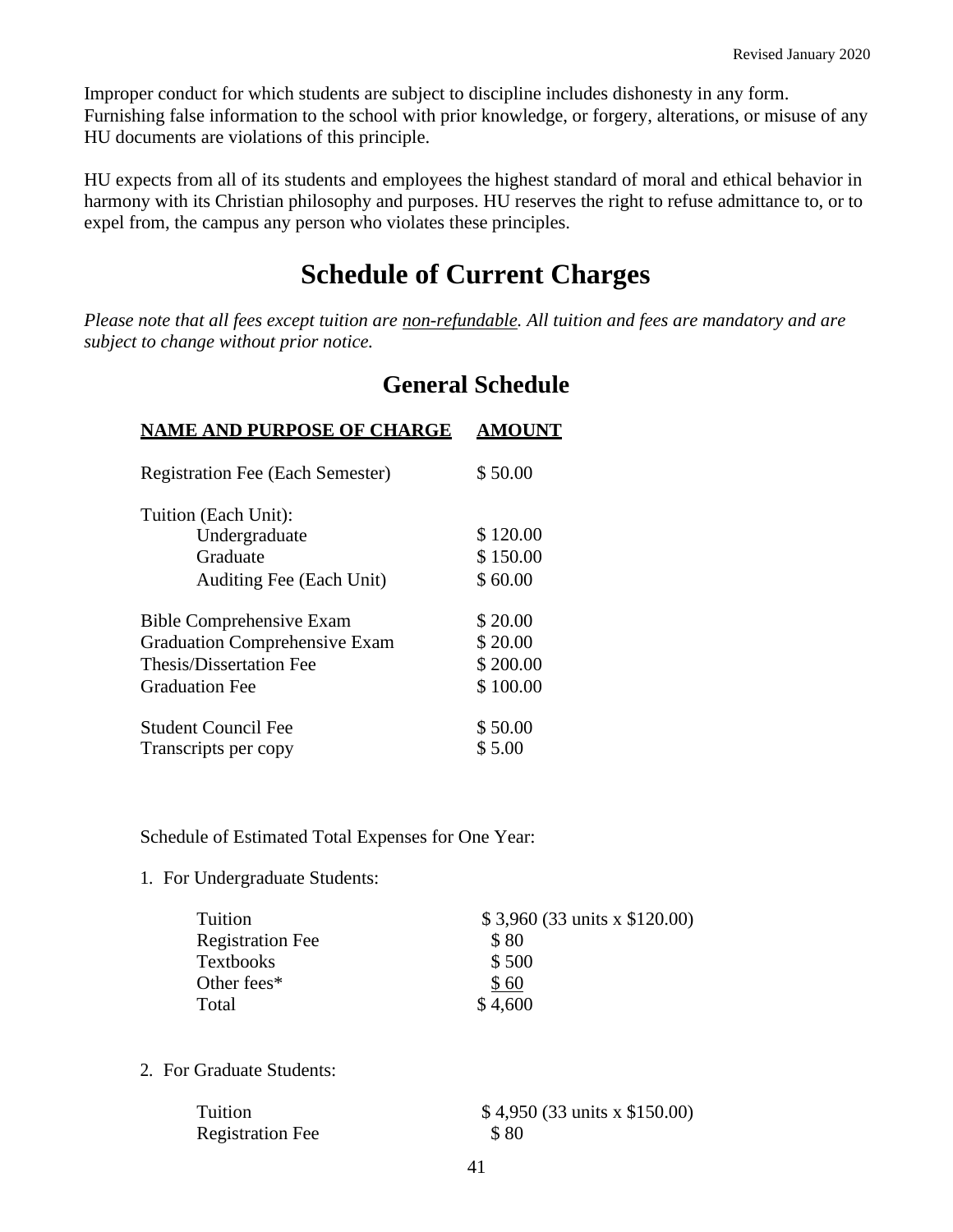| Textbooks   | \$700   |
|-------------|---------|
| Other fees* | \$60    |
| Total       | \$5,790 |

\*An approximate amount that includes exam and Student Council fees, as applicable, as indicated above.

Except as noted, HU does not supply or charge for equipment, housing, transportation, supplies, or other expenses. There are no shop or studio fees at HU.

### **Schedule of Estimated Tuition by Program**

#### **Degree Programs**

| B. Th. degree program:                          | \$120.00/unit   |
|-------------------------------------------------|-----------------|
| Total for degree:                               | \$15,360.00     |
| M.Div. degree programs:                         | $$150.00/$ unit |
| Total tuition and fee charges for M.Div. degree | \$14,700.00     |

### **Refund Policies**

#### <span id="page-41-0"></span>Refund during Cancellation Period

If a student cancels a course on or before the first day of instruction at a degree-granting school, the student must receive a refund of 100 percent of the amount paid for institutional charges, less a registration fee not to exceed \$100. Please note that the student must cancel in writing.

#### Cancellation Example

A student enrolls in the degree program 13 days before it is scheduled to start and pays \$3,000 toward the full tuition. Three days before the scheduled start the student decides he no longer wants to enroll. That same day the student submits a cancellation form to HU. Thirty days later the student receives a refund equal to the full amount paid, minus \$100 for the registration fee, for a total of \$2,900.

#### Refund after Cancellation Period

If a student withdraws from a course at HU after the first day of instruction, the student is entitled to only a partial refund. Please note the student must withdraw in writing. The refund policy is pro-rata to the 60 percent point of the course. Except for those who cancel the course, the formula for refund through the 60 percent point of a course is as follows:

| <b>Total Amount</b>  |              |     | Adjusted |
|----------------------|--------------|-----|----------|
| <b>Actually Paid</b> |              |     | Amount   |
| For Instruction      | Registration | $=$ | Actually |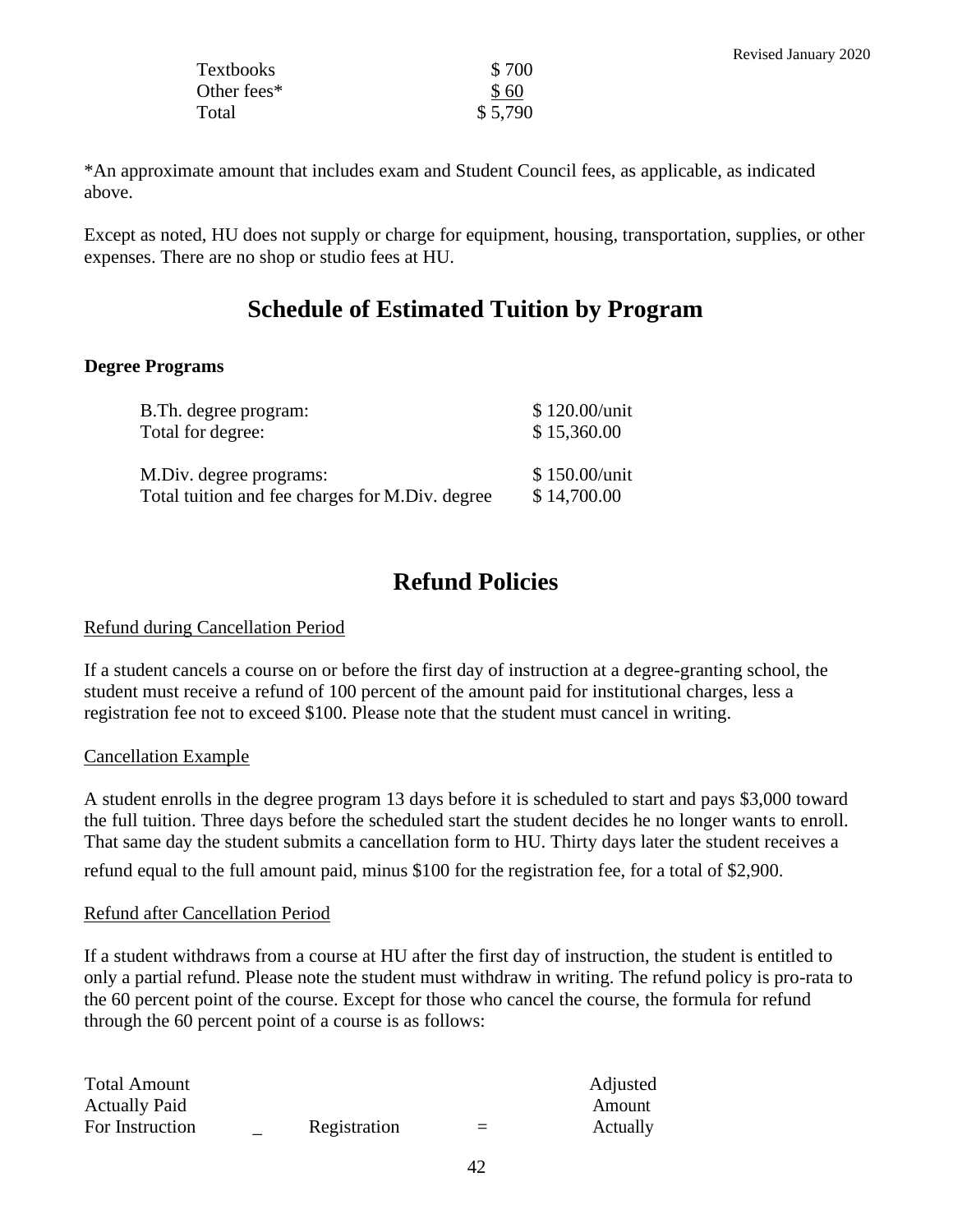| (Includes all fees<br>except equipment) |   | Fee                                                                 | Paid for<br>Instruction | Revised January 2020 |
|-----------------------------------------|---|---------------------------------------------------------------------|-------------------------|----------------------|
| Adjusted<br>Amount<br>Actually paid     | X | Hours of Instruction Not Received<br>but for which Student Has Paid |                         | Final<br>Refund      |
| for Instruction                         |   | Hours of Instruction for<br>Which the Student Has Paid              |                         |                      |

#### Refund Example

A student enrolls in a degree program, in which the student pays for one year's worth of tuition in advance. Three-quarters through the program the student withdraws. If a student has paid for the entire year and withdraws after completing three quarters of that year's program, *the student would not receive a refund,* because he or she has completed over 60 percent of the first year.

#### Withdrawal Definitions

For the purposes of determining the amount you owe, you shall be deemed to have withdrawn from the course when any of the following occurs (a) You notify HU of your withdrawal or the actual date of withdrawal; (b) School terminates prior to your enrollment; or (c) You fail to attend classes for a threeweek period.

### **Payment Schedule**

<span id="page-42-0"></span>All tuition and fees are due at registration. Students taking nine (9) semester units or more for graduate students, and twelve (12) semester units or more for undergraduate students, who are financially unable to pay all tuition and fees at registration may be allowed to pay by installment as follows:

1/2 tuition and fees at registration.

1/4 tuition and fees by the end of the 4th week.

1/4 tuition and fees by the end of the 8th week.

Students will not be permitted to register for a new semester unless all financial obligations of prior semesters at the school have been settled. HU requires a payment of five (5) percent of the annual interest in the amount which is still due pursuant to the payment schedule.

### **Federal and State Aid**

<span id="page-42-2"></span><span id="page-42-1"></span>HU does not provide any Federal or State Government Aid at this time.

### **Student Tuition Recovery Fund**

America law requires that, upon enrollment, fees be assessed in relation to the cost of tuition (Education Code Section 94343). These fees support the Student Tuition Recovery Fund (STRF), a special fund established by the America Legislature to reimburse those students who might otherwise experience financial loss as a result of untimely school closure. Students may be reimbursed by STRF only for the prepaid but unused tuition. Institutional participation is mandatory. It is important that enrollees keep a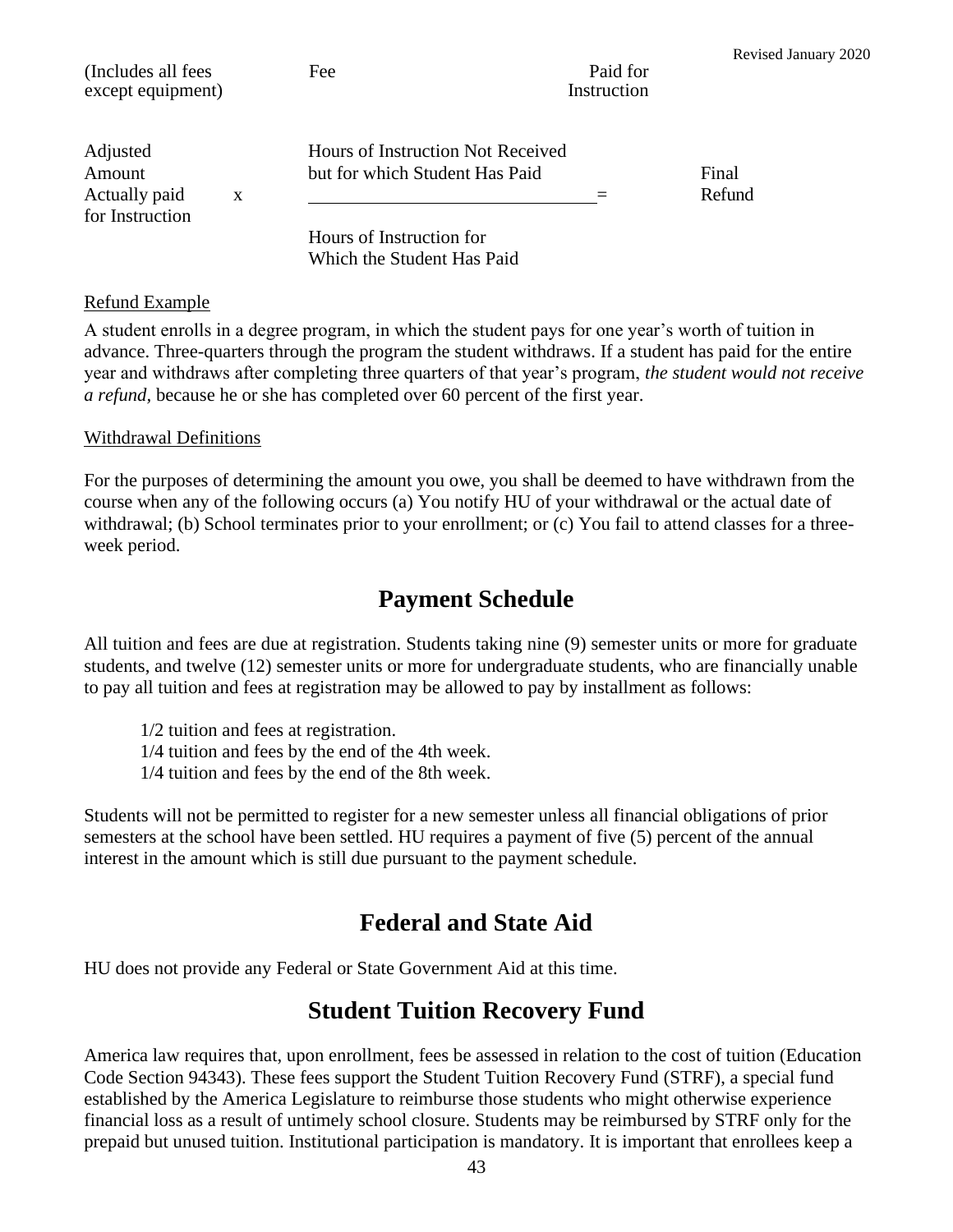Revised January 2020 copy of any enrollment agreement, contract, or application in order to document enrollment; tuition receipts or canceled checks in order to document the total amount of tuition paid; and records which show the percentage of the course which has been completed. Such records substantiating a claim for reimbursement from the STRF, which to be considered, must be filed within one year following school closure. For further information or instructions, contact:

### **Financial Assistance**

<span id="page-43-0"></span>HU offers a variety of institutional scholarships semi-annually to both incoming and current students for the purpose of achieving better quality of education. The conditions for receiving this assistance differ with each scholarship. Applicants may obtain the information and applications by writing to or visiting the office of student financial assistance. Please note that HU does not participate in government financial aid programs.

The preferences for awarding institutional scholarships are based on the following:

- 1. Leadership potentiality
- 2. Academic excellence
- 3. Need
- 4. Graduate student level
- 5. International student status
- 6. Full time student status
- 7. Student spouses who are both enrolled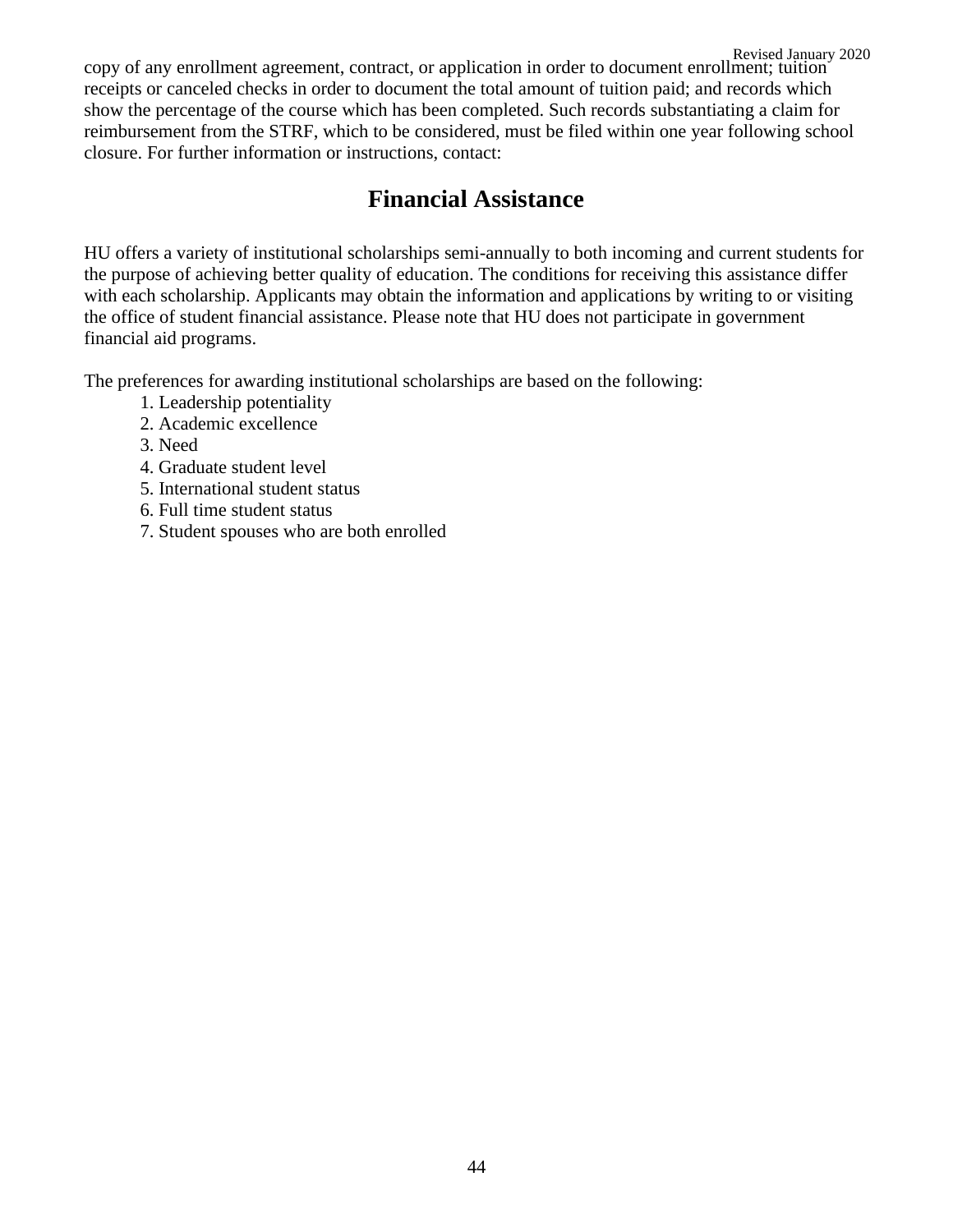### **Student Loans**

<span id="page-44-0"></span>Student loan resources will be not available for HU students.

### **Scholarships**

Students cannot be awarded more than one scholarship each semester except in the case of a student employment scholarship. The scholarship will be awarded at the beginning of each semester and the recipients will receive the credit for the amount of scholarship toward the tuition. The total scholarship cannot exceed the tuition that the student should pay.

1. Scholastic Achievement Scholarship

In recognition of scholastic achievement, one student is chosen at the end of each regular semester. All or part of the tuition of the recipients will be waived during the next semester. To qualify for this scholarship, the student must obtain a G.P.A. of 3.5 or above for the semester.

2. Overseas Mission Scholarship

This scholarship shall be awarded to those students who came for study from other countries with the missionary purpose of being trained at Hayfield University to be pastors, teachers or missionaries. The amount of this scholarship, whether full or partial, shall be decided by the Scholarship Committee of the school.

3. Student Couple Scholarship

The student couple scholarship shall be awarded to one of the student couples when both of them are registered as full-time students. The one selected shall be awarded with the full amount of his/her tuition.

4. Student Employment Scholarship

This scholarship will be awarded to a student who shows financial need. This is a work-study program. The school does make an effort to place every student desiring work on or off campus according to a student's ability, capacity to handle the added burden of employment, and financial need. The work assignment and pay-rate are decided by the dean of the school. This scholarship must be renewed every semester.

#### 5. Tuition Assistance Scholarship

A tuition assistance scholarship shall be given to those students with financial difficulty who have applied for various scholarships of the school but have not been selected as recipients of any specific scholarships. This scholarship shall be given to those applicants according to the proportionate amount of tuition decided by the Scholarship Committee of the school.

All applicants for scholarship should attain a 3.0 GPA or above in the previous semester. However, exceptions can be allowed for up to two semesters in rare cases of overseas students who have a Korean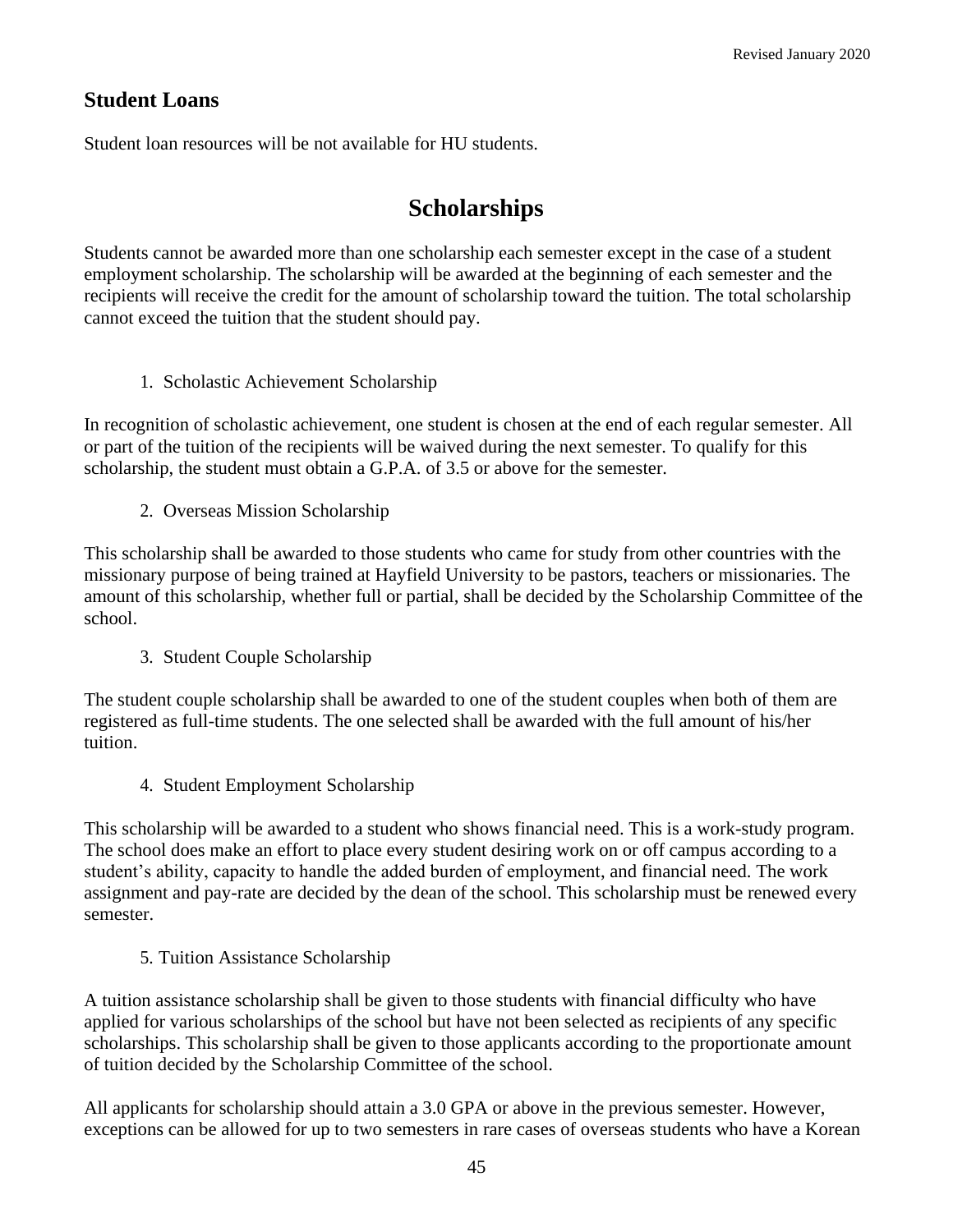language problem. Other matters that are not stipulated clearly shall be discussed and decided by the Scholarship Committee of the school which is ordinarily held once each semester.

#### **Scholarship Applications**

Any student who wants to receive financial assistance must submit a scholarship application form at the time of registration each semester. The form will be supplied at registration or can be obtained at the office.

#### **Scholarship Committee**

The Scholarship Committee has a task of screening the awarding scholarships, fund-raising, and managing the fund. The scholarship committee includes the following: President (Chair), Dean of Academic Affairs, Dean of Student Affairs, Business Director, Directors of the Board, others whom the Chair recommends.

#### **Procedure of Scholarship Remittance**

After the scholarship applications are reviewed and finalized by the Scholarship Committee, the awarded students will be notified. The student must pay all the tuition and fees, and the school pays the scholarship to the student in five working days after the student clears his/her balance due.

#### **Foreign Students**

<span id="page-45-0"></span>Foreign students are admitted to HU based upon the regular admissions criteria and proof of financial ability. The school limits the employment only to campus work.

### **Student Life and Services**

### **Student Fellowship**

<span id="page-45-1"></span>Every student enrolled in the Hayfield University is a member of the Student Fellowship. The student activity fee funds student activities. It seeks to stimulate prayer and fellowship among students and organizes the mountain prayers and "Praise the Lord" program.

### **Student Government Council**

<span id="page-45-2"></span>Comprised of students elected annually by the general student body, the Student Government Council promotes students' interests and conducts activities which directly relate to student life. For example, the Student Government Council nominates students to serve on various faculty/student committees, presents the needs and desires of students to the seminary, and organizes social events for fellowship during the school year.

### **Worship and Spiritual Life**

<span id="page-45-3"></span>Students, faculty, and staff at the HU gather together regularly for worship. Chapel services are held once a week during the school year. The Student Government Council arranges a time and place for mountain prayer.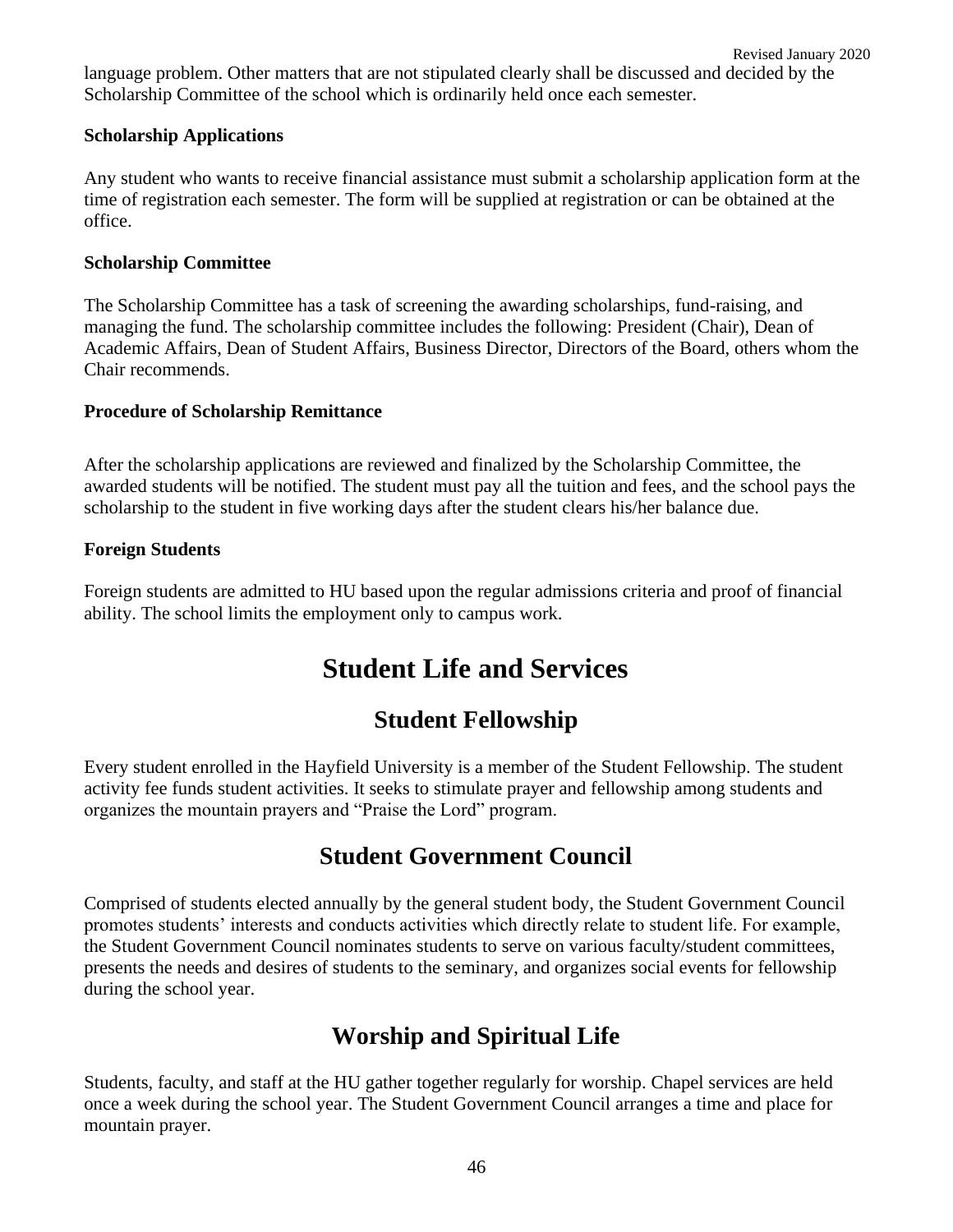### **Facilities**

<span id="page-46-1"></span><span id="page-46-0"></span>HU has a spacious chapel which holds more than 100 people, two classrooms, administrative office, and a library with more than 20,000 volumes.

### **Housing**

HU does not have dormitories. However, the school assists students in finding apartments or houses for rent near the school. Such housing is available in the vicinity of the university, but is limited. Please note that the university is not able to guarantee that it can assist students in finding housing.

### **Meals**

<span id="page-46-3"></span><span id="page-46-2"></span>HU does not have any cafeteria facilities. Meals are provided by the student himself or herself.

### **Student Complaint Procedure**

Students with complaints relating to a particular class, grade or instructor should discuss them first with that instructor. If the complaint is not resolved satisfactorily, the student should then contact the Dean of Student Affairs. The Dean of Student Affairs will review the complaint with all parties concerned, and investigate all documents. The complaint will be determined either unfounded and rejected or valid, at which time a compromise or settlement will be determined and monies will be returned. The Dean of Student Affairs will write a decision within five days, notifying the student(s) by mail and a copy of the decision and complaint will be placed in the student's academic file. The complaint will be logged on the complaint record. The Dean of Student Affairs' decision is considered final. If you feel your grievances were not adequately resolved and would like further assistance, please contact the University president.

### **First Aid Kit**

<span id="page-46-5"></span><span id="page-46-4"></span>The first aid kit is provided at the school office. It may be utilized free of charge.

### **Sexual Harassment**

As required in CEC 94385, Hayfield University has a policy prohibiting any act involving sexual assault or harassment by any of its employees, students, staff, faculty, or anyone conducting business on University premises, which includes University's classrooms and classroom buildings, the resort area and any location used for an off-site school function.

Sexual Assault includes but is not limited to rape, forced sodomy, forced oral copulation, rape by a foreign object, sexual battery or threat of sexual assault.

If you, as the victim, believe a sexual assault act has been committed, report the assault immediately to the nearest faculty or staff member who will, in turn, notify the school Dean of Student Affairs and the police.

Any observer of a sexual assault crime should notify the school Dean of Student Affairs immediately rather than take the initiative to contact the police. It is critical that the rights of victims are protected so that they accurately report the crime to authorities.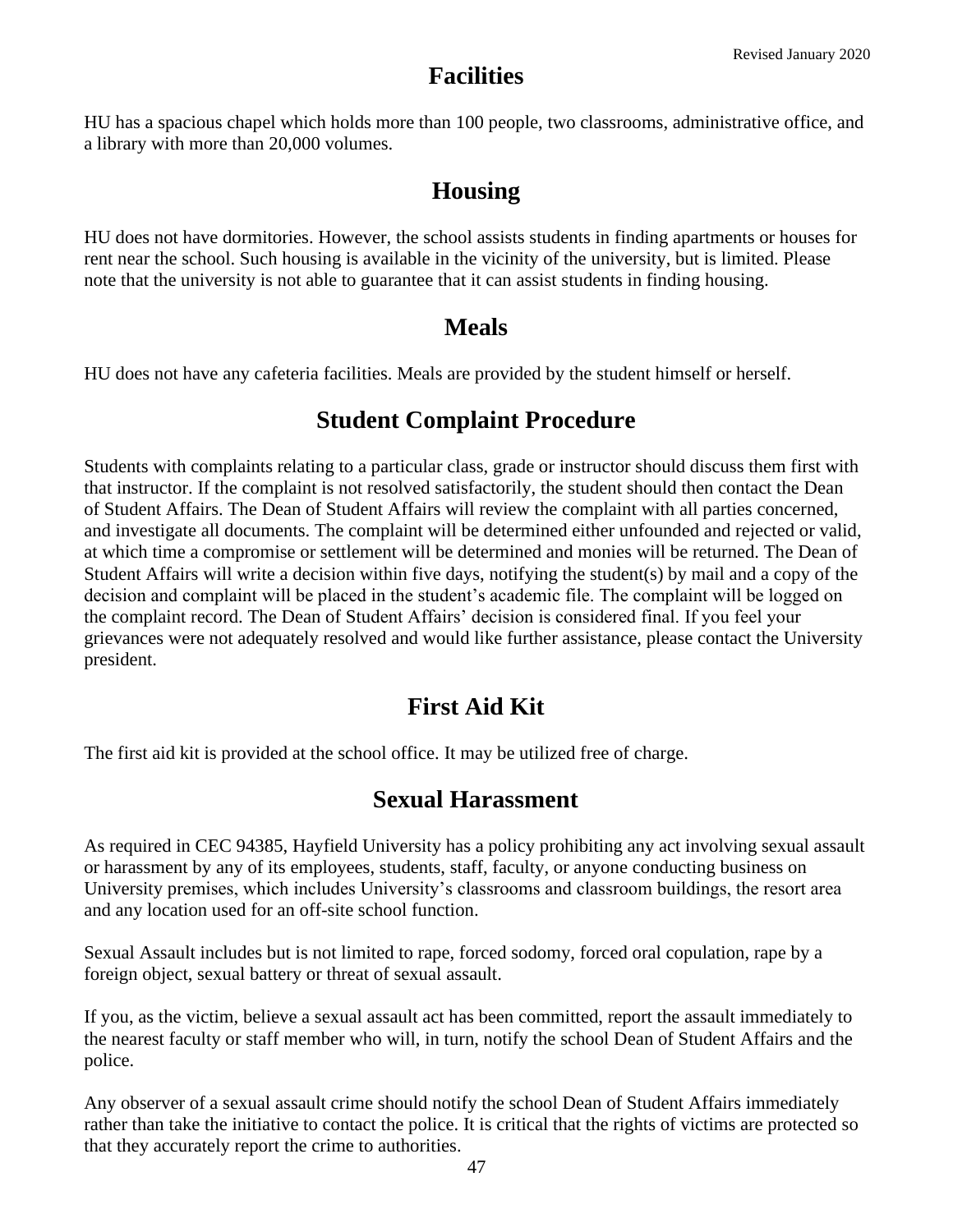The police will arrive to review the crime, take a description of the attacker, etc. and ensure that the victim and his or her escort are transported to a medical facility.

Confidentiality is required in order to protect all parties involved with the assault. Any inquiries from newspapers, employees, parents, or other students will be immediately forwarded to the University Dean of Student Affairs to avoid misrepresentation of the facts and breach of confidentiality.

Efforts will be made by the school staff or faculty member to help the victim deal with academic difficulties resulting from the crime.

Should another student, faculty members, or staff member be accused of the crime, appropriate disciplinary action will occur until a formal investigation is completed. The victim will be informed of any further disciplinary action or appeal in connection with the sexual assault.

Prevention is the best tool for elimination of sexual assault. All staff, faculty, and students should take all steps necessary to prevent sexual assault from occurring such as expressing strong disapproval, using self-defense techniques, and increasing awareness of what sexual assault means.

### **Discipline**

<span id="page-47-0"></span>Any student who violates a law or regulation of the school intentionally and continuously will be disciplined. Any student whose GPA is below 2.0 on the 4.0 scale will be put on probationary status. Any students whose moral standard falls seriously short of the Christian faith will be disciplined. Especially, any cheating, plagiarism, drunkenness, sexual assault, physical violence, adultery, homosexual conduct, and stealing will be taken seriously and disciplined. Discipline will be finalized through the procedure of the Student Discipline Committee. There are four categories of discipline, namely: warning, probation, suspension and dismissal.

### **Counseling Services**

<span id="page-47-1"></span>Personal counseling services are available to interested graduate and undergraduate students without any fee. The Dean of Academic Affairs and school office personnel, Dr. Chang Kim are ready to meet the need of counseling on academic affairs. For psychological or adjusting problems, professional counseling services will be provided by appointment. The request form for counseling is found in the office. In the case of an emergency, a full-time faculty member can be contacted. Although a counseling center is not in operation, we can refer students to outside counseling services when necessary. During monthly office meetings, the effectiveness of counseling services is assessed.

### **Student Pasturing and Preacher's License**

<span id="page-47-2"></span>All the enrolled students are encouraged to be involved in various types of ministries, including local church pasturing. Students who enroll in the M.Div. degree program may be declared student preachers after completing 48 semester units. Upon graduation from graduate school, such students can obtain a preacher's license which is issued by the denominational agency.

### **Career Planning and Placement Services**

<span id="page-47-3"></span>HU provides career planning and placement services to its students. Students will be encouraged to complete a personal career plan prior to graduation. Cooperating with local churches whose congregations are Korean-Americans, HU provides employment placement services. HU will often provide introductory letters to sister churches of the Presbyterian Church and mission organizations.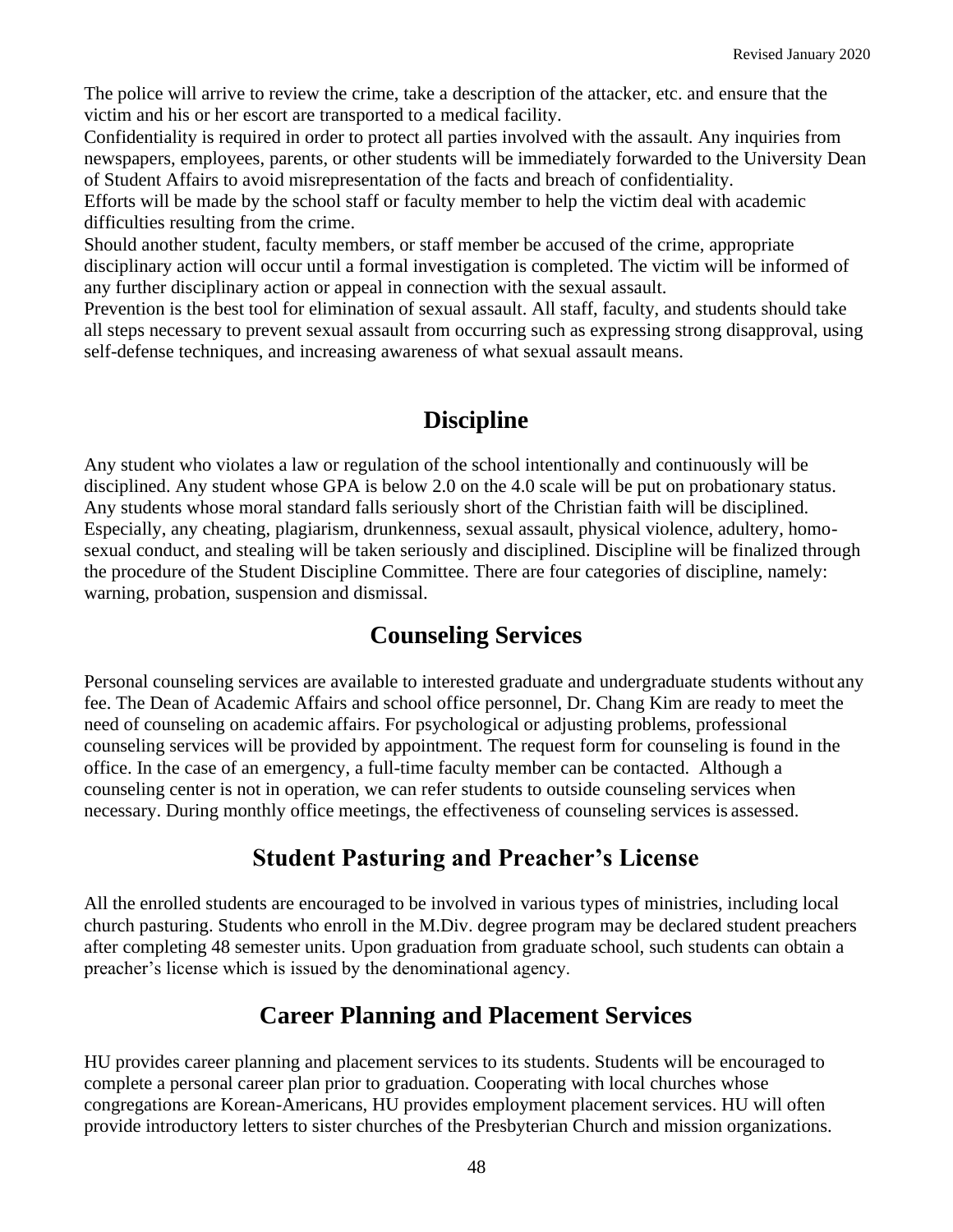Also, information on job openings is posted. If requested, staff can assist students in the preparation of a resume. Please note that HU does not guarantee jobs for its graduates.

### **Alumni**

<span id="page-48-0"></span>Every graduate of this school with a degree is a Hayfield University Alumni. The Alumni membership fee will be collected annually and funds alumni activities. It seeks to assist alumni members' ministries and the sharing of experiences and provide various information in different areas.

### **Tutorial Assistance**

<span id="page-48-1"></span>HU does not have a formal tutorial assistance program. Students who are in need of additional assistance on a topic are asked to contact their instructor, who will attend to their need.

### **Learning Resources**

<span id="page-48-2"></span>A library holding about 20,000 volumes is maintained by the HU. The library participates in the Library Network which is a computerized system of shared cataloguing.

### **Library Services**

#### <span id="page-48-3"></span>**User**

Persons associated with Hayfield University (students, faculty and staff) or the Presbyterian Church (registered member) has borrowing privileges. Any student may receive a library card free of charge. Others must pay a membership fee (\$50.00 or yearly \$20.00) in order to borrow materials. Books may be checked out for three weeks.

#### **Library Hours**

| Monday - Friday | $11:00$ a.m. $-6:00$ p.m. |
|-----------------|---------------------------|
| Saturday-Sunday | closed                    |

#### **CD-ROM Database**

Computerized indexes and abstracts on CD-ROM are available: Books In Print & Theological Abstracts; ATLA Religion Database includes Religion Index One, Religion Index Two, Index to Book Reviews in Religion (IBRR), Research in Ministry: Project Reports and Theses (RIM), and Methodist Reviews Index.

#### **Special Sections**

Dissertations, Christian Business Books and Books about Korean immigrants are located separately.

#### **Copiers**

Photocopies and copies made on the microform reader-printer and CD-ROM printer are all five cents per page.

#### **Lending Policy**

1. All borrowers are required to fill out a library user application form.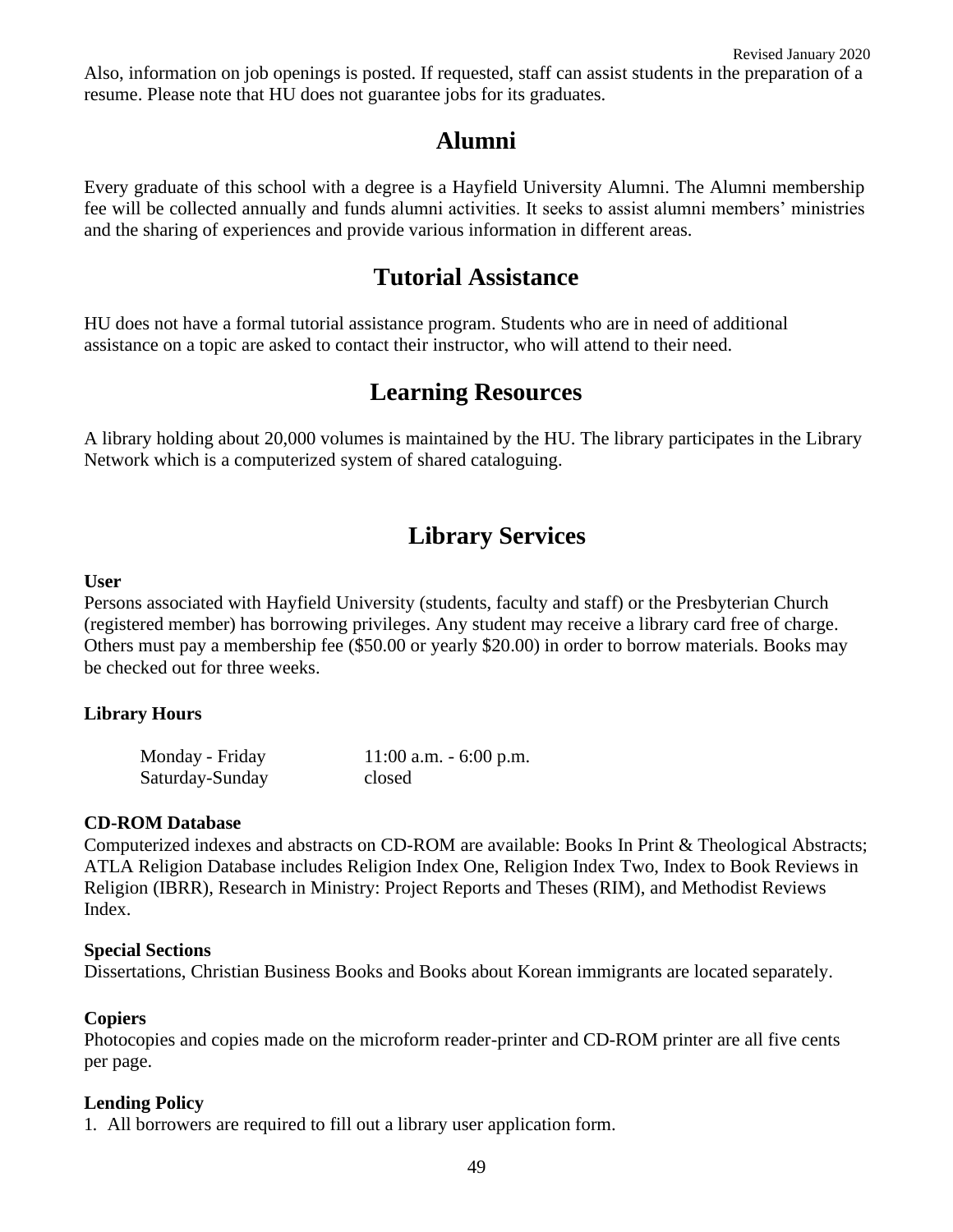2. All borrowers must show a library card with student ID (for students) to check out books.

3. Books are loaned for a 3 week period. Patrons are limited to having 2 books checked-out (4 books for students) at one time.

- 4. The overdue fine for circulating books is 25 cents a week.
- 5. Renewals can be made twice unless another patron requests them.
- 6. Reference books and periodicals cannot be checked out.

7. The reserve shelf is located behind the circulation desk. The material is loaned for a 2 hour period and must be used in the library. Reserve items may be checked-out overnight, but they cannot leave the library until a half hour before closing and must be returned within a half hour after the library opensthe following day.

8. Those borrowers who lose or severely damage a library book will be charged the replacement value (\$ 10.00 minimum) or need to bring in a new book of the same title.

#### **Library Rules**

- 1. Unnecessary or excessive noise, or any disruptive behavior will not be permitted.
- 2. Consumption of food or beverages is not allowed in the library.
- 3. Do not re-shelve library materials. Return books to the book cart.
- 4. Periodicals must be returned to the original place.
- 5. All the library users must have their bags or books checked at the circulation desk.
- 6. Due to the closing library duties, please have your books checked out or renewed 10 minutes before closing.
- 7. Persons not complying with these policies can be asked to leave.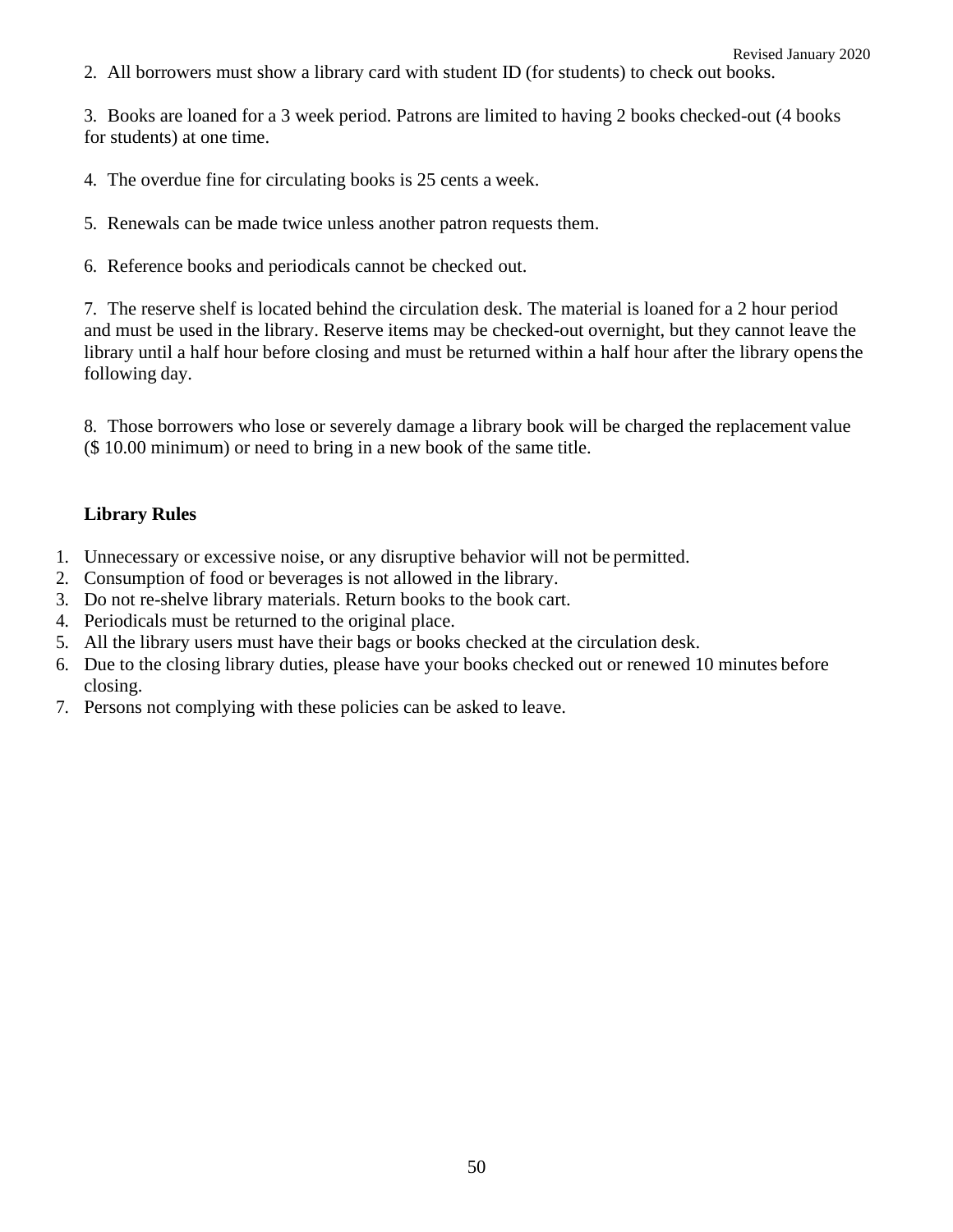# **University Leadership**

### **Board of Trustees:**

<span id="page-50-1"></span><span id="page-50-0"></span>

| Chairman  | Dr. Bong Hee Kim  |
|-----------|-------------------|
| Secretary | Dr. Mike Yim      |
| Treasury  | Dr. Young Ja Dahn |
| Director  | Dr. Chul Mo Shin  |
| Director  | Dr. Boram Hong    |

### **Administrative Staff**

<span id="page-50-2"></span>

| Dr. Steve Hong      | CAO & Accreditation Liaison & Administrator |
|---------------------|---------------------------------------------|
| Dr. Suk Young Kim   | Dean of Student Affairs                     |
| Ms. Yoonshin Ro     | $CFO & Director$ of Admission & Registrar   |
| Ms. Laurie Anderson | Librarian                                   |
| Rev. Dai Sun Lee    | Chaplain                                    |
| Ms. Spring Park     | <b>Assistant Director of Admission</b>      |

### **Faculty**

<span id="page-50-3"></span>The faculty of the Hayfield University is committed to the Evangelical faith as an accurate expression and application of the inspired and infallible Word of God, the final authority for faith and life. In equipping students for ministry it seeks to instill and encourage fidelity to the Word of God, soundness of theology, and appreciation for academic excellence, coupled with the warmth and compassion of genuine piety and fervent concern for evangelism and missions, and for the building up of God's people toward maturity in Christ.

The basic qualification of faculty in academic career is at minimum the holder of a Master's degree inan accredited school around the world. However, the doctorate degree holder is preferred. Also in the music department a performance career is preferred.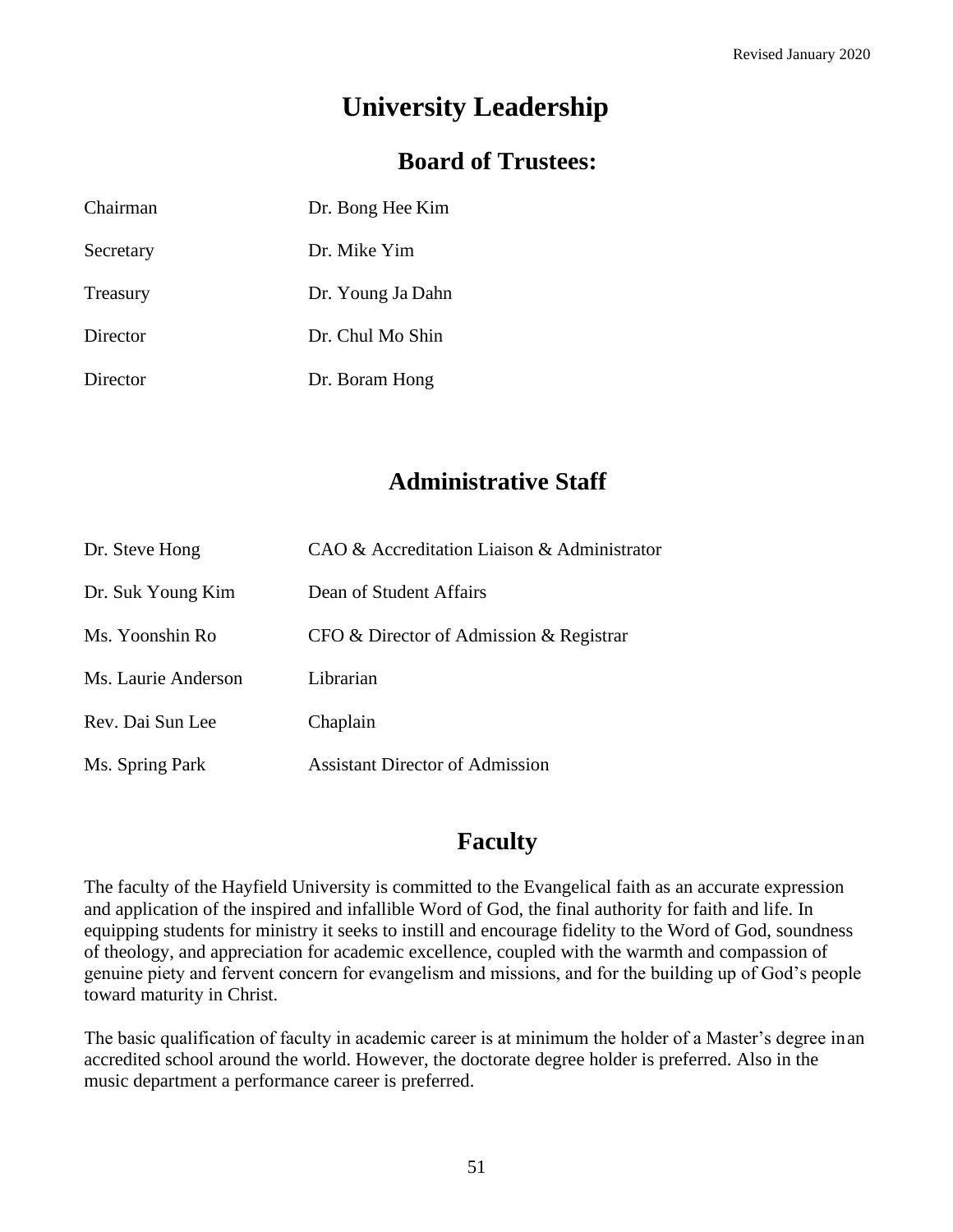Prof. Helen Chon UCLA Herb Alpert School of Music (Bachelor of Art in Music Composition UCLA Herb Alpert School of Music (Master of Music Degree in Choral Conduction)

Dr. Dvae Han

Yale University Divinity School: Research Fellow 1991-1993 Hamburg Universitaet, Dr. Theol., 1991(studies from 1987-1991), in Germany Philipps Universitaet Marburg (Studies from 1985-1987), in Germany Presbyterian College and Theological Seminary: M. Div., 1985, in Seoul, Korea Chung Ang University: B.A., 1982, in Seoul, Korea

Dr. Steve Hong

D. Min, Fuller Theological Seminary, Pasadena, CA. 2009. Th.M. Course work completed, Calvin Theological Seminary, Grand Rapids, MI. 2002. M.Div., San Francisco Theological Seminary, San Anselmo, CA. 1996. M.Div., Presbyterian Theological Seminary in America, Santa Fe Springs, CA. 1992. B.S. in Engineering Han Yang University, Seoul, South Korea. 1982.

Dr. Suk Young Kim Kernel University (Doctor of Sacred Music) Midwest Theological University (Doctor of Church Music) Hope International University (Master of Church Music) Azusa Pacific University. M.A. Bethesda Christian University. B.A. Pierce College (Vocal of Music)

Prof. Die Sun Lee S.T.M. Dallas Theological Seminary. 1986. M.Div. Korean Presbyterian Theological Seminary, 1972 BA Tai Jun College, 1968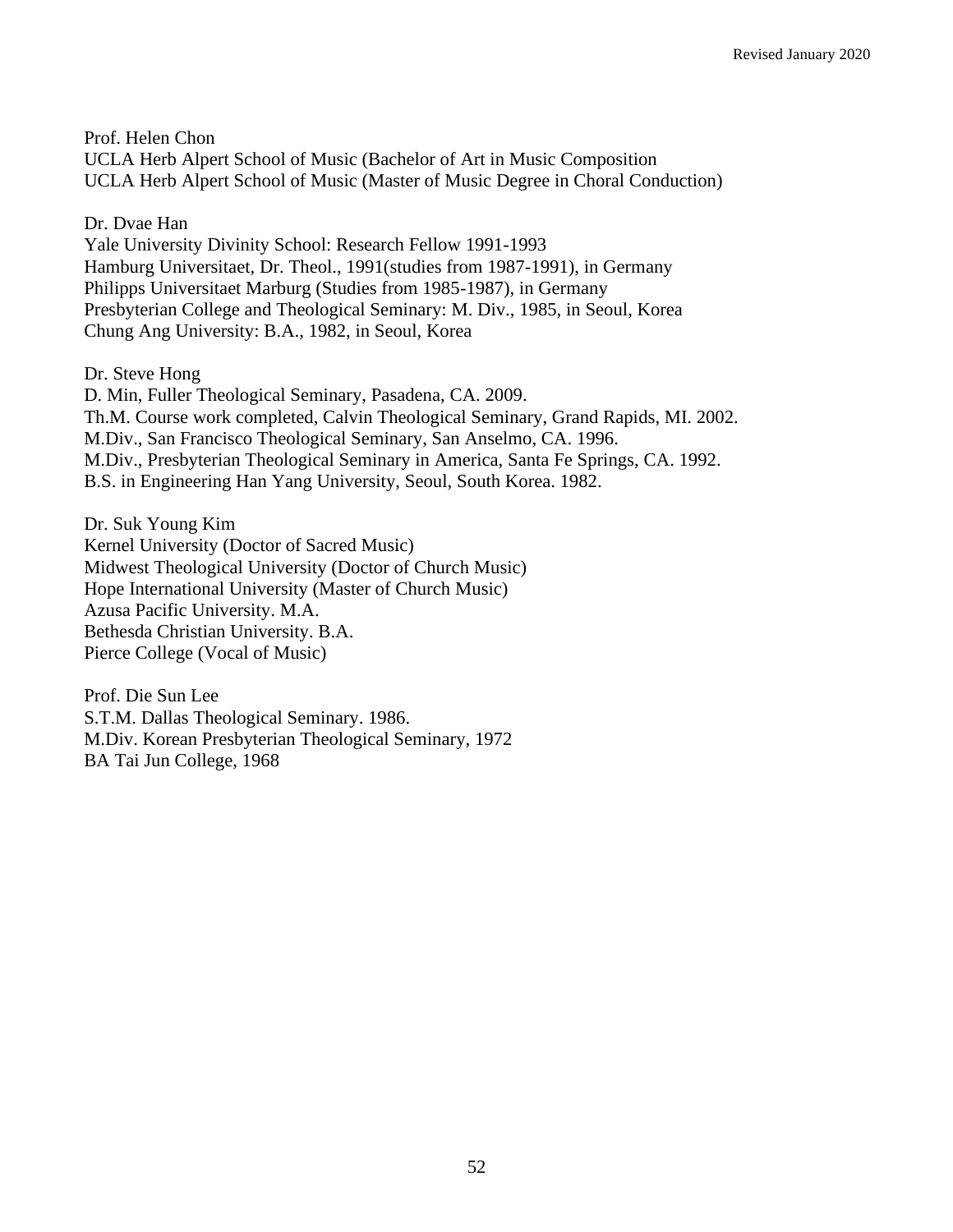# **Academic Calendar**

### <span id="page-52-0"></span>**Spring Semester 2020**

| Last day to Registration                            | Jan. 10, 2020     |
|-----------------------------------------------------|-------------------|
| Martin Luther King Jr. Day- Academic Holiday        | Jan. 20, 2020     |
| <b>New Students Orientation</b>                     | Jan. 27, 2020     |
| Beginning of Semester and First day of Fall Classes | Jan. 28, 2020     |
| Last day to Add / Drop Classes                      | Feb. 14, 2020     |
| President Day-Academic Holiday                      | Feb. 17, 2020     |
| Spring Break-Academic Holiday                       | April 06-10, 2020 |
| Good Friday                                         | April 10, 2020    |
| <b>Easter Sunday</b>                                | April 12, 2020    |
| Last day of Classes                                 | May 07, 2020      |
| <b>Final Examinations</b>                           | May 05-07, 2020   |
| End of Semester                                     | May 08, 2020      |
|                                                     |                   |

### **Fall Semester 2020**

| <b>Fall Registration</b>                            | July 06       |
|-----------------------------------------------------|---------------|
| Last day to Registration                            | Aug $08$      |
| <b>New Students Orientation</b>                     | Aug $22$      |
| Beginning of Semester and First day of Fall Classes | Aug 24        |
| Labor day - Academic Holiday                        | Sep 07        |
| Last day to Add / Drop Classes                      | Sep 08        |
| Columbus Day-Academic Holiday                       | Oct 12        |
| Veterans Day-Academic Holiday                       | Nov $11$      |
| Thanksgiving day – Academic Holiday                 | Nov $26$      |
| Last day of Classes                                 | Dec 05        |
| <b>Final Examinations</b>                           | Dec $01 - 03$ |
| End of Semester                                     | Dec 05        |
| <b>Next Spring Semester</b>                         | Jan 25, 2021  |
| <b>Fall Registration</b>                            | July 06       |
|                                                     |               |